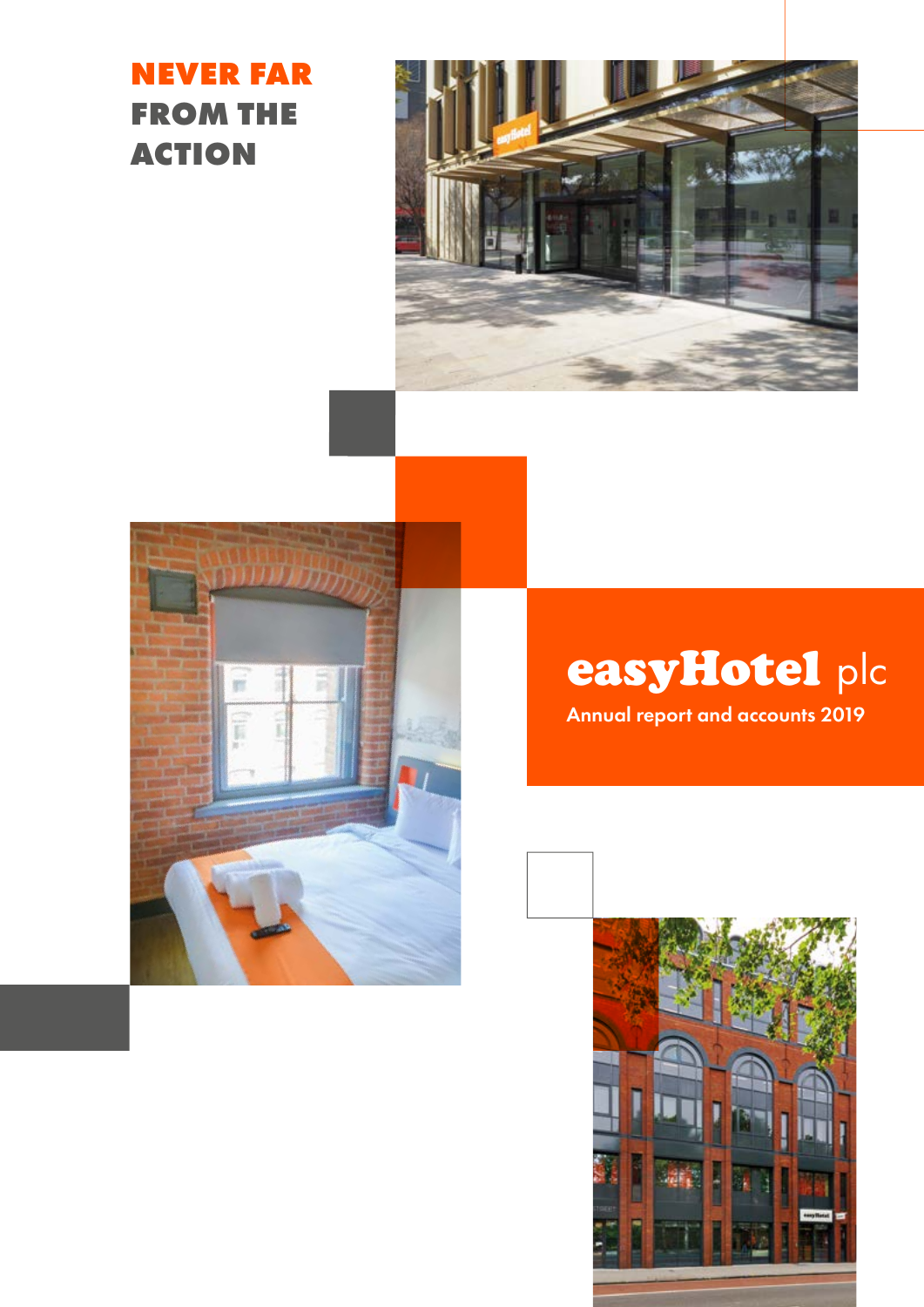# **Our journey**

easyHotel is an AIM-listed super budget hotel chain. Founded in 2004 by Sir Stelios Haji-Ioannou, easyHotel was established on the core principle that travel should be for the many, not the few.

The business was admitted to the London Alternative Investment Market in June 2014. In recent years the brand has built significant momentum against its ambitious growth strategy, with a strong development pipeline across key international cities and a busy opening programme.

Today, the easyHotel network includes 40 hotels, covering 32 towns and cities and 13 countries. Every one of our hotels is based in a prime location – a great base offering great value and fulfilling our mission of making "being there possible for everyone".

easyHotel is for people who believe that life is for living. The type of person who wants to make the most of every moment. We make it simple for our customers to do what they want to do, when they want to do it, whether that's exploring a city on a mini-break, going to a cup final, seeing their favourite band, spending time with friends and family, getting to an important business meeting, or just chillaxing!

Our business model may be simple, but we are relentlessly innovative and ambitious. We listen closely to our customers. Our rooms are carefully designed to meet their needs and offer excellent value. We don't scrimp on service in our hotels. Our staff are friendly, accommodating and knowledgeable and go out of their way to make our guests' stays comfortable.

# [ir.easyhotel.com](http://ir.easyhotel.com)

# **Contents**

# [Strategic report](#page-2-0)

- IFC Our journey
- 1 [Highlights](#page-2-0)
- 2 [easyHotel at a glance](#page-3-0)
- 3 [Chief Executive Officer's review](#page-4-0)
- 6 [Chief Financial Officer's review](#page-7-0)
- 8 [Risk management and principal risks](#page-9-0)

#### [Governance](#page-11-0)

- 10 [Chairman's corporate governance statement](#page-11-0)
- 12 [Audit committee report](#page-13-0)
- 13 [Directors' report](#page-14-0)
- 14 [Remuneration report](#page-15-0)

#### [Financial statements](#page-16-0)

- 15 [Independent auditors' report](#page-16-0)
- 18 [Consolidated statement](#page-19-0) [of comprehensive income](#page-19-0)
- 19 [Consolidated statement](#page-20-0)  [of financial position](#page-20-0)
- 20 [Consolidated statement](#page-21-0)  [of cash flows](#page-21-0)
- 21 Consolidated statement [of changes in equity](#page-22-0)
- 22 [Company statement](#page-23-0)  [of financial position](#page-23-0)
- 23 [Company statement](#page-24-0)  [of changes in equity](#page-24-0)
- 24 [Notes forming part](#page-25-0)  [of the financial statements](#page-25-0)
- 46 [Directors, Secretary and advisors](#page-47-0)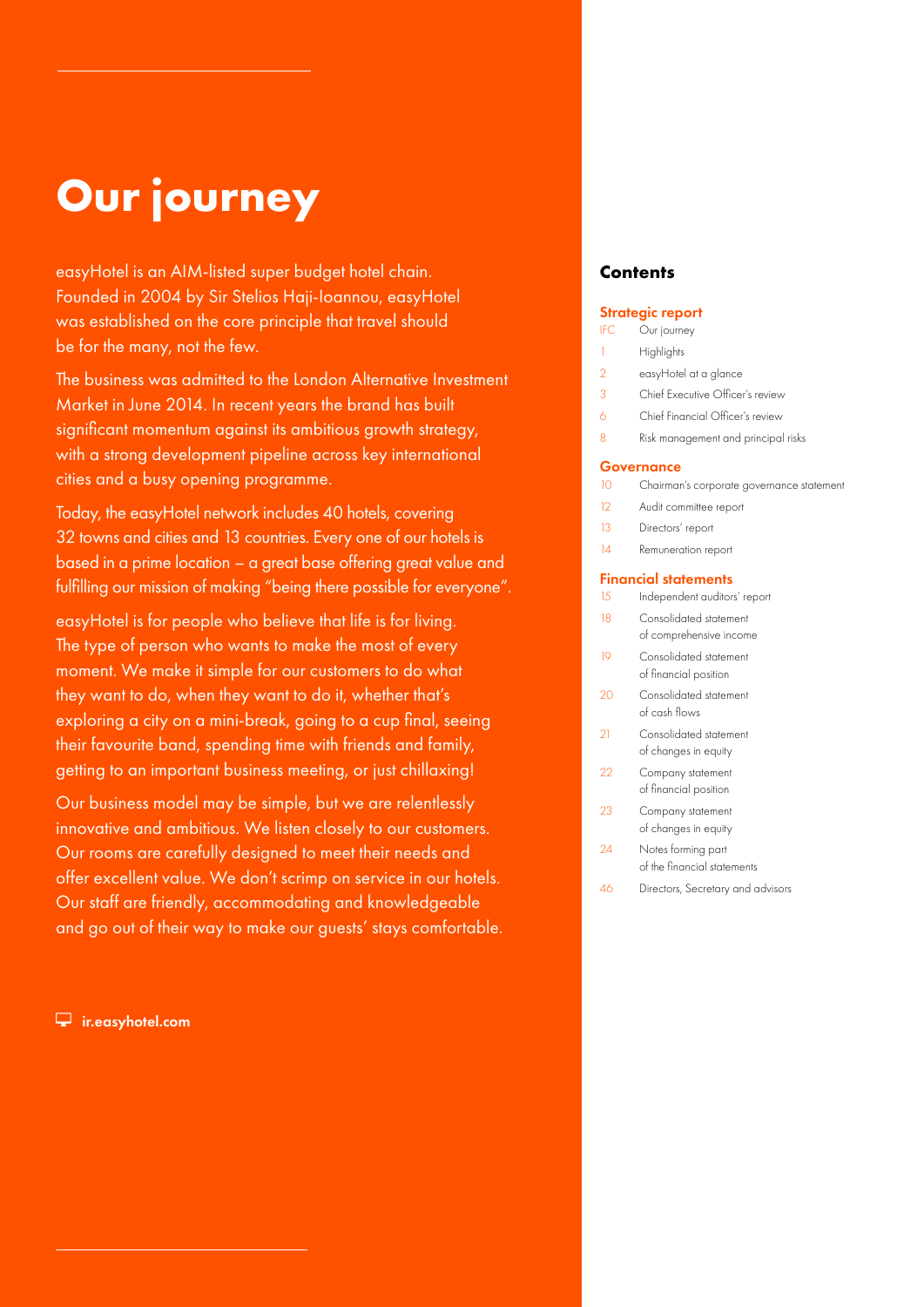# <span id="page-2-0"></span>**Highlights**

# **Our core principle is that travel**  should be for the many, not the few

## Financial highlights

| Year ended 30 September (£m)            | 2019   | 2018 |
|-----------------------------------------|--------|------|
| Total system sales                      | 47.6   | 373  |
| Revenue                                 | 17.6   | 11.3 |
| Adjusted EBITDA                         | 4.20   | 2.96 |
| Profit/(loss) before tax                | (3.57) | 0.87 |
| Basic earnings/(loss) per share (pence) | (2.7)  | 0.5  |
| Total dividend per share (pence)        | 0.08   | 0.22 |

- » Adjusted EBITDA growth of 42.1% reflects the strength of our super budget proposition and continuing market outperformance in a challenging market environment.
- » Adjusted EBITDAR margin decreased by 1.9%pts to 27.7% (2018: 29.6%) mainly reflecting increased use of OTA to drive revenue and brand growth and also investment in central resources to support our future growth ambitions.
- » Loss before tax of £3.57m (2018: profit of £0.87m) includes a £3.0m non-cash impairment to our Ipswich hotel, and £1.4m costs associated with the change in ownership structure in the latter part of the year.
- Cash generated from operations increased to £3.25m (2018: £2.86m).
- » Gross bank debt of £17.6m (2018: £16.5m) and cash and cash equivalents of £11.7m (2018: £41.4m).
- » Asset backed balance sheet with net assets of £115.3m (2018: £119.6m).
- The board has not recommended payment of a final dividend in order to focus investment on growing the Group's hotel estate.

# Business highlights

- Like-for-like owned hotels RevPAR<sup>1</sup> was up 4.6% delivering market outperformance for the fourth consecutive year.
- » Like-for-like franchised hotels RevPAR was down 1.7%, but with an improved performance during the second half of the year (H1 decline of 3.5%).
- » Six new owned and franchised hotels opened during the year<sup>2</sup>, totalling 607 rooms, which are trading broadly in line with management's expectations.
- » Our first owned hotel development site secured in Paris with a second site, easyHotel Nice, acquired and opened post financial year-end.
- » 2,006 rooms are currently in the development pipeline, including an owned hotel investment pipeline of some £40m.
- » Significant investment in the digital and operating platforms to support brand and business growth.
- » Recommended cash offer by Citrus UK Bidco Limited who now hold 69% of the Company's issued share capital.
- » It is intended to market the office space at Old Street for sale (inviting offers in excess of £15m) to realise best value for shareholders from this non-strategic asset.
- » With the support of its major new and existing shareholders, the board believes the Company will be able to achieve its strategic vision for the business more quickly and effectively.
- » Longer term funding of debt and equity to be used to meet accelerated European development plans.

- 1 RevPAR refers to Revenue Per Available Room.
- 2 Six new hotel openings were: Lisbon (Oct'18), Bernkastel-Kues (Jan'19), Ipswich (Jan'19), Milton Keynes (Jun'19), Amsterdam Schiphol (Jul'19) and Zurich (Sept'19).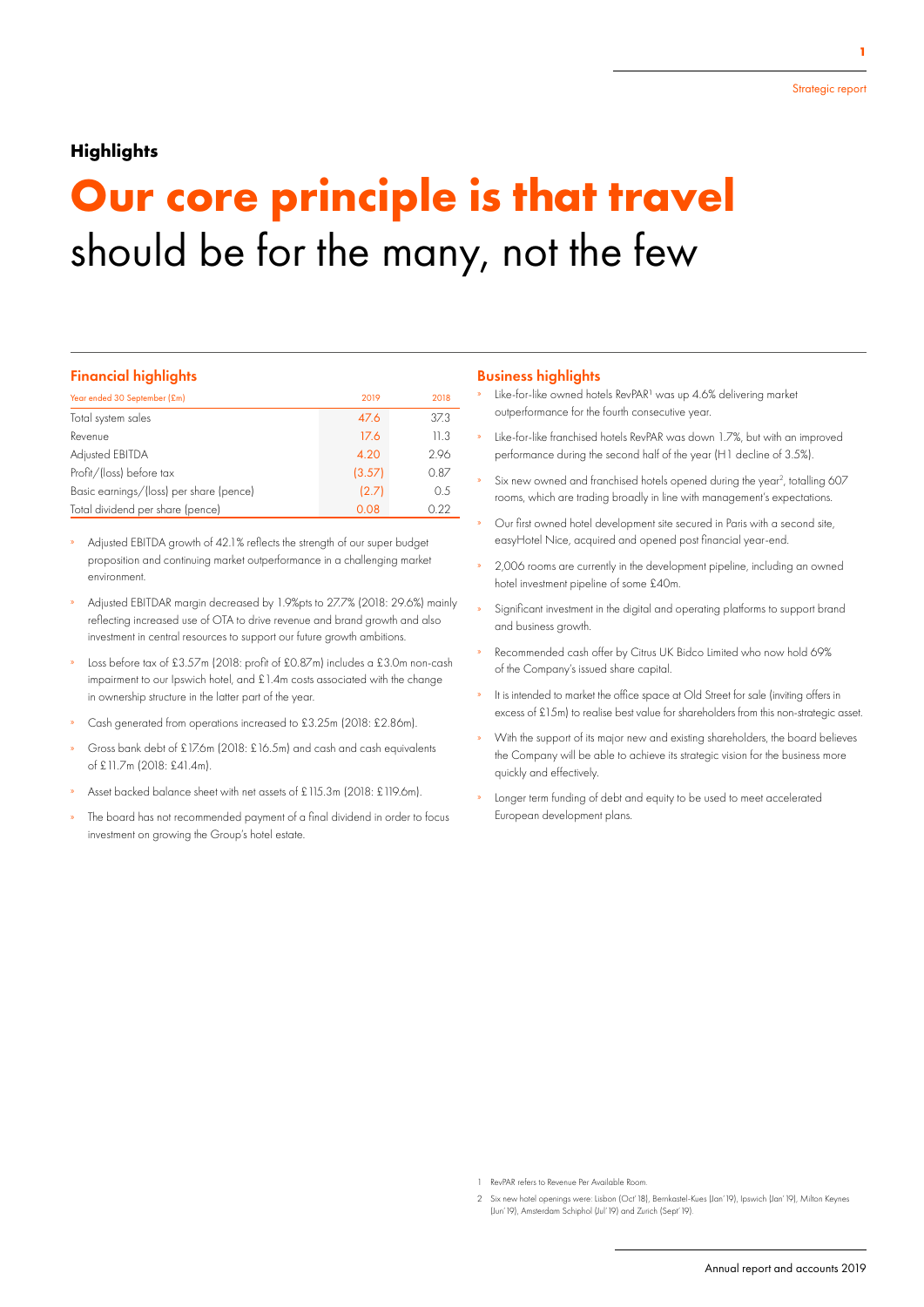# <span id="page-3-0"></span>easy Hotel at a glance

# **easyHotel plc** is the owner, developer, operator and franchisor of branded hotels

Our strategy is to target the super budget segment of the hotel industry by developing and marketing a great place for a great night's sleep in a great location at a great price.

#### What we do

Our mission is to make "being there" accessible for everyone. easyHotel is for people who believe that life is for living. The type of person who lives for experiences and wants to make the most of every moment. They want to be located right in the heart of the action. They expect a great bed, well-trained, friendly staff, a good shower and well-designed rooms. We aim to provide a great place for a great night's sleep, in a great location, at a great price. Nothing more and nothing less!

#### How we do it

We use a combination of owned and franchised hotels. Our owned hotels are predominantly freehold, whilst our franchised hotels enable us to build our brand without the need for capital investment. We believe that the opportunity to develop our owned hotel portfolio in key gateway European cities is significant and have decided to increase both our resource and exposure to mainland Europe. This will balance our development pipeline more evenly between the UK and Continental Europe and accelerate the growth of our presence in these markets. easyHotel has an estate of 40 hotels, with 3,759 rooms, comprising thirteen owned hotels (1,427 rooms) and 27 franchised hotels (2,332 rooms). Looking forward, the Group has a current pipeline of seven owned hotels (1,010 rooms) and seven franchised hotels (996 rooms) being constructed or awaiting planning permission. Many more early stage opportunities are also being explored.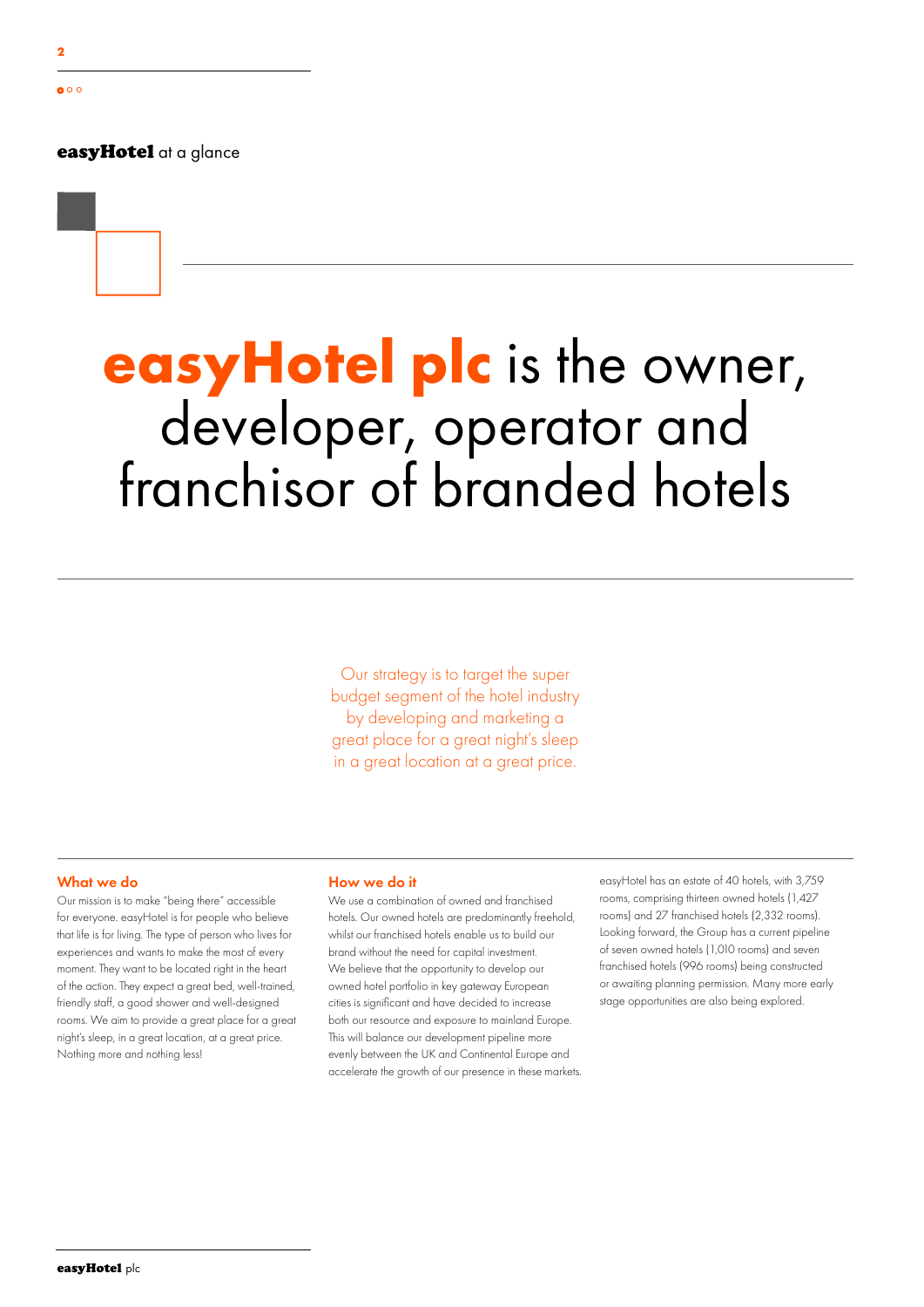# <span id="page-4-0"></span>**Chief Executive Officer's review**

# A year of **growth and progress**

Owned hotels outperformed the market for the fourth successive year. Like-for-like RevPAR up 4.6%.

Six new hotels, totalling 607 new hotel rooms, opened across the estate. Year-on-year growth of 20%.

Significant investment in marketing, distribution and revenue management systems to support future growth. Ambitious future growth plans, supported by new and existing majority shareholders, to capitalise on the opportunities available in mainland Europe.

Given the political and economic uncertainty faced by the UK during the year under review and its impact on consumer confidence, I am pleased that the Group's owned hotels have continued to outperform the market on a like-for-like basis, reflecting the strength and positioning of our super budget model. In particular, since its re-opening in June 2019, the refurbished 89-room easyHotel Old Street has performed strongly, demonstrating that a stylish, new-format easyHotel in an attractive key city location can provide a compelling offering for our customers.

easyHotel has continued to make good progress in its strategy for growth. Six new owned and franchised hotels were opened during the year. These included owned hotels in Ipswich and Milton Keynes and franchised hotels in Lisbon, Bernkastel-Kues, Zurich and Amsterdam Schiphol Airport.

We continue to be encouraged by the success of our owned hotel in Barcelona, which opened in September 2018 and which reinforces our focus on expansion of the owned hotel estate in mainland Europe.

# Strategy and business model

The growing strength of the brand's simple super budget offering is well aligned to the needs of today's discerning and value conscious traveller and the year has seen the Group make further progress as we continue to build momentum against our growth plans.

Our owned hotels outperformed the market for the fourth successive year, delivering like-for-like RevPAR up 4.6%. The Group's franchised hotels have performed less strongly, reflecting the weaker UK regional hotel market and a mixed European performance on a country-by-country basis. However, we did see some performance improvement during the second half of the financial year resulting in franchised RevPAR down 1.7% overall.

In support of the expansion of our owned and franchised portfolio of hotels, we have continued to drive improvements in our revenue management strategy to maximise sales. The year saw the start of the roll out of a new PMS system (Opera by ORACLE) with planned enhancements to build our direct revenue share. This is enabling us to improve our customer booking experience and will be supported by the investments we are making in our CRM platform and digital marketing initiatives to drive improved returns from more targeted promotional activity.

The long-term structural growth drivers in the international branded budget hotel sector remain strong and during the year we have made further expansion plans. In the UK, where the Group already has a significant established owned hotel presence and a strong pipeline to deliver further hotels, the Group intends to selectively focus future owned hotel development on primary cities only. Wider regional UK expansion plans remain important to the business but will be focussed on franchised development.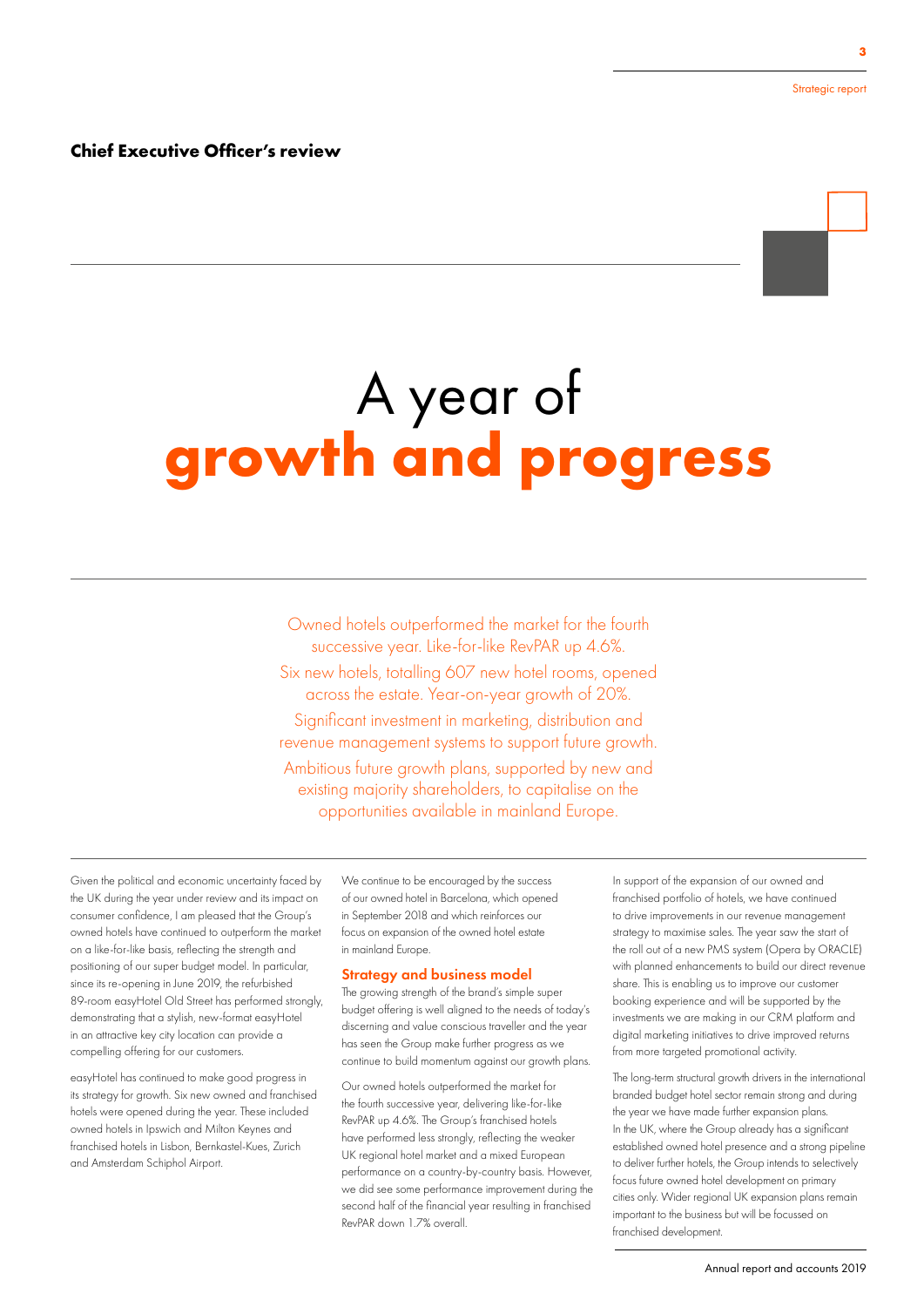# **Chief Executive Officer's review** continued

We will significantly increase our focus on Europe, where we believe the opportunity to develop our portfolio in key cities is significant. The Group's new European development team has been working hard to pursue a number of owned and franchised development opportunities in key primary tourist destinations with an initial focus on France and Spain. The success of our flagship hotel in Barcelona provides us with confidence in a strategy of expanding the easyHotel owned hotel network through investment in centrally-located, high quality hotels in major European cities. The Group's balance sheet strength and cash generation underpins the funding for future owned hotel growth in these markets. Expansion across mainland Europe beyond these key locations will be achieved through an increased focus on franchised development, enabling the Group to broaden its presence without the need for direct capital investment, and our ongoing investment in the brand and our network is continuing to support the development of new franchisee partnerships.

During the year, the Company's shares were subject to a recommended cash offer by Citrus UK Bidco Limited, a company owned by a consortium comprising Cadim Fonds Inc (part of Ivanhoé Cambridge) and long-term major shareholder, ICAMAP Investments S.à.r.l. As a result of this offer, Citrus UK Bidco Limited and its concert parties now hold 68.77% of the Company's issued share capital. The board believes that, with the support of its major new and existing shareholders, the Company will be able to achieve its strategic vision for the business more quickly and effectively and deliver an exciting future for easyHotel, its employees, franchisees and guests.

# Trading review

The Group has continued to outperform its hotel markets in the UK during the period, despite a weakening trading environment, with owned like-for-like RevPAR up 4.6%.

The UK mid-scale and economy segment of the hotel market continued to be impacted by political and economic uncertainty, with RevPAR down 0.7% for the period according to STR Global. Although the London market has continued to perform strongly, with RevPAR growing by 4.5%, the regional UK market's RevPAR has remained weak, down some 2.8%, with a number of regions experiencing double digit RevPAR declines during the calendar year.

Whilst European markets continued to outperform the UK on the whole, our like-for-like franchise performance was mixed on a country-by-country basis with RevPAR down 1.7% in the period. An improving trend in like-for-like franchised RevPAR was, however, achieved during the second half of the financial year.

Against this backdrop, the Group delivered a 27.5% growth in total system sales to £47.6m (2018: £37.3m) with Company revenues up 56.0% to £17.6m (2018: £11.3m).

This performance drove a 42.1% increase in adjusted EBITDA to £4.20m (2018: £2.96m). Losses before tax of £3.57m included a £3.0m non-cash impairment to the value of our Ipswich hotel which opened in January 2019 and costs of £1.4m incurred in relation to the offer made during the period for the Company's shares.

## Hotel openings

During the period the Group expanded its portfolio of super budget hotels across the UK and Europe.

In the UK, openings included new owned hotels in Ipswich (89 rooms) and Milton Keynes (124 rooms) and the reopening of the newly refurbished easyHotel Old Street (89 rooms). The self-contained 15,500 sa ft. offices refurbished at Old Street were successfully leased to flexible office provider, Knotel. The Group intends to market the office space at Old Street for sale (inviting offers in excess of £15m) at this time whilst market conditions are favourable, to realise best value for shareholders from this asset which is not part of our core business.

Four further franchised hotels were also opened in Lisbon (101 rooms), Bernkastel-Kues (100 rooms), Zurich (39 rooms) and Amsterdam Schiphol Airport (154 rooms).

These new hotel openings added a further 607 rooms to the network, bringing the Group's total portfolio at the period end to 1,340 owned hotel rooms and 2,332 franchised hotel rooms.

Since the year-end the Group has also completed the acquisition of the 87-room Palais des Congrés in Nice, with the hotel opening for trading immediately on completion, bringing the total number of owned hotel rooms to 1,427.

#### Development review

We believe that the opportunity to successfully develop our owned hotel portfolio in key gateway European cities is significant and by increasing both our resource and exposure to mainland Europe, we plan to focus our UK owned hotel pipeline on selected cities whilst accelerating our presence in key continental European locations. Franchised hotels will be used to build the estate elsewhere in the UK and Europe.

The board believes there is potential for approximately 12,000 easyHotel additional owned hotel rooms and 15,000 franchised easyHotel rooms across the UK and continental Europe.

#### Owned hotel pipeline

The Group continued to expand its pipeline of owned hotels during the period. In the UK, this included a 145-bedroom easyHotel Bristol development (subject to planning permission). In Europe, the Group has secured its first two hotels in France. These are the proposed 209-room easyHotel at Paris-Charles de Gaulle Airport (for which planning permission has now been granted) and, post year-end, the 87-room Palais des Congrés in Nice which was acquired as a trading asset.

A 116 room hotel in Cardiff is also expected to open during the current financial year ending 30 September 2020 and a further 749 rooms are expected to open in the following financial year.

The Group currently has an owned hotel investment pipeline of some £40m comprising a total of 1,010 owned hotel rooms.

#### Franchised hotel development pipeline

In addition to the four recently opened franchised hotels mentioned above, during the period the Group also signed new franchise agreements to develop further hotels in Derby (110 rooms) and Tel Aviv, Israel (667 rooms).

New franchised hotels are due to open in spring 2020 in Malaga (145 rooms) and in summer 2020 in Zurich (34 rooms), with further franchised hotels in Zurich, Derby and Tel Aviv scheduled for opening during the 2021 and 2022 financial years. The total number of franchised hotel rooms in the Group's development pipeline is 996.

#### Capability, organisation and culture

It is essential that we continue to build the capability of the business to enable it to grow at speed and to optimise the financial and operational performance of our trading assets.

Our colleagues, franchise partners, hotel guests and investors are all instrumental in achieving success in our business. easyHotel has a strong culture, with everything we do underpinned by our four simple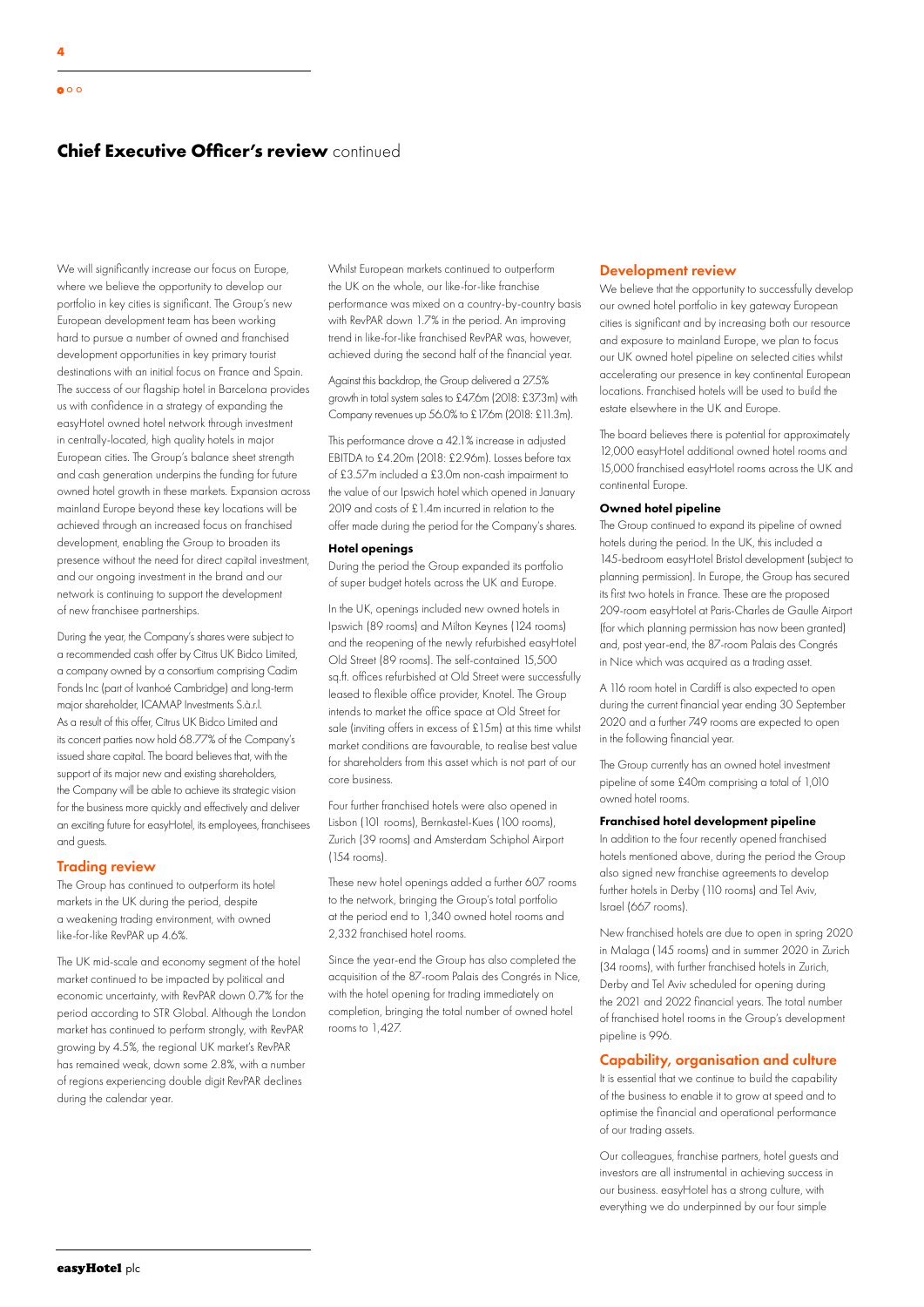<span id="page-6-0"></span>values: We Care For You; We Make Things Simple; We're Always The Best Value For Money; and We Do What We Say. We believe in supporting our franchisees for the benefit of their business and ours, providing our teams with opportunities to build a great career, delighting our customers with a truly super budget stay and giving our shareholders a great return on their investment.

During the year, the senior management team was significantly reorganised and strengthened.

At the year end the Group employed 141 colleagues (2018: 90).

Previous Chief Financial Officer, Marc Vieilledent, who remains a key member of the easyHotel executive team, is now leading our strategically important developments in mainland Europe. He was succeeded as Chief Financial Officer in October 2018 by Gary Burton.

In addition, we have recruited experienced new senior managers to lead our revenue management and marketing teams. They bring with them significant experience and the business is already benefitting from their contributions.

## Technology and digital marketing

Our hotels benefit from our day-to-day hotel management expertise, whilst having access to some of the world's most powerful marketing, distribution and revenue management systems. During the period we invested significantly in enhancing these systems and recruited people to work in the business who can optimise the significant benefits which such systems can bring.

The roll out of our new management and booking engine, Opera (an ORACLE system), was started during the year and will be completed during the first half of the current financial year. This will enable us, in due course, to introduce features within our hotels such as automated check-in kiosks and to make further enhancements to our website and app beyond the upgrades already made during the year, including our new membership programme clubBedzzz. We are working hard to drive revenues and brand awareness through targeted marketing initiatives and improvements in every stage of our customers' experience – online and at our hotels. By offering our customers a good night's sleep at a super price and a quick and easy way to make a booking, we believe that we will attract new customers and encourage significant repeat visits.

## Board changes

As well as the change of Chief Financial Officer early in the period as mentioned above, there have been a number of other more-recent changes to the board.

On 1 October 2019, our past independent Non-Executive Chairman, Jonathan Lane OBE, stepped down from the board. Jonathan had served on the board since the Company's IPO in 2014 and we thank him for his valuable contribution to the business. Harm Meijer was subsequently appointed Non-Executive Chairman of the board.

On 21 November 2019, it was confirmed that Chief Executive, Guy Parsons, had taken the decision to step down from the Company. Guy's successor, François Bacchetta, will join the business in Spring 2020. In the meantime, and to ensure a smooth transition, I will continue in the role of Interim Chief Executive Officer. François, as easyJet's Country Director for France and Italy, has significant experience of operating in the European travel market and, importantly, has an excellent understanding of the 'easy' brand. He also brings experience of managing online trading including digital marketing and delivering growth strategies within the European market.

On 21 November 2019, the board also announced the appointments to the board with immediate effect of Michael Neuman, as representative of corporate director, Cadim Fonds Inc (part of the Ivanhoé Cambridge Group), and non-executive director, Charles Persello.

Michael, a qualified Member of the Royal Institute of Charted Surveyors, joined Ivanhoé Cambridge in 2014 as a Director of investments, Europe and currently serves as vice president, investments, Europe. Prior to his current role, Michael had worked as a senior investment and asset manager for Unibail-Rodamco. Charles, a Director at ICAMAP Advisory, has over eight years' commercial real estate experience previously working at Unibail-Rodamco, both in retail development in France and subsequently in asset management in Germany. Their wealth of European property and financial experience will be invaluable to the Company as easyHotel continues its journey to fulfil its potential as a leading European budget hotel company.

## Outlook

The UK hotel market has been challenging over the course of the year under review, with business confidence weak and consumer confidence impacted by political and economic uncertainties. Despite this backdrop, easyHotel's business has continued to grow and to outperform the overall market. The refurbished Old Street hotel and the new hotels we have opened are trading positively and provide confidence that our new format rooms are attractive to our guests and that, as a team, we have the skills and resources in place to select hotel developments that will produce good long-term returns for our shareholders.

Looking to the year ahead, the political and economic landscape will continue to impact consumer confidence. However, the board remains confident that the easyHotel brand will continue to outperform the sector as consumers seek out best value for money and we extend our reach beyond the UK into mainland Europe more proactively.

We are excited about the development pipeline and the potential for the brand in Europe. The Group made significant investments during the last financial year in order to ensure the organisation has the resources it needs to continue to expand and enhance the business and deliver the board's ambitious strategy for targeted growth. We are confident about the size of the opportunity available to the brand and the readiness of the business to leverage recent investments in infrastructure and in-house expertise to deliver against the board's vision. Moreover, we have strong shareholders able to support our growth strategy as we look to accelerate our European development to be funded in the longer term through debt and equity.

I want to take this opportunity to thank all of my colleagues and our many franchisees and other partners for making this business the success it is. I am confident that, together, we can continue to deliver on the clear and focussed strategic objectives we have set for ourselves.

Scott Christie Interim Chief Executive Officer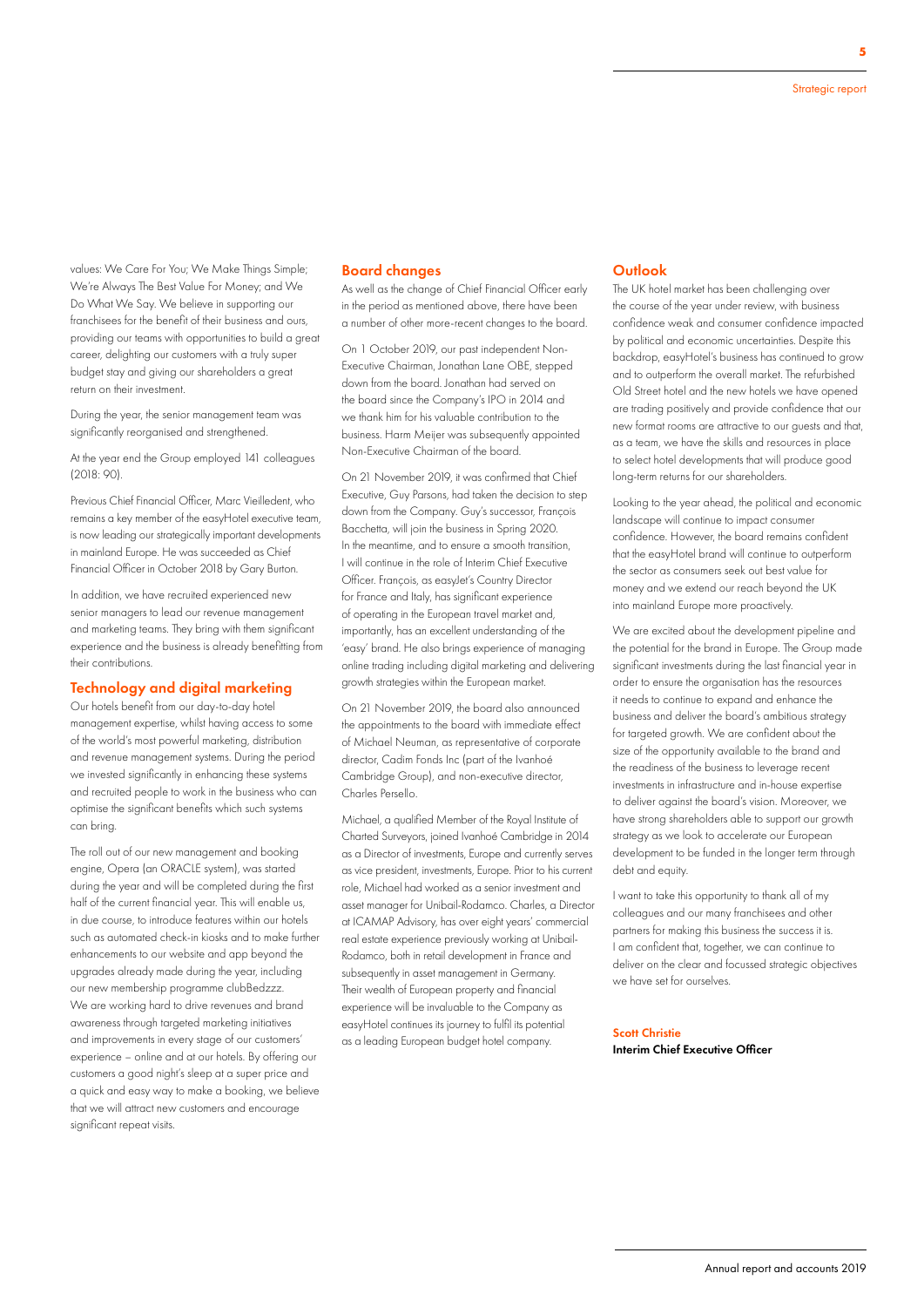# <span id="page-7-0"></span>**Chief Financial Officer's review**



# **Growth in a**  challenging market

Overall system sales grew 27.5% to £47.6m, while total revenue increased by 56.0% to £17.6m. Like-for-like RevPAR in owned hotels was up 4.6%, against an overall UK market which declined 0.7%. Adjusted EBITDA increased to £4.2m, up 42.1%, but the Group recorded a loss before of tax of £3.57m due to a non-cash impairment and costs associated with the cash offer for the Company's shares.

easyHotel continues to deliver good financial performance with like-for-like owned hotel RevPAR of +4.6%, outperforming the overall UK market<sup>1</sup> that was down 0.7%.

Total system sales were up 27.5% to £47.6m, total revenue up 56.0% to £17.6m and total like-for-like owned hotel revenue up 1.7% to £7.0m.

Adjusted EBITDA was up 42.1% to £4.20m (2018: £2.96m). Cash generated from operations was up 13.7% to £3.3m (2018: £2.9m) and basic loss per share was 2.7p (2018: profit per share of 0.5p), impacted by a £3.0m non-cash impairment of our Ipswich hotel and £1.4m of exceptional costs in respect of the offer made in the latter part of the year by Citrus UK Bidco Limited for the Company's shares. If these costs are excluded, basic earnings per share would have been 0.4p (unaudited).

## Trading

Total system sales were up 27.5% to £47.6m (2018: £37.3m) following the opening of six hotels (607 rooms: 394 franchised hotel rooms and 213 owned hotel rooms).

Total revenue was up 56.0% to £17.6m (2018: £11.3m). Total owned revenue was up 64.2% to £15.5m (2018: £9.4m) and total franchise revenue up 8.6% to £2.0m (2018: £1.8m).

Owned hotel like-for-like RevPAR was up 4.6% driven by higher Average Daily Rates (ADRs) from hotels maturing and an increased focus on optimising RevPAR.

Total owned hotel revenue growth was supported by 12 months of trading in Barcelona, Sheffield and Leeds, continued market outperformance of like-for-like owned hotels and new hotel openings in Ipswich and Milton Keynes. Offsetting this, revenue was negatively impacted by the temporary closure of Old Street, which underwent a major refurbishment from December 2018 until June 2019<sup>2</sup>.

Franchise like-for-like RevPAR was down 1.7% with an improved performance during the second half of the period and reducing a first half performance that was down 3.5%.

Total average occupancy across all hotels was 77.7% (2018: 82.4%) with an ADR per room of £50.20 (2018: £50.49). ADR improved generally across hotels but was lower overall as a result of a dilution impact caused by the temporary closure of Old Street and addition of new hotels in regional towns (Ipswich and Milton Keynes), although benefitting from a full 12 months trading of Barcelona that performed very strongly throughout the period.

<sup>1</sup> Market source: Midscale & Economy (MSE) segment from the UK Performance Monitor report, produced by STR Global.

<sup>2</sup> Old Street reopened with a 15,500 sq ft self-contained office and an 89 room hotel.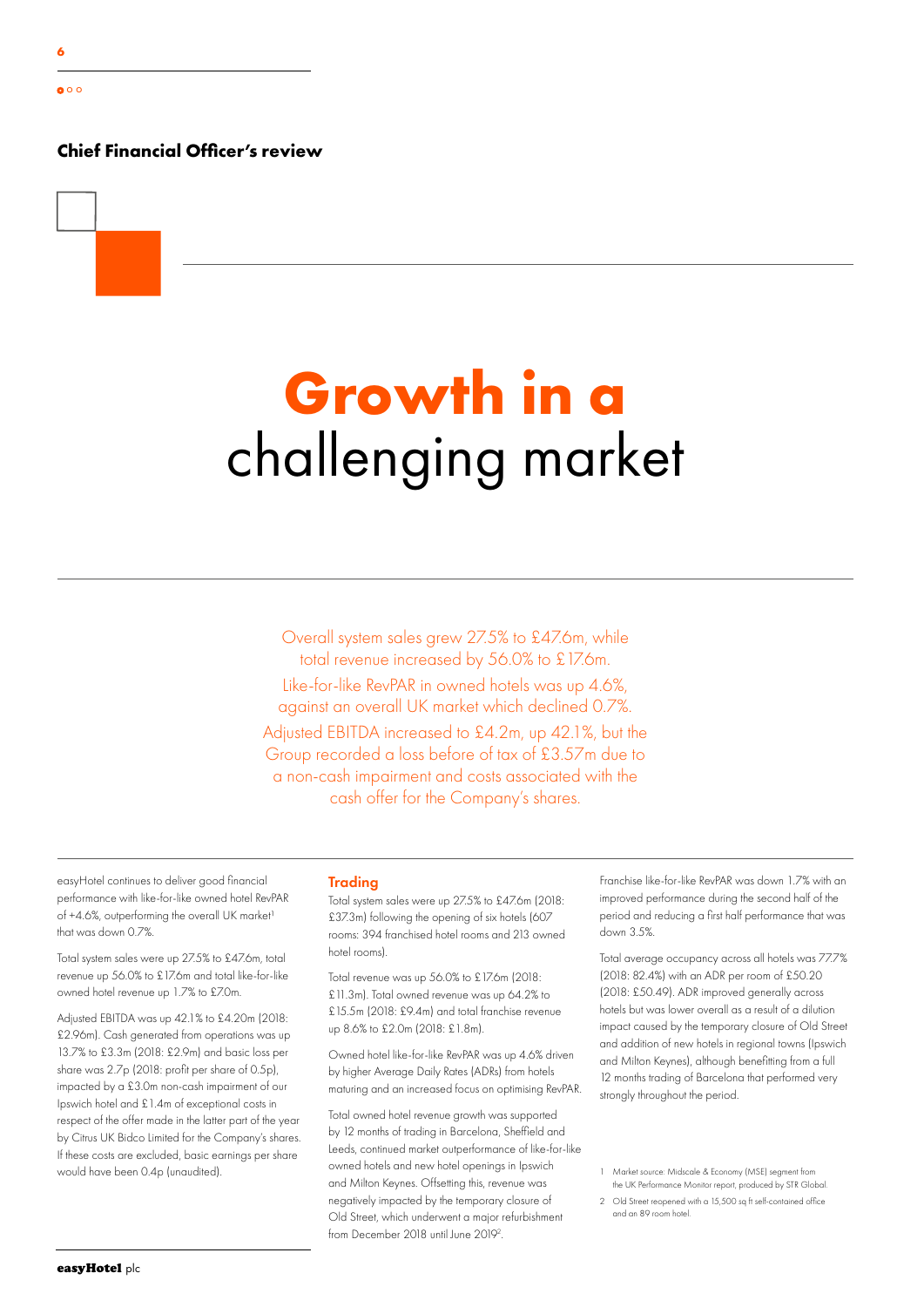# <span id="page-8-0"></span>Adjusted EBITDA

Adjusted EBITDA (before exceptional items and share based payments) increased by 42.1% to £4.20m (2018: £2.96m) with adjusted EBITDAR3 margin of 27.7% that decreased by 1.9%pts (2018: 29.6%).

An increase in the use of online-travel-agents (OTAs) in the period supported the continued delivery of likefor-like revenue outperformance in challenging market conditions but impacted EBITDARmargin percentages.

Central costs reduced as a proportion of revenue but increased by £1.0m in absolute terms. This was driven by an investment in management (that included establishing a European development team), rent from the relocated head office (previously within the Old Street hotel property) and higher professional fees supporting the growing estate and expansion into Europe.

#### Profit before tax

A loss before tax of £3.57m (2018: profit of £0.87m) was driven by a £3.0m non-cash impairment of our Ipswich hotel as a result of significant cost overruns. Other adjusting items of £1.75m included £1.43m of expenses resulting from the change in ownership arising from the offer made for the Company's shares.

Depreciation and amortisation (excluding the £3.0m impairment) increased 88.5% to £2.8m (2018: £1.5m), in line with the increase in the number of owned hotels (also including a full year of depreciation charge for Old Street, that was temporarily closed for 6 months).

Total pre-opening costs were slightly lower, as compared with the prior year, with more hotel openings in the year benefiting from a lower average cost of opening.

Share based payments reported a net credit in the year of £0.11m (2018: charge of £0.28m). The change of control as a result of the offer triggered vesting and exercise of share options and employees share plans.

#### Taxation

The effective tax rate for the period, excluding the £1.4m of exceptional expenses associated with the offer and the £3.0m impairment of our Ipswich hotel, was 19% (2018: 26%), benefitting from the finalisation of capital allowance claims in respect of earlier periods.

#### Earnings per share and dividend

The loss for the year was £3.78m (2018: profit of £0.65m), with basic loss per share of 2.7p (2018: profit 0.5p). The board has not recommended payment of a final dividend in order to focus investment of the Group's available resources on growing the hotel estate. An interim dividend of 0.08p (2018: 0.07p) was paid on 28 June 2019.

#### Cash flow and balance sheet

Net cash flows from operating activities was £3.1m (2018: £2.8m). Total cash and cash equivalents on 30 September 2019 were £11.7m (2018: £41.4m).

Net cash used in investment activities was £33.2m (2018: £47.4m). Net cash generated from financing activities was £0.5m (2018: £52.7m including cash generated by the placing of new ordinary shares in March 2018).

The Group ended the financial year with net assets of £115.3m (2018: £119.6m), of which £11.7m comprised cash and cash equivalents (2018: £41.4m). At year end, total bank borrowings were £17.6m (2018: £16.5m) and 369,724 ordinary shares in the Company were held by the Employee Benefit Trust (2018: 1,125,000).

# Gary Burton

Chief Financial Officer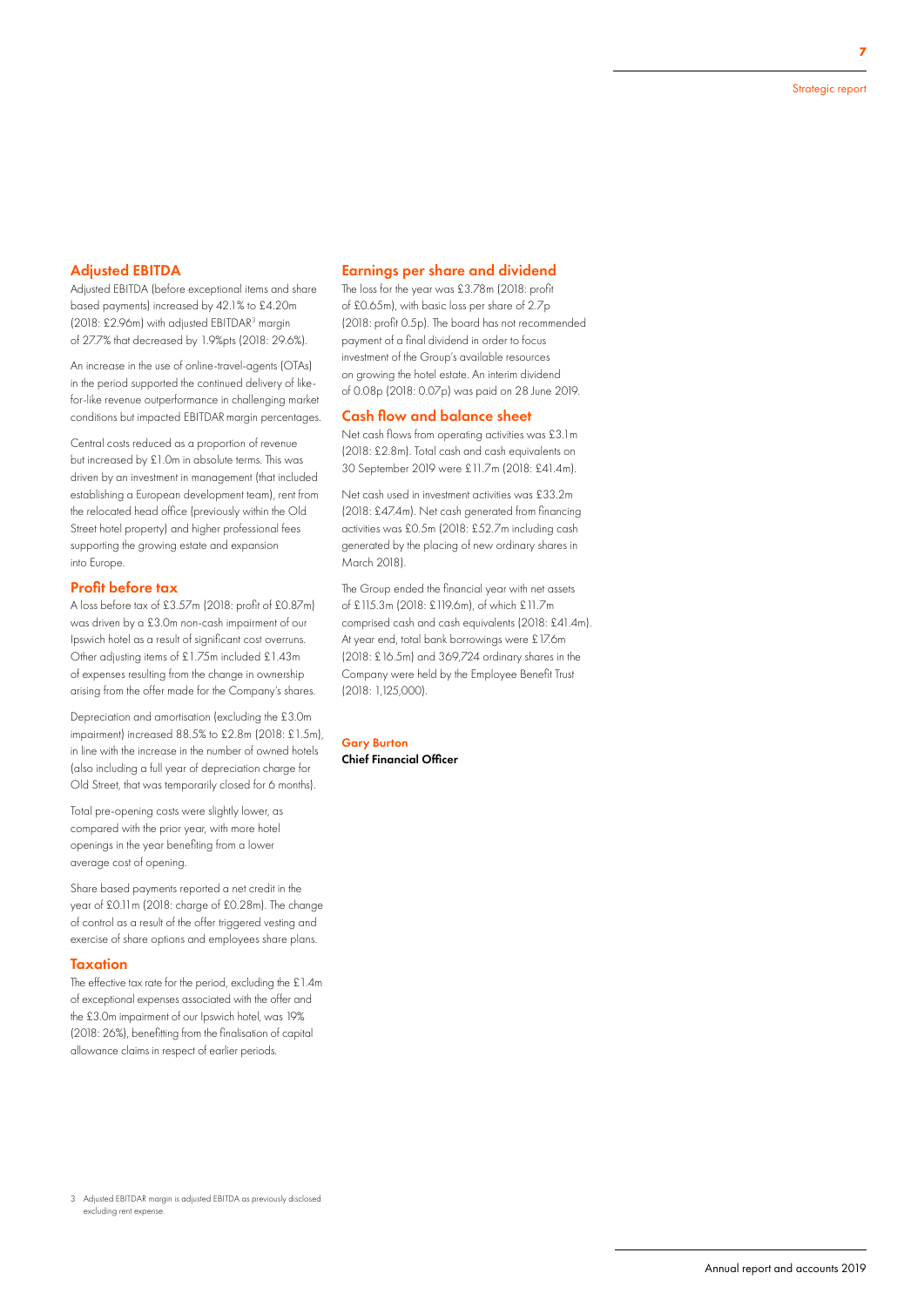# <span id="page-9-0"></span>**Risk management and principal risks**

# Managing our risks effectively

The board has primary responsibility for ensuring the Group's risks are properly understood, quantified and appropriately managed, but it looks to the audit committee to provide assurance on risk management processes and controls. The audit committee and the board review the Group's risk register. The actions proposed and taken by management to mitigate risk and to reduce the likelihood and impact of the risks faced by the business are considered regularly and are deemed satisfactory.

The principal risks and uncertainties of the business and how they are managed are set out in the table below.

#### Operational risks

| <b>Risk</b>                                                                                                    | How we manage the risk                                                                                                                                                                                                                                                                                                                                                                                                             | Change of risk<br>during the year | Comment                                                                                                                                                                                                                                                                                                                                                               |
|----------------------------------------------------------------------------------------------------------------|------------------------------------------------------------------------------------------------------------------------------------------------------------------------------------------------------------------------------------------------------------------------------------------------------------------------------------------------------------------------------------------------------------------------------------|-----------------------------------|-----------------------------------------------------------------------------------------------------------------------------------------------------------------------------------------------------------------------------------------------------------------------------------------------------------------------------------------------------------------------|
| Failure to extend the hotel portfolio in<br>line with strategic targets and funding<br>and returns parameters. | Our executive and wider management<br>teams have extensive sector experience<br>to identify good opportunities and deliver<br>development and franchising initiatives.<br>We actively seek to identify potential sites<br>and franchisees in the UK, Europe and<br>beyond to develop our hotel portfolio.<br>During the year we established a European<br>development team to support delivery of<br>our European expansion plans. | Decrease in risk                  | With supportive major shareholders,<br>a strong balance sheet (supporting<br>a number of funding options) and now<br>having a European development team,<br>we are increasingly confident we can<br>deliver our strategic targets.                                                                                                                                    |
| Brand reputational damage.                                                                                     | The Group operates to defined brand<br>standards and carries out brand audits to<br>ensure they are maintained. Responsibilities<br>are clearly defined, across both the owned<br>and franchised businesses, to ensure brand<br>standards are met.                                                                                                                                                                                 | No change in risk                 | The new brand format is being<br>extended across the legacy estate<br>during refurbishment. Our 'sleep easy'<br>promise is implemented with clear lines<br>of accountability.                                                                                                                                                                                         |
| <b>Brexit increases economic uncertainty</b><br>that could adversely impact the business.                      | Budget hotels have outperformed the rest of<br>the sector and this trend would be expected<br>to continue in a recessionary environment as<br>consumers seek better value. As we increase<br>owned hotel development into France and<br>Spain, more balanced revenue sources<br>reduce exposure to the UK economy.                                                                                                                 | No change in risk                 | We actively develop and internally promote<br>our employees to reduce a requirement to<br>recruit externally to fill key positions. As we<br>increase owned development into France<br>and Spain, more balanced revenue sources<br>naturally spread the geographic risk.<br>During the period we undertook an internal<br>review of the potential impact from Brexit. |
| Disaster incidents that could seriously<br>impact the business such as fire, flood<br>or terrorist attack.     | A comprehensive disaster recovery plan,<br>with back-up processes and facilities<br>to ensure the business can continue to<br>operate with minimal disruption, is in place.<br>Appropriate insurance cover protects the<br>business financially in the event of a disaster<br>incident.                                                                                                                                            | No change in risk                 | Disaster recovery plans exist, and a new<br>insurance broker and provider were<br>appointed during the period and increased<br>specific and general cover purchased.                                                                                                                                                                                                  |
| Failure of information systems,<br>cyber-attack or data protection<br>breach.                                  | The Group has specialist service providers<br>which advise and support the business<br>on its IT security and GDPR responsibilities.<br>Staff training, data back-up, penetration<br>testing and other security measures are<br>also in place.                                                                                                                                                                                     | No change in risk                 | A comprehensive review of systems and<br>processes was undertaken as part of our<br>GDPR preparations.                                                                                                                                                                                                                                                                |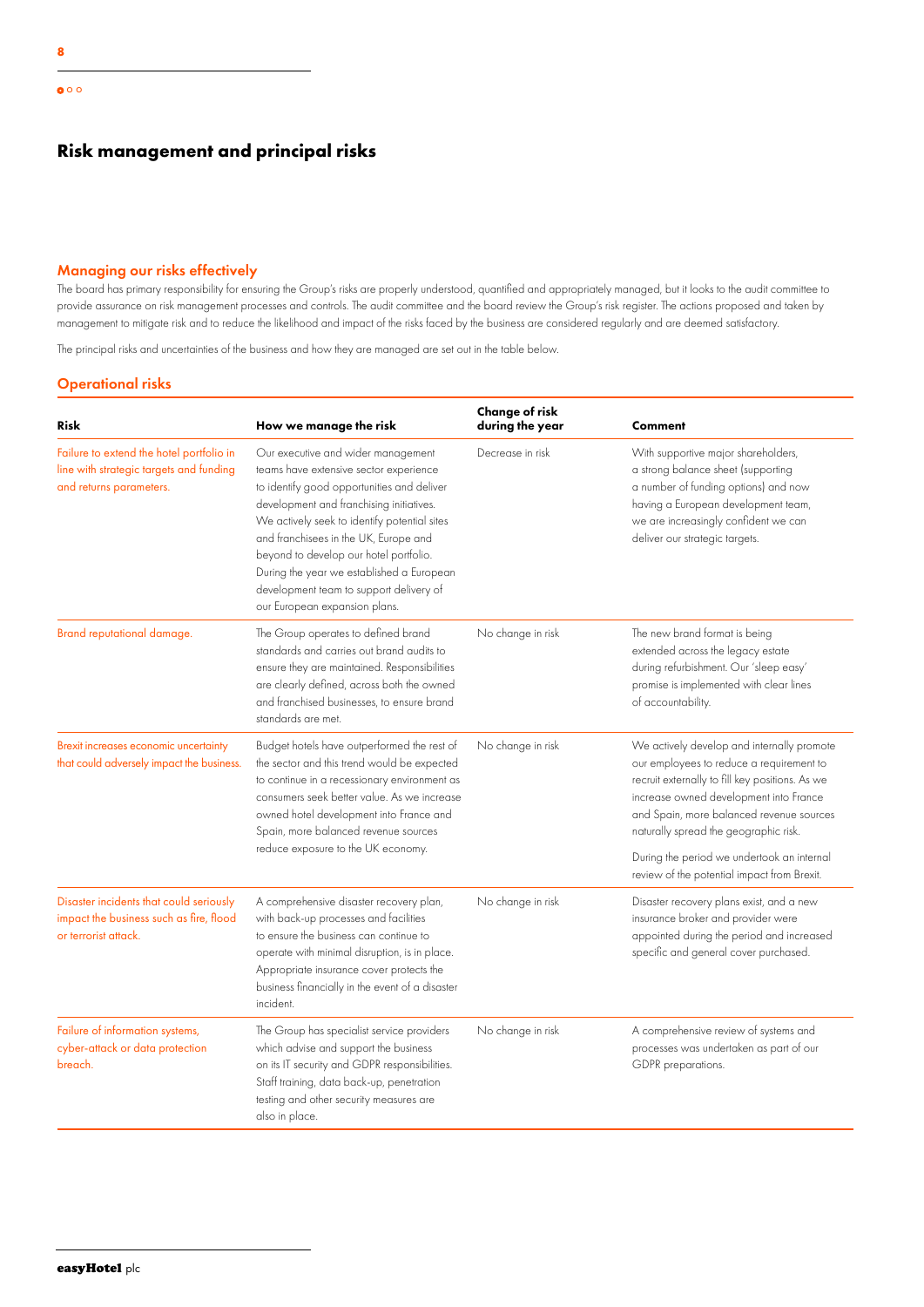<span id="page-10-0"></span>

| <b>Risk</b>                                                                                                                                  | How we manage the risk                                                                                                                                                                                                                                                                                                               | <b>Change of risk</b><br>during the year | Comment                                                                                                                   |
|----------------------------------------------------------------------------------------------------------------------------------------------|--------------------------------------------------------------------------------------------------------------------------------------------------------------------------------------------------------------------------------------------------------------------------------------------------------------------------------------|------------------------------------------|---------------------------------------------------------------------------------------------------------------------------|
| Changes in foreign exchange rates,<br>particularly GBP/EUR, result in higher<br>than expected costs and/or material<br>retranslation losses. | Material foreign exchange transaction<br>exposures on purchases are highlighted<br>and reviewed as part of the investment<br>process with actions agreed as part<br>of the approval process.                                                                                                                                         | New risk                                 | Foreign exchange risk management is<br>becoming increasingly important as we<br>expand internationally with owned hotels. |
|                                                                                                                                              | Matching foreign currency assets and<br>liabilities reduces the overall exposure.                                                                                                                                                                                                                                                    |                                          |                                                                                                                           |
|                                                                                                                                              | A new foreign exchange policy has<br>been introduced that sets out the Group's<br>risk appetite and foreign exchange risk<br>management processes.                                                                                                                                                                                   |                                          |                                                                                                                           |
| Failure of a key supplier.                                                                                                                   | Our business is reliant on a few key<br>suppliers which provide services such as<br>laundry, housekeeping and reservation<br>systems. Regular supplier due diligence<br>and contingency plans are in place to<br>ensure operations can continue in the<br>event of a supplier failure.                                               | No change in risk                        | A new Supplier & Contract Management<br>policy was issued in the period.                                                  |
| Health and safety standards are<br>compromised.                                                                                              | Risk assessments are completed,<br>documented and regularly reviewed for<br>each location. Staff training (both during<br>induction and on an ongoing basis), the<br>appointment of fire marshals and trained first<br>aiders and the maintenance of appropriate<br>accident reporting procedures safeguard<br>our staff and guests. | No change in risk                        | Enhanced training has been introduced to<br>address the risks associated with lone worker<br>arrangements.                |
| Construction projects are not<br>completed on time and or to the<br>required standard.                                                       | We seek to implement standard contractual<br>arrangements on a 'design and build' basis.<br>Tightly controlled project planning and<br>monitoring processes, supported by external<br>experts, ensure problems are anticipated,<br>avoided and/or well managed.                                                                      | No change in risk                        | New models have been, and continue to be,<br>created to 'value engineer' future projects.                                 |

See also [note 3](#page-29-0) to the financial statements for further information on financial risks.

This Strategic Report has been approved and authorised for issue by the board of directors and was signed on its behalf on 24 January 2020 by:

Gary Burton Chief Financial Officer

24 January 2020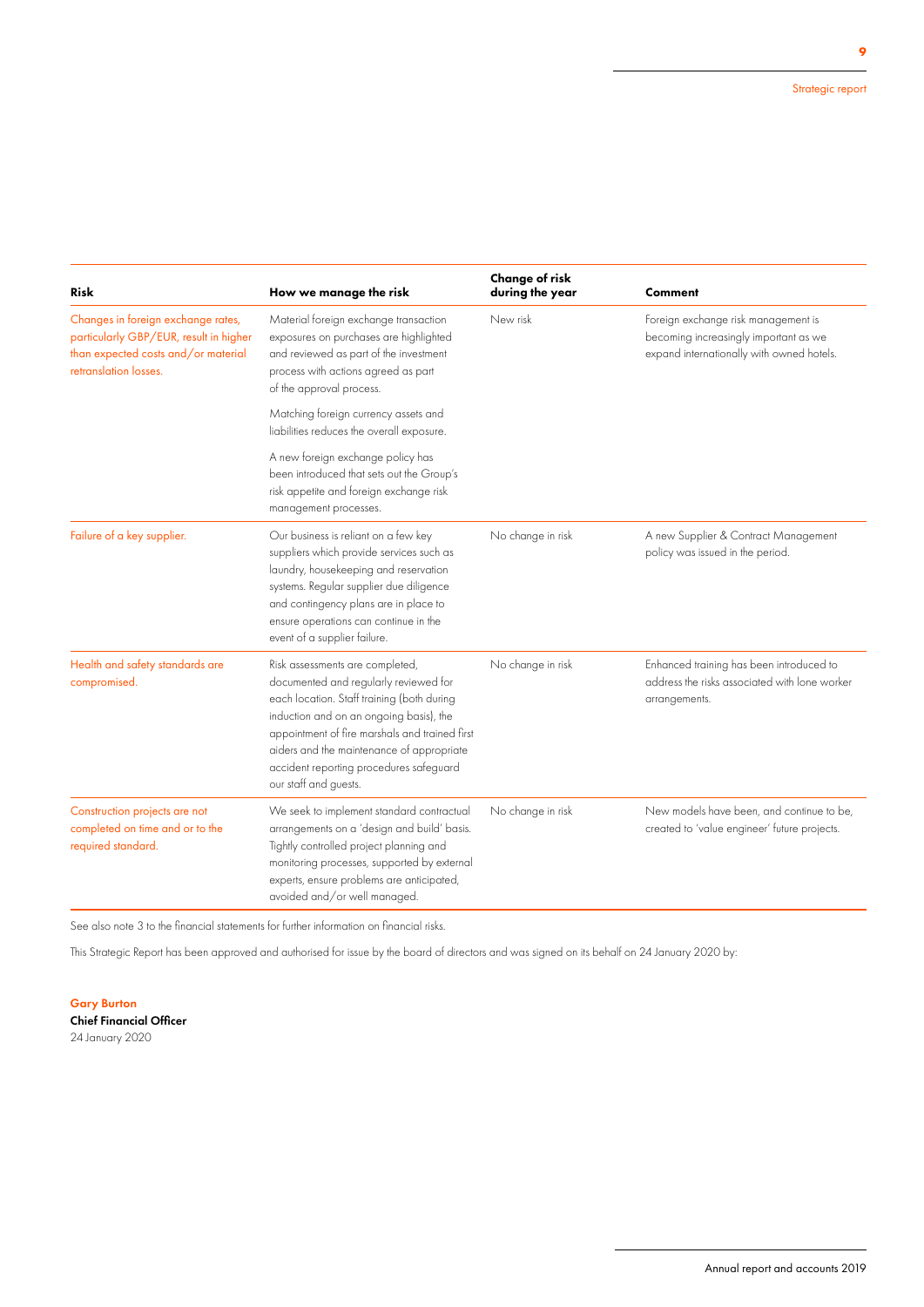# <span id="page-11-0"></span>**Chairman's corporate governance statement**

#### Corporate governance

During the year ended 30 September 2019, the board complied with the best practice recommendations of the QCA Corporate Governance Code.

Following completion of the successful offer for the Company's shares, resulting in more than 96% of the Company's shares being held by two major shareholders, and in the light of material changes in board composition, the Company's governance arrangements have recently changed, with, for example, alterations made to the composition of the audit and remuneration committees in January 2020. The nominations committee has also been disbanded and matters relating to board composition and the selection of future directors are now being dealt with by the board as a whole.

Notwithstanding these changes, the board considers that it substantially meets the standards expressed in the ten principles of the QCA Corporate Governance Code.

#### Establish a strategy and business model with promote long-term value for shareholders

As described in the strategic report ([pages 1](#page-2-0) to [9\)](#page-10-0), the board has established a clear strategy and has set objectives for the business which it believes can be delivered through expansion of its super budget hotel business model and brand.

#### Seek to understand and meet shareholder needs and expectations

With the vast majority of the Company's shares now held by its new and existing major shareholders, the board is in direct dialogue with its significant investors and consequently has a comprehensive understanding of the needs and expectations of its shareholders.

#### Take into account wider stakeholder and social responsibilities and their implications for long-term success

The board believes investor expectations can be met without compromising the values which underpin the business and the needs of the Group's other stakeholders. Through growing the business and continuing to strengthen the brand, the board considers that easyHotel colleagues, franchise partners and guests will all benefit. The board will continue to take account of the interests of all its stakeholders in promoting the future success of the easyHotel business and to promote a positive culture throughout the business.

## Embed effective risk management considering both opportunities and threats, throughout the organisation

The board regularly assesses and takes account of the risks faced by the business. The principal risks and the board's approach to management of risk are summarised on [pages 8](#page-9-0) to [9.](#page-10-0)

#### Maintain the board as a well-functioning, balanced team led by the chair

Recent changes to the board mean that it is a relatively new team but it is operating well, led by me as chairman, and with the support of a professional company secretary.

#### Ensure that between them, the directors have the necessary up-to-date experience, skills and capabilities

The directors collectively possess an appropriate mix of skills, experience and qualifications but further learning and development activities will be undertaken as and when they are deemed necessary. The board is supported in its governance of the business by a professional company secretary.

Since the year end, the collective skills, qualifications and experience of the audit committee have been supplemented by the co-option of Nicolas Dewald, a Chartered Accountant and Certified Auditor, to bring recent and relevant financial experience to the committee.

During the period the board sought external advice on matters of a technical or specialist nature including, most notably, the recommended offer for the Company's shares. Details of the role of these advisers was provided in the offer document.

#### Evaluate board performance based on clear and relevant objectives, seeking continuous improvement

The board last carried out an evaluation of its performance in September 2018 but postponed the evaluation which was scheduled to be conducted towards the end of the period under review due to the significant changes which were anticipated at that time. The board intends to carry out an evaluation of its effectiveness during the current financial year and part of that evaluation will be to consider whether adjustments to the board's governance arrangements should be made. It is therefore possible that the Group's governance arrangements may be developed further in the coming months.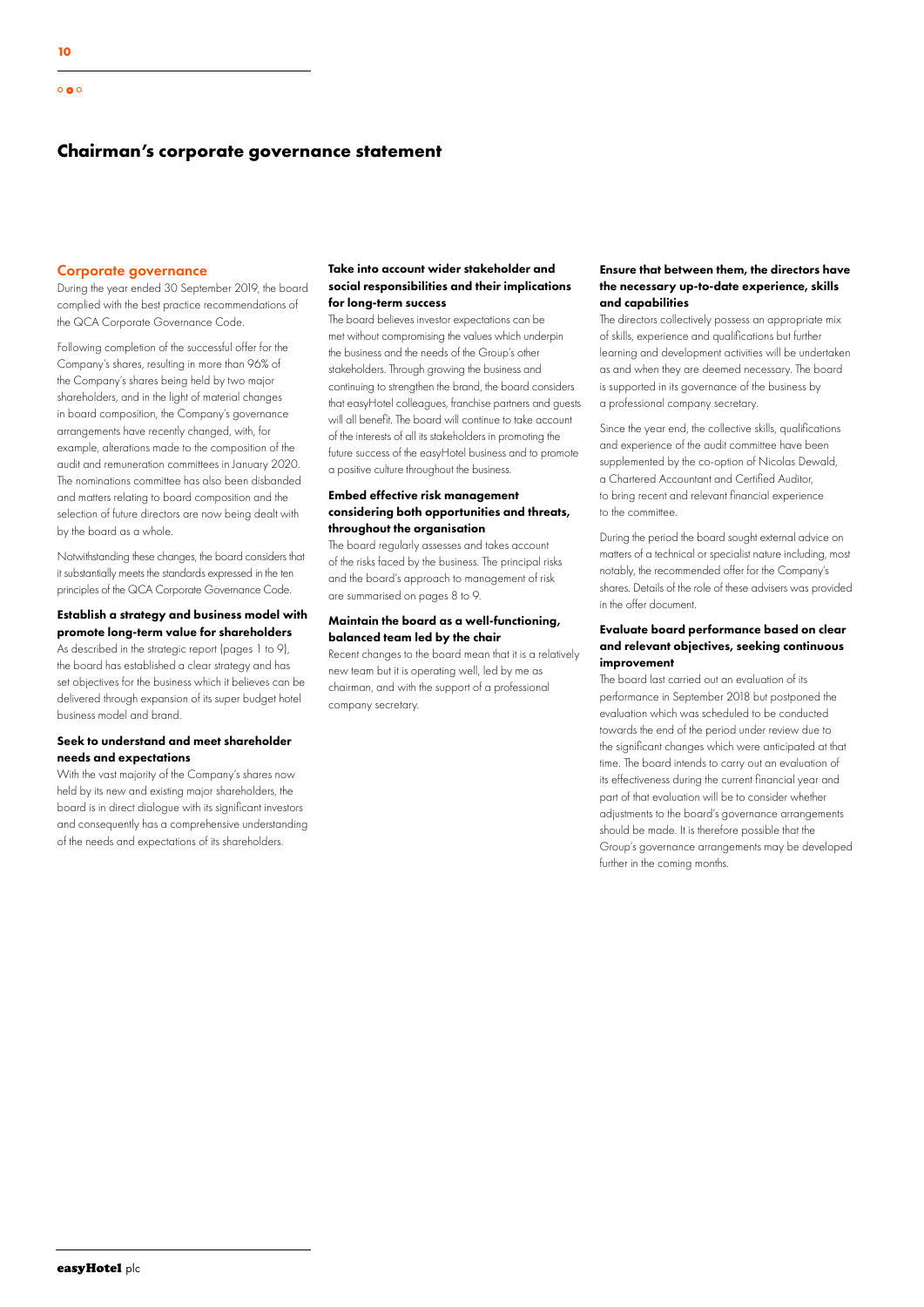#### Promote a corporate culture that is based on ethical values and behaviours

The easyHotel values - We Care For You; We Make Things Simple; We're Always The Best Value For Money; and We Do What We Say – are embedded in the business and all colleagues are familiar with them and are clear that they should be guided by them in everything they do. The business has a number of policies in place to communicate and implement the high ethical standards of behaviour expected of all our colleagues and business partners and encourages colleagues, through its whistleblowing policy, to speak up with confidence if they suspect that any incidents of wrong-doing have occurred. Whistleblowing updates are provided to the audit committee and the board receives regular updates on employee matters and key indicators.

# Maintain governance structures and processes that are fit for purpose and support good decision-making by the board

The directors of the Company are committed to sound governance of the business and they each devote sufficient time to ensure this happens.

The table below sets out the attendance statistics for each director at scheduled board and, where relevant, committee meetings held during the financial year. During the period there were many more board meetings held, primarily connected with the recommended offer for the Company's shares. These exceptional meetings have not been reflected in the table below which focuses on normal course of business meetings.

Charles Persello and Michael Neuman (as representative of Corporate Director, Cadim Fonds Inc) did not serve during the year ended 30 September 2019.

With the support of a professional company secretary, the board operates procedures which optimise its decision-making capabilities. These include agenda planning, appropriate and timely information flows, and a formal scheme of delegation including through a schedule of matters reserved to the board and regularly-reviewed committee terms of reference. In addition, directors are entitled to seek independent legal advice at the Company's expense when required.

## Communicate how the Company is governed and is performing by maintaining a dialogue with shareholders and other relevant stakeholders

In view of the significant board changes which took place towards, and after, the end of the relevant financial period, and to keep our reporting proportional whilst still publishing information that enables all shareholders and other stakeholders to understand and assess the appropriateness of our governance arrangements, the board provides further details of its governance arrangements within the Corporate Governance Statement published on the easyHotel investor website [\(https://ir.easyhotel.com/](https://ir.easyhotel.com/investor-relations/corporate-governance) [investor-relations/corporate-governance](https://ir.easyhotel.com/investor-relations/corporate-governance)) and in other disclosures, such as terms of reference for the committees and the matters reserved to the board, which are also available on its website.

#### Harm Meijer

#### Non-Executive Chairman

| Director                      | <b>Board attendance</b><br>12 meetings held | Audit<br>committee attendance<br>3 meetings held | Remuneration<br>committee attendance<br>4 meetings held | <b>Nominations</b><br>committee<br>4 meetings held |
|-------------------------------|---------------------------------------------|--------------------------------------------------|---------------------------------------------------------|----------------------------------------------------|
| Gary Burton <sup>1</sup>      |                                             |                                                  |                                                         |                                                    |
| Scott Christie                | n                                           |                                                  | 4                                                       |                                                    |
| Jonathan Lane OBE             | 11                                          |                                                  | 4                                                       |                                                    |
| Harm Meijer <sup>2</sup>      | 11                                          |                                                  |                                                         |                                                    |
| Guy Parsons                   | 12                                          |                                                  |                                                         |                                                    |
| Marc Vieilledent <sup>1</sup> |                                             |                                                  |                                                         |                                                    |

1 One scheduled board meeting was held during the period before Marc Vieilledent stepped down from the board, and 11 scheduled board meetings were held during the period after Gary Burton's appointment, in October 2019.

2 Harm Meijer absented himself from one scheduled board meeting during the year due to a conflict of interest which arose as a result of the offer made for the Company's shares.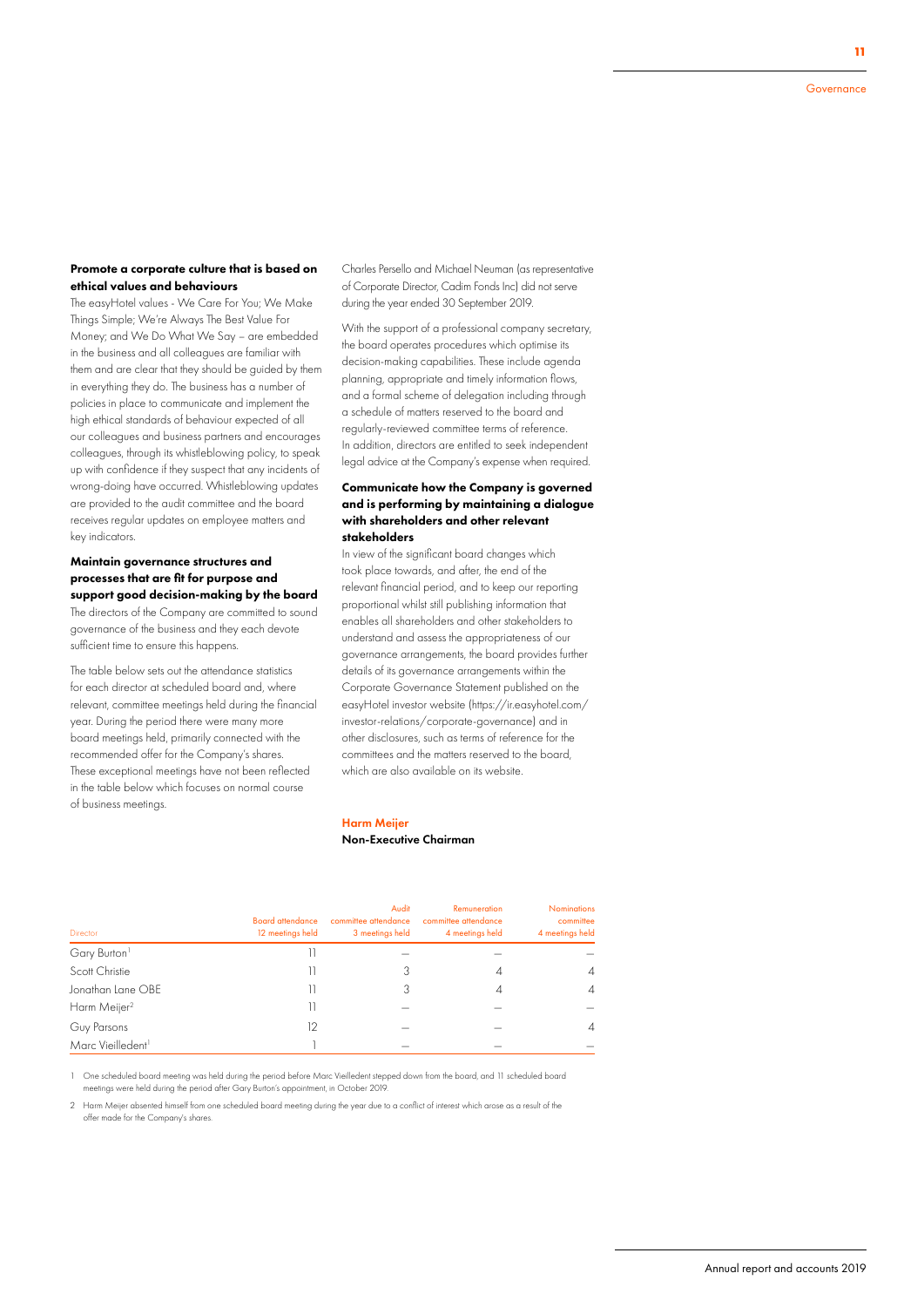# <span id="page-13-0"></span>**Audit committee report**

## Audit committee

The audit committee members during the year were Scott Christie, who was its Chairman, and Jonathan Lane OBE. Scott is a Chartered Accountant who has recent and relevant financial experience.

Since the end of the period, reflecting changes to the board including Scott Christie's new role as interim Chief Executive Officer, the membership of the committee has been refreshed. The committee is now chaired by Non-Executive Chairman, Harm Meijer, with Michael Neuman (representative of corporate director, Cadim Fonds Inc) and co-opted member, Nicolas Dewald, also joining the committee. Nicolas Dewald is a Chartered Accountant and Certified Internal Auditor and brings the benefits of his recent and relevant financial experience to the committee.

The committee, supported by the company secretary, held three meetings during the year ended 30 September 2019. The Group's external auditors and executive directors attended the committee's meetings by invitation and the committee ensures that the auditors also have regular opportunities to speak to the committee in the absence of management.

The committee's agendas are planned on an annual basis to ensure all the committee's duties are discharged in a timely manner in accordance with its terms of reference.

The audit committee's terms of reference, which clearly set out its responsibilities and procedures, were most recently updated in January 2020 and are available on the Group's website.

#### Financial statements

During the year, the committee reviewed both the annual and half-year financial statements. The audit plan, including its scope, was discussed with the external auditors, as were the findings from their audit work. In particular, the auditors' views on the Group's results and accounting policies and the adequacy of financial controls; any unadjusted audit differences; post-year-end events; and management responses and materiality judgements were examined. Following consideration and challenge, the treatment of these matters was considered satisfactory.

The audit committee paid particular attention to those risks to the integrity of the financial statements that were considered to be significant, either because of the nature of the Company's activities or because they generally apply to all businesses. These risks included revenue recognition and management override of controls. The audit committee satisfied itself, through discussion of the audit plan, audit findings and financial controls, that these risks were adequately addressed.

## Auditor objectivity

The committee recognises the importance of auditor objectivity and independence in providing assurance to investors about the integrity of the Group's financial statements. The committee receives information in writing from the auditors on their fees (audit and nonaudit) and the firm's internal procedures to ensure that the independence of the firm, including that of its audit staff, audit manager and audit partner, is reviewed and properly assessed. The committee has discussed and appropriately challenged such issues with the audit partner and deemed the responses to be satisfactory.

BDO's audit partner was last rotated in 2016. The committee has considered whether an audit re-tender should be recommended to the board but has concluded that a recommendation at this time for the re-appointment of BDO LLP as the Company's auditors is in the Company's best interests. The committee will continue to keep matters under review.

#### Risk management

As the Group has no separate risk committee, the audit committee also has responsibility for oversight of the Group's risk management activities.

The audit committee provided assurance to the board that the Group's risk management processes are appropriately robust and effective. The committee reviews the Group risk register and the actions taken to mitigate those risks and has also reviewed the reporting of principal risks on [pages 8](#page-9-0) an[d 9](#page-10-0).

#### Ethical policies and whistleblowing

The audit committee also reviewed arrangements for colleagues to report matters of concern in confidence and to detect fraud, together with the Group's ethical and anti-corruption policies.

The board has adopted a number of policies to guide the behaviour of those who work for easyHotel. Those policies confirm the board's zero tolerance approach to bribery and corruption and set out the arrangements that are in place to enable any colleague who is concerned about possible wrong-doing within the business to speak up in confidence. The committee reviews those policies and receives reports from the Chief Executive Officer about the effectiveness of those arrangements and any incidents that have occurred during the year.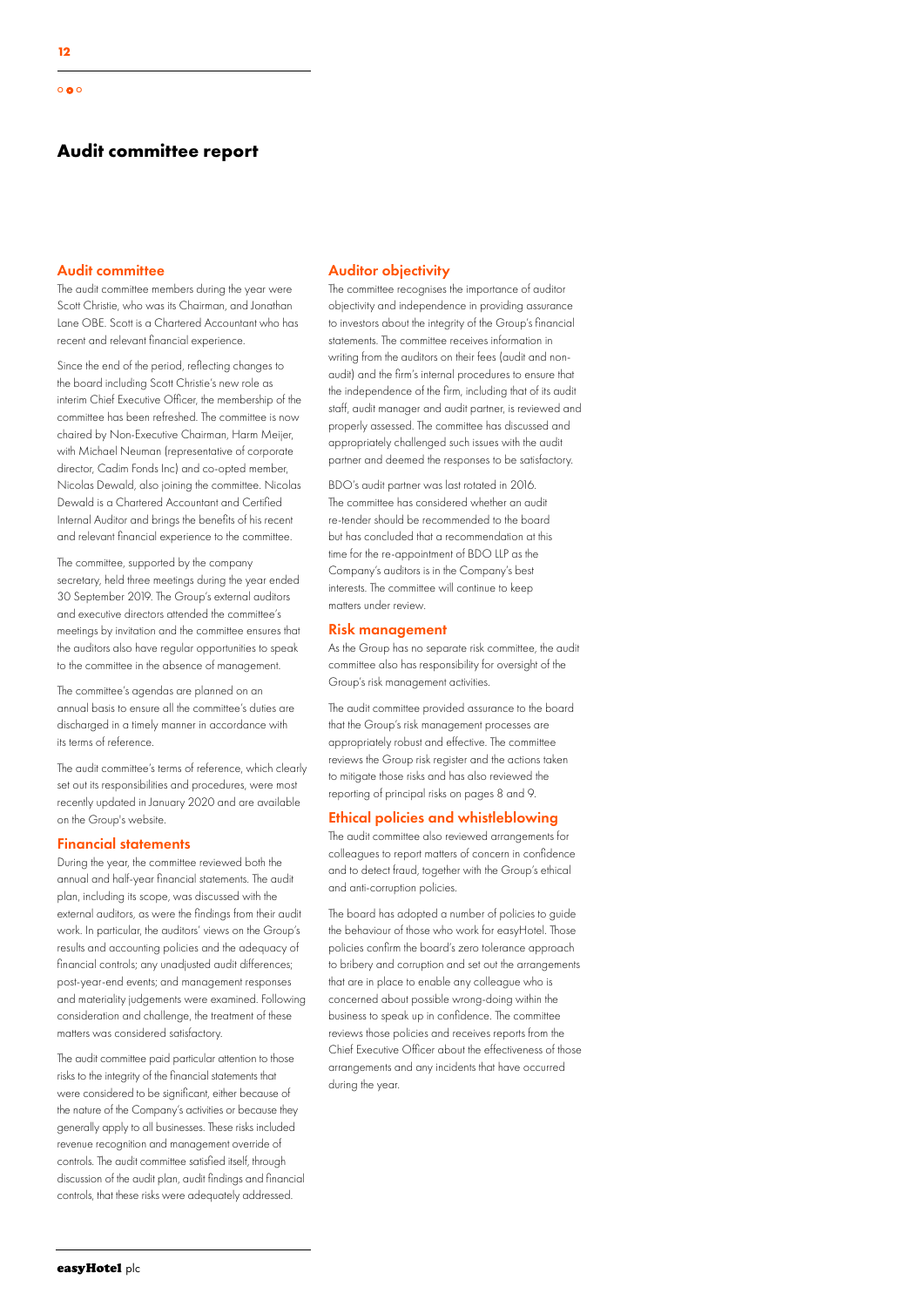# <span id="page-14-0"></span>**Directors' report**

The directors are pleased to submit their report on easyHotel plc for the financial year ended 30 September 2019.

#### **Directors**

The directors who served during the year ended 30 September 2019 were as follows:

| Jonathan Lane OBE | Independent Non-Executive Chairman (resigned 1 October 2019) |
|-------------------|--------------------------------------------------------------|
| Scott Christie    | Independent Non-Executive Director                           |
| Harm Meijer       | Non-Executive Director                                       |
| Guy Parsons       | Chief Executive Officer (resigned 21 November 2019)          |
| Gary Burton       | Chief Financial Officer (appointed 29 October 2018)          |
| Marc Vieilledent  | Chief Financial Officer (resigned 29 October 2018)           |

As described in the Chief Executive Officer's review on [page 5](#page-6-0), a number of changes have been made to the board since the end of the year. The roles indicated above are those which were performed by the relevant individual during the period ended 30 September 2019. Both Jonathan Lane OBE and Scott Christie were considered to be independent throughout the relevant period.

Biographical details for each of our current directors, including details of their committee roles and the board's assessment of the independence of our non-executive directors, can be found on our website.

#### Review of the business

The Group is required to set out a fair review of the business and future developments of the Group during the financial year ended 30 September 2019 and the position of the Group at the year end. This information can be found in the Strategic Report on [pages 1](#page-2-0) to [9](#page-10-0), including in the Chief Executive Officer's Review on [pages 3](#page-4-0) to [5](#page-6-0) and the Chief Financial Officer's Review on [page 6](#page-7-0) and [7](#page-8-0) and in the rest of the report.

#### Post-year-end developments

Since the end of the period, the Company acquired the 87-room Palais des Congrés hotel in Nice as a trading asset.

A number of board changes, as described in the Chief Executive Officer's review on [page 5](#page-6-0) have also been made since the financial year end. These changes include the resignation of the previous Chief Executive Officer, Guy Parsons, and appointment of his successor, François Bacchetta, who will join the business in spring 2020.

## **Dividends**

No final dividend has been recommended by the directors for the financial year ended 30 September 2019. An interim dividend of 0.08p per share was paid during the year, resulting in a total dividend for the year of 0.08p per ordinary share.

#### Charitable and political donations

There were no charitable or political donations made during the financial year ended 30 September 2019.

#### Directors' indemnity provisions

As permitted by the Articles of Association, the directors have the benefit of an indemnity which is a qualifying third party indemnity provision as defined by s236 of the Companies Act 2006. The indemnity was in force throughout the financial period and at the date of approval of the financial statements. The Group also purchased and maintained throughout the financial period directors' and officers' liability insurance in respect of itself and its directors.

#### Auditors

BDO LLP have expressed their willingness to continue in office as auditors and a resolution to re-appoint BDO LLP will be proposed at the forthcoming AGM.

#### Financial risk management objectives and policies and exposure to other financial risks

Further information on the principal risks and uncertainties faced by the business has been set out in the Strategic Report on [pages 8](#page-9-0) to [9](#page-10-0) and in [note 3](#page-29-0) to the financial statements.

#### Acquisition of own shares

The Company did not acquire any of its own shares during the year ended 30 September 2019.

#### Other disclosures

The Company has no branches outside of the United Kingdom. None of the Company or its subsidiaries engage in research and development activities.

#### Directors' responsibilities

The directors are responsible for preparing the annual report and the financial statements in accordance with applicable law and regulations.

Company law requires the directors to prepare financial statements for each financial year. Under that law the directors have elected to prepare the Group and Company financial statements in accordance with International Financial Reporting Standards (IFRSs) as adopted by the European Union. Under Company law the directors must not approve the financial statements unless they are satisfied that they give a true and fair view of the state of affairs of the Group and Company and of the profit or loss of the Group for that period. The directors are also required to prepare financial statements in accordance with the rules of the London Stock Exchange for companies trading securities on AIM.

In preparing these financial statements, the directors are required to:

- » select suitable accounting policies and then apply them consistently;
- » make judgements and accounting estimates that are reasonable and prudent;
- » state whether they have been prepared in accordance with IFRSs as adopted by the European Union, subject to any material departures disclosed and explained in the financial statements;
- » prepare the financial statements on the going concern basis unless it is inappropriate to presume that the Company will continue in business.

The directors are responsible for keeping adequate accounting records that are sufficient to show and explain the Company's transactions and disclose with reasonable accuracy at any time the financial position of the Company and enable them to ensure that the financial statements comply with the requirements of the Companies Act 2006. They are also responsible for safeguarding the assets of the Company and hence for taking reasonable steps for the prevention and detection of fraud and other irregularities.

#### Going concern

After making enquiries, the directors have a reasonable expectation that the Group has adequate resources to continue in operational existence for the foreseeable future. For this reason, they continue to adopt the going concern basis in preparing the financial statements.

## Website publication

The directors are responsible for ensuring the annual report and the financial statements are made available on a website. Financial statements are published on the Company's website in accordance with legislation in the United Kingdom governing the preparation and dissemination of financial statements, which may vary from legislation in other jurisdictions. The maintenance and integrity of the Company's website is the responsibility of the directors. The directors' responsibility also extends to the ongoing integrity of the financial statements contained therein.

#### Disclosure of information to auditors

All of the current directors have taken all the steps they ought to have taken to make themselves aware of any information needed by the Company's auditors for the purposes of their audit and to establish that the auditors are aware of that information. The directors are not aware of any relevant information of which the auditors are unaware.

This directors' report has been approved and authorised for issue by the b oard of directors on 24 January 2020 and was signed on its behalf by:

#### Gary Burton

Chief Financial Officer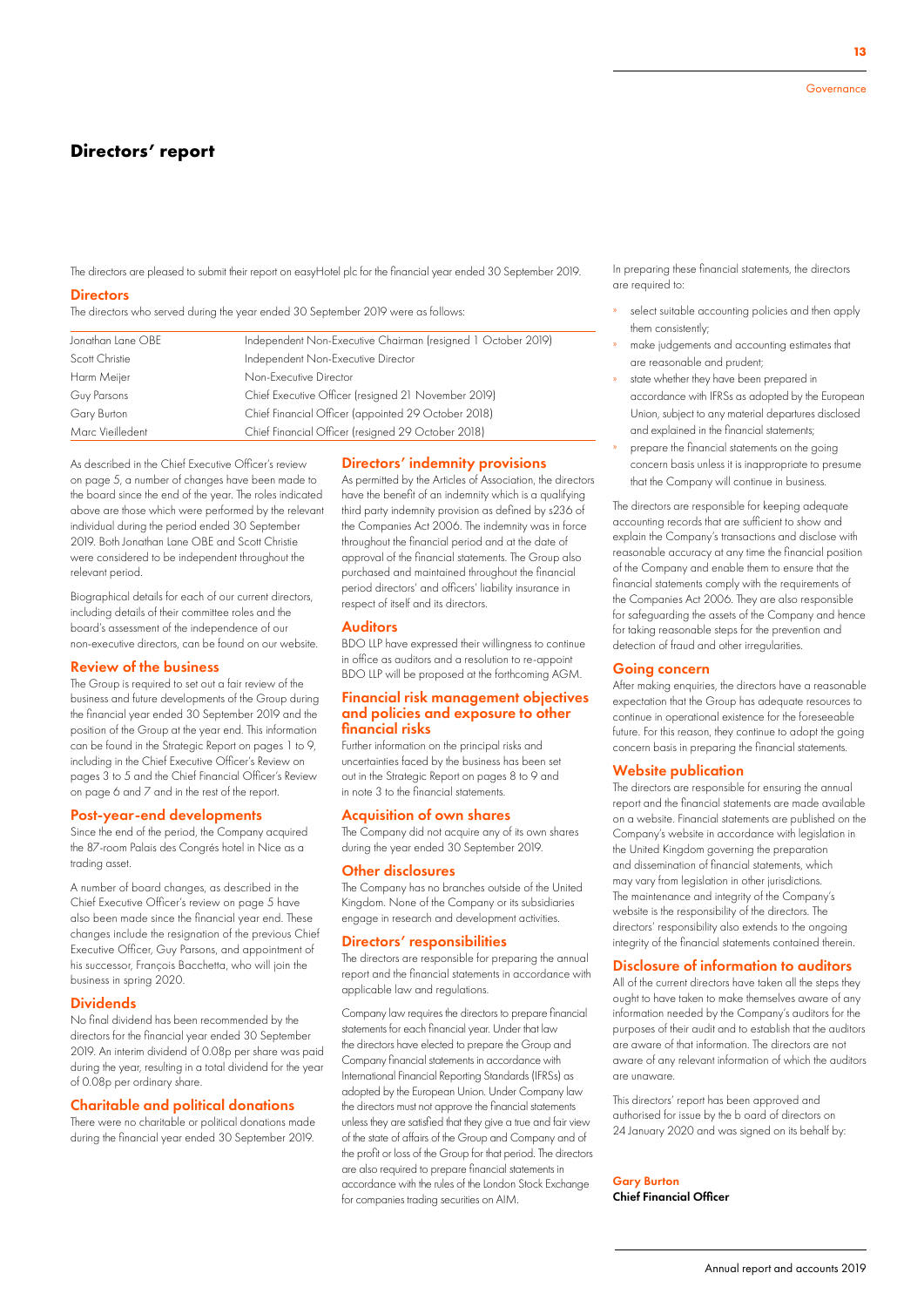# <span id="page-15-0"></span>**Remuneration report**

As an AIM Company, easyHotel plc is not required to comply with Schedule 8 of the Large and Mediumsized Companies and Groups (Accounts and Reports) Regulations 2008. In accordance with the AIM Rules, within this report we set out the details of the remuneration and benefits for each director who served during the year ended 30 September 2019. The content of this report is unaudited unless stated.

# Overview of executive directors' remuneration and contracts

The objective of the Group's remuneration policy is to ensure that the overall remuneration of the executive directors is aligned with the strategy, performance and risk tolerance of the Group, whilst preserving an appropriate balance of profit delivery and shareholder value. The overall arrangements are designed to support the delivery of the Company's long-term strategic goals. The policy is applied both at recruitment and on an ongoing basis.

The remuneration arrangements for executive directors during the year ended 30 September 2019 consisted of:

- » basic salary and other fixed benefits set at a competitive, but not excessive, level in order to attract and retain executives of the calibre needed to lead and grow our business. Basic salary is reviewed annually in the light of individual performance and external conditions;
- » payment in lieu of pension contribution executive directors receive a payment in lieu of pension contributions equivalent to 10% of their basic salary;
- » annual performance related bonuses awarded dependent on achievement of stretching targets, the maximum annual bonus equivalent to 100% of basic salary is payable only if stretch targets are achieved; and
- » share awards share awards granted under the easyHotel 2015 Performance Share Plan (the Plan) in 2016 were subject to performance conditions based on the Group's performance in the three financial years ended 30 September 2018. Based upon the remuneration committee's judgement of the extent to which those conditions had been achieved, the 2016 awards vested at 76.4% during the financial year ended 30 September 2019. Upon the offer made for the Company's shares becoming unconditional in August 2019, other previous awards made under the Plan became exercisable, in accordance with the terms of the Plan, to the extent that such awards vested. The remuneration committee, taking account of the extent to which performance targets were considered likely to be achieved, exercised

their discretion to vest 3.62% of the awards granted in 2017 and 15% of the awards granted in 2018. Also, in common with other employees, the executive directors became entitled, as a result of the offer, to exercise options held under the easyHotel plc Sharesave Plan [\(note 28](#page-43-0)).

The executive directors have service contracts setting out the terms of their employment. Gary Burton's contract may be terminated on six months' notice. Guy Parsons' contract, which was terminated when he resigned, also contained a six months' notice provision. The appointment of François Bacchetta is subject to a contract which provides for termination on three months' notice.

## Overview of non-executive directors' fees and terms of appointment

Non-executive directors were paid an annual fee during the period with the exception of Harm Meijer whose letter of appointment provides that no fee is paid to him. The appointment of Charles Persello and Cadim Fonds Inc made after the end of the period are similarly on terms such that no annual fee is paid to them.

Each non-executive director has written terms of appointment which set out, amongst other things, the time commitment which they are expected to give to the Company in the normal course of business (20 days per annum). Such appointments may be terminated by either party giving one month's prior written notice.

# Directors' remuneration (in £) (audited)

To aid shareholders' understanding, in the table below we provide the remuneration for each director paid in respect of the year ended 30 September 2019.

Remuneration for Marc Vieilledent relates to the period 1 October 2018 to 29 October 2018 when he ceased to be a director of the Company. Remuneration for Gary Burton relates to the period from the date of his appointment on 29 October 2018 to 30 September 2019.

François Bacchetta's contract of employment provides for a basic salary of €300,000 per annum. Full details of remuneration paid to him in the year ending 30 September 2020 will be reported in the report & accounts for that financial period.

The Company's past Chief Executive Officer, Guy Parsons, held an external non-executive directorship with one other company during the period and was permitted to retain the fees received in respect of that appointment.

|                               |         | Basic Payment in lieu |                | <b>Termination</b> | Other    |         |  |
|-------------------------------|---------|-----------------------|----------------|--------------------|----------|---------|--|
|                               | salary  | of pension            | <b>Bonuses</b> | payments           | payments | Total   |  |
| Year ended 30 September 2019  | £       | £                     | £              | £                  | £        | £       |  |
| Non-executive Chairman        |         |                       |                |                    |          |         |  |
| Jonathan Lane OBE             | 75,000  |                       |                |                    |          | 75,000  |  |
| <b>Executive directors</b>    |         |                       |                |                    |          |         |  |
| Guy Parsons                   | 242,694 | 24,270                |                |                    |          | 266,964 |  |
| Gary Burton                   | 185,507 | 18,551                |                |                    | 9,282    | 213,340 |  |
| Marc Vieilledent              | 15,460  | 1,546                 |                |                    |          | 17,006  |  |
| Non-executive directors       |         |                       |                |                    |          |         |  |
| Scott Christie                | 52,500  |                       |                |                    |          | 52,500  |  |
| Harm Meijer                   |         |                       |                |                    |          |         |  |
| Total directors' remuneration |         |                       |                |                    |          |         |  |
| for the year ended            |         |                       |                |                    |          |         |  |
| 30 September 2019             | 571.161 | 44.367                |                |                    | 9.282    | 624.810 |  |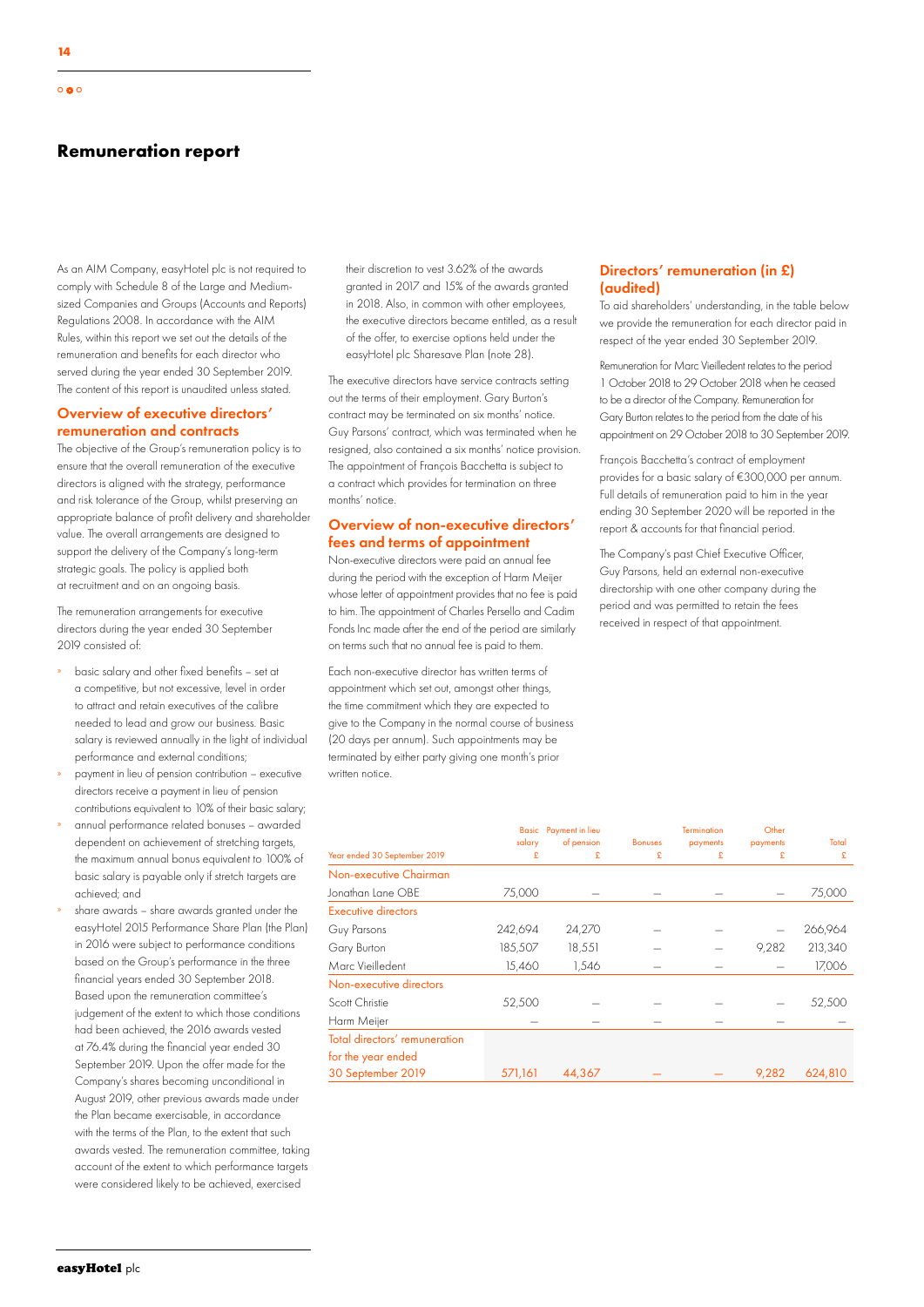# <span id="page-16-0"></span>**Independent auditors' report**

to the members of easyHotel plc

#### **Opinion**

We have audited the financial statements of easyHotel plc (the 'parent Company') and its subsidiaries (the 'Group') for the year ended 30 September 2019 which comprise the consolidated statement of comprehensive income, the consolidated and Company statement of financial position, the consolidated statement of cash flows, the consolidated and Company statement of changes in equity and notes to the financial statements, including a summary of significant accounting policies.

The financial reporting framework that has been applied in the preparation of the Group and parent Company financial statements is applicable law and International Financial Reporting Standards (IFRSs) as adopted by the European Union and, as regards the parent Company financial statements, as applied in accordance with the provisions of the Companies Act 2006.

#### In our opinion:

- » the financial statements give a true and fair view of the state of the Group's and of the parent Company's affairs as at 30 September 2019 and of the Group's loss for the year then ended;
- » the Group financial statements have been properly prepared in accordance with IFRSs as adopted by the European Union;
- » the parent Company financial statements have been properly prepared in accordance with IFRSs as adopted by the European Union and as applied in accordance with the provisions of the Companies Act 2006; and
- » the financial statements have been prepared in accordance with the requirements of the Companies Act 2006.

# Basis for opinion

We conducted our audit in accordance with International Standards on Auditing (UK) (ISAs (UK)) and applicable law. Our responsibilities under those standards are further described in the Auditor's responsibilities for the audit of the financial statements section of our report. We are independent of the Group and the parent Company in accordance with the ethical requirements that are relevant to our audit of the financial statements in the UK, including the FRC's Ethical Standard as applied to listed entities, and we have fulfilled our other ethical responsibilities in accordance with these requirements. We believe that the audit evidence we have obtained is sufficient and appropriate to provide a basis for our opinion.

#### Conclusions relating to going concern

We have nothing to report in respect of the following matters in relation to which the ISAs (UK) require us to report to you where:

- the directors' use of the going concern basis of accounting in the preparation of the financial statements is not appropriate; or
- the directors have not disclosed in the financial statements any identified material uncertainties that may cast significant doubt about the Group's or the parent Company's ability to continue to adopt the going concern basis of accounting for a period of at least twelve months from the date when the financial statements are authorised for issue.

#### Key audit matters

Key audit matters are those matters that, in our professional judgment, were of most significance in our audit of the financial statements of the current period and include the most significant assessed risks of material misstatement (whether or not due to fraud) we identified, including those which had the greatest effect on: the overall audit strategy, the allocation of resources in the audit; and directing the efforts of the engagement team. These matters were addressed in the context of our audit of the financial statements as a whole, and in forming our opinion thereon, and we do not provide a separate opinion on these matters.

#### Revenue recognition

easyHotel has a number of arrangements in place with franchisees and its owned hotels have direct revenue streams generated from their customers. There is a risk that material misstatements could arise as a result of a failure to record income completely and accurately or recognition of income in the appropriate financial reporting period, either through intentional manipulation or error. The change in revenue systems during the year created a heightened risk that data had not been appropriately captured during the transition between systems and increased the risk of revenue recognition errors. Revenue recognition was therefore a principal focus of the audit team's work.

[Note 2](#page-25-0) to the financial statements explains the accounting policy for revenue recognition.

In order to respond to this risk we:

- » tested a sample of transactions from the deposit ledger and the guest ledger to confirm existence of deferred revenue and completeness of revenue by tracing to booking forms and amounts received in the bank.
- » reconciled the total owned hotels revenue to amounts received in the bank, net of third party fees (adjusting for deferred income at reporting date).
- » to address the risk of intentional manipulation or error we tested that all credit entries to revenue have a corresponding debit to deferred revenue or franchise receivables in the case of franchise revenue.
- » confirmed directly with franchisees their revenue generated for the year and the corresponding royalty income attributable to the Group. For all franchisees that did not respond to a third party confirmation, a sample of royalty income was recalculated and traced through to bank receipt.
- » audited management's assessment in relation to the period over which upfront fees charged to franchisees by agreeing to franchise agreements and recalculated the release to the income statement.
- » to address the risk of data migration issues as a result of the change in system the audit team reconciled the extracted data sets from the old revenue system to the new one, and significant variances were investigated. In addition, we confirmed that all deferred income balances were for stay dates after the period end, including reviewing these positions at the point of system migration.

We noted no material errors in the substantive procedures performed in our audit of revenue.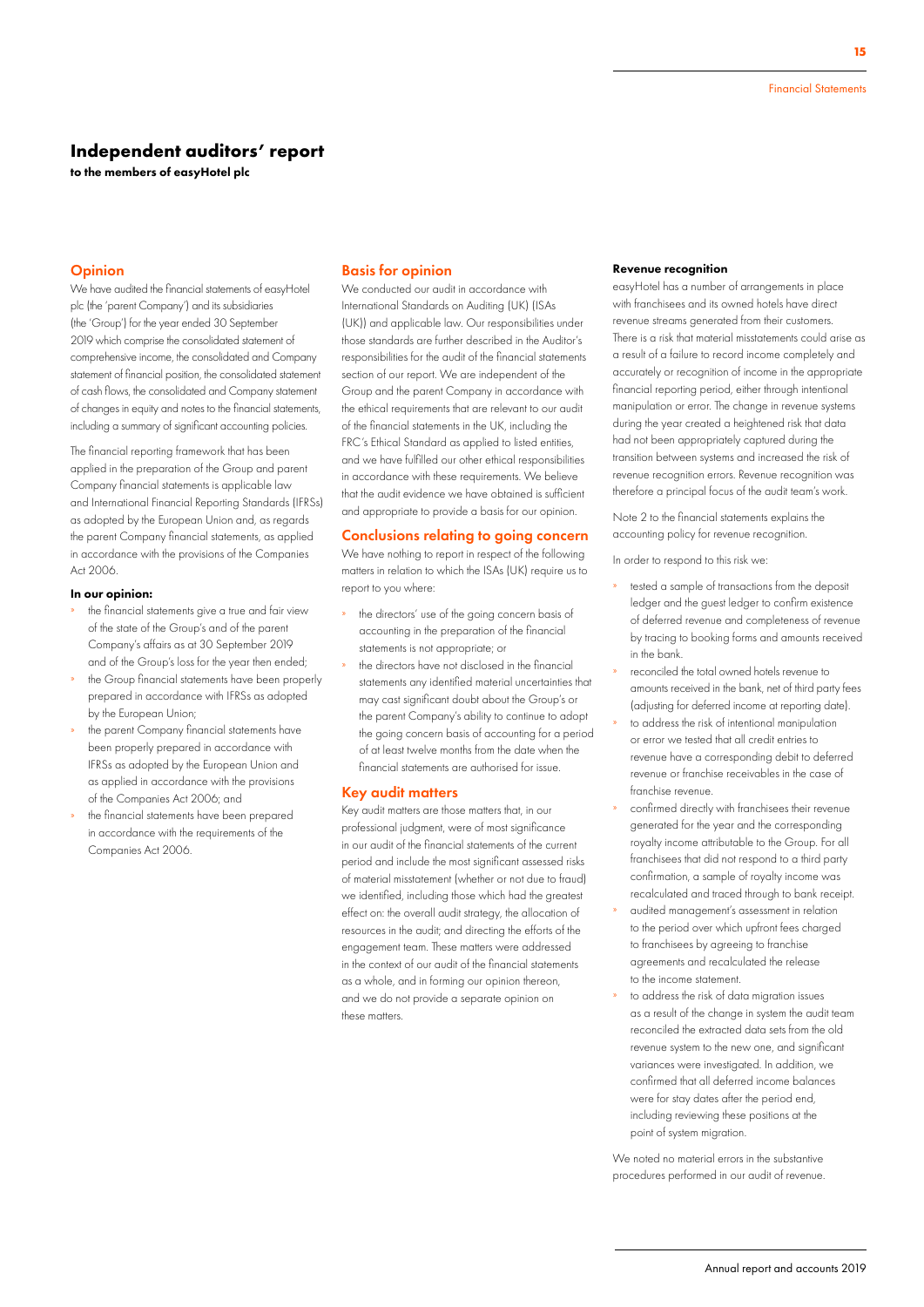# Independent **auditors' report** continued to the members of easyHotel plc

# Our application of materiality

The scope of our audit was influenced by our application of materiality. We set certain quantitative thresholds for materiality which, together with qualitative considerations, help us to determine the nature, timing and extent of our audit procedures on the individual financial statement areas and disclosures and in evaluating the effect of misstatements, both individually and in aggregate on the financial statements as a whole.

The Group's business is in a development stage and recent acquisitions and development of sites have resulted in significant assets. In these circumstances we assessed materiality for the financial statements as a whole to be £1,342,000 (2018: £1,310,000) based on 0.96% of total assets excluding long term deposits. (2018: 0.91% of total assets excluding long term deposits.)

However, we used a lower specific materiality of £182,000 (2018: £147,000) which represents 4.3% of adjusted EBITDA (Earnings before interest, tax, depreciation and amortisation) (2018: 5% of adjusted EBITDA) for the trading related items included within the consolidated statement of comprehensive income and related balances in the consolidated statement of financial position, since misstatements of lesser amounts than materiality for the financial statements as a whole could reasonably be expected to influence the economic decisions of users taken on the basis of the financial statements. We used adjusted EBITDA as a benchmark which we consider to be a key consideration in assessing the financial performance of the business.

Performance materiality is the application of materiality at the individual account or balance level set at an amount to reduce to an appropriately low level the probability that the aggregate of uncorrected and undetected misstatements exceeds materiality for the financial statements as a whole.

Performance materiality was set at £1,007,000 (2018: £982,500) which represents 75% (2018: 75%) of the above materiality levels, and £137,000 (2018: £110,250) which represents 75% (2018: 75%) of the above specific materiality levels. We agreed with the Audit Committee that we would report to them misstatements identified during our audit above £9,000 (2018: £7,300).

Materiality in respect of the audit of the parent Company has been set at a maximum of £1,210,000 (2018: £1,240,000) using a benchmark of 1% of total assets (2018: 2% of total assets) but capped at 75% (2018: 95%) of group materiality. We consider gross assets to be the most appropriate measure for the basis of materiality as the parent Company is a holding company of various subsidiaries of the Group.

## An overview of the scope of our audit

The Group includes two trading subsidiaries (easyHotel UK Limited and easyHotel Spain S.L.U) and an entity that holds a property with the intention of developing a hotel (easyHotel Ireland Limited). In establishing the overall approach to the Group audit, we completed a full scope audit of easyHotel UK Limited which is considered to be a significant component of the Group, using a materiality of £173,000 (2017: £140,000) and performed desktop review procedures and specific audit procedures on financial information of easyHotel Spain S.L.U where material to the Group financial statements and performed a full statutory scope audit on easyHotel Ireland Limited, using a materiality of €104,000 (2018: specific audit procedures performed). The Group audit team obtained an understanding of the internal control environment related to the financial reporting process and assessed the appropriateness, completeness and accuracy of Group journals and other adjustments performed on consolidation.

## Other information

The directors are responsible for the other information. The other information comprises the information included in the Annual Report and Accounts other than the financial statements and our auditor's report thereon. Our opinion on the financial statements does not cover the other information and, except to the extent otherwise explicitly stated in our report, we do not express any form of assurance conclusion thereon.

In connection with our audit of the financial statements, our responsibility is to read the other information and, in doing so, consider whether the other information is materially inconsistent with the financial statements or our knowledge obtained in the audit or otherwise appears to be materially misstated.

If we identify such material inconsistencies or apparent material misstatements, we are required to determine whether there is a material misstatement in the financial statements or a material misstatement of the other information. If, based on the work we have performed, we conclude that there is a material misstatement of this other information, we are required to report that fact.

We have nothing to report in this regard.

## Opinions on other matters prescribed by the Companies Act 2006

In our opinion, based on the work undertaken in the course of the audit:

- the information given in the strategic report and the directors' report for the financial year for which the financial statements are prepared is consistent with the financial statements; and
- the strategic report and the directors' report have been prepared in accordance with applicable legal requirements.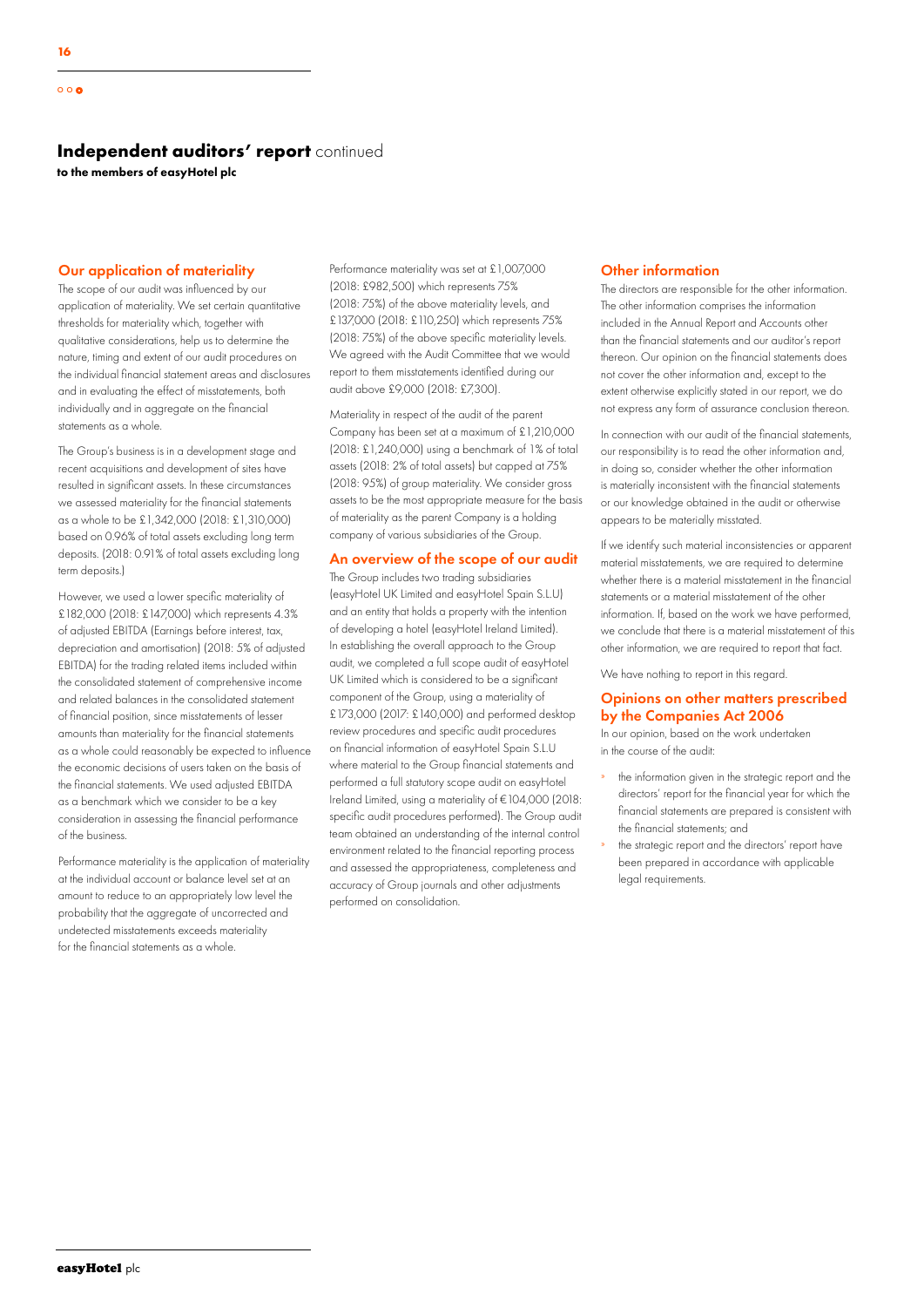# Matters on which we are required to report by exception

In the light of the knowledge and understanding of the Group and the parent Company and its environment obtained in the course of the audit, we have not identified material misstatements in the strategic report or the directors' report.

We have nothing to report in respect of the following matters in relation to which the Companies Act 2006 requires us to report to you if, in our opinion:

- » adequate accounting records have not been kept by the parent Company, or returns adequate for our audit have not been received from branches not visited by us;
- the parent Company financial statements are not in agreement with the accounting records and returns;
- » certain disclosures of directors' remuneration specified by law are not made; or
- » we have not received all the information and explanations we require for our audit.

#### Responsibilities of directors

As explained more fully in the directors' responsibilities statement set out on [page 13,](#page-14-0) the directors are responsible for the preparation of the financial statements and for being satisfied that they give a true and fair view, and for such internal control as the directors determine is necessary to enable the preparation of financial statements that are free from material misstatement, whether due to fraud or error.

In preparing the financial statements, the directors are responsible for assessing the Group's and the parent Company's ability to continue as a going concern, disclosing, as applicable, matters related to going concern and using the going concern basis of accounting unless the directors either intend to liquidate the Group or the parent Company or to cease operations, or have no realistic alternative but to do so.

# Auditor's responsibilities for the audit of the financial statements

Our objectives are to obtain reasonable assurance about whether the financial statements as a whole are free from material misstatement, whether due to fraud or error, and to issue an auditor's report that includes our opinion. Reasonable assurance is a high level of assurance, but is not a guarantee that an audit conducted in accordance with ISAs (UK) will always detect a material misstatement when it exists.

Misstatements can arise from fraud or error and are considered material if, individually or in the aggregate, they could reasonably be expected to influence the economic decisions of users taken on the basis of these financial statements.

A further description of our responsibilities for the audit of the financial statements is located on the Financial Reporting Council's website at: [www.frc.org.uk/](http://www.frc.org.uk/auditorsresponsibilities) [auditorsresponsibilities](http://www.frc.org.uk/auditorsresponsibilities). This description forms part of our auditor's report.

#### Use of our report

This report is made solely to the parent Company's members, as a body, in accordance with Chapter 3 of Part 16 of the Companies Act 2006. Our audit work has been undertaken so that we might state to the parent Company's members those matters we are required to state to them in an auditor's report and for no other purpose. To the fullest extent permitted by law, we do not accept or assume responsibility to anyone other than the parent Company and the parent Company's members as a body, for our audit work, for this report, or for the opinions we have formed.

#### Mark RA Edwards (Senior Statutory Auditor)

For and on behalf of BDO LLP, Statutory Auditor London, UK

24 January 2020

BDO LLP is a limited liability partnership registered in England and Wales (with registered number OC305127).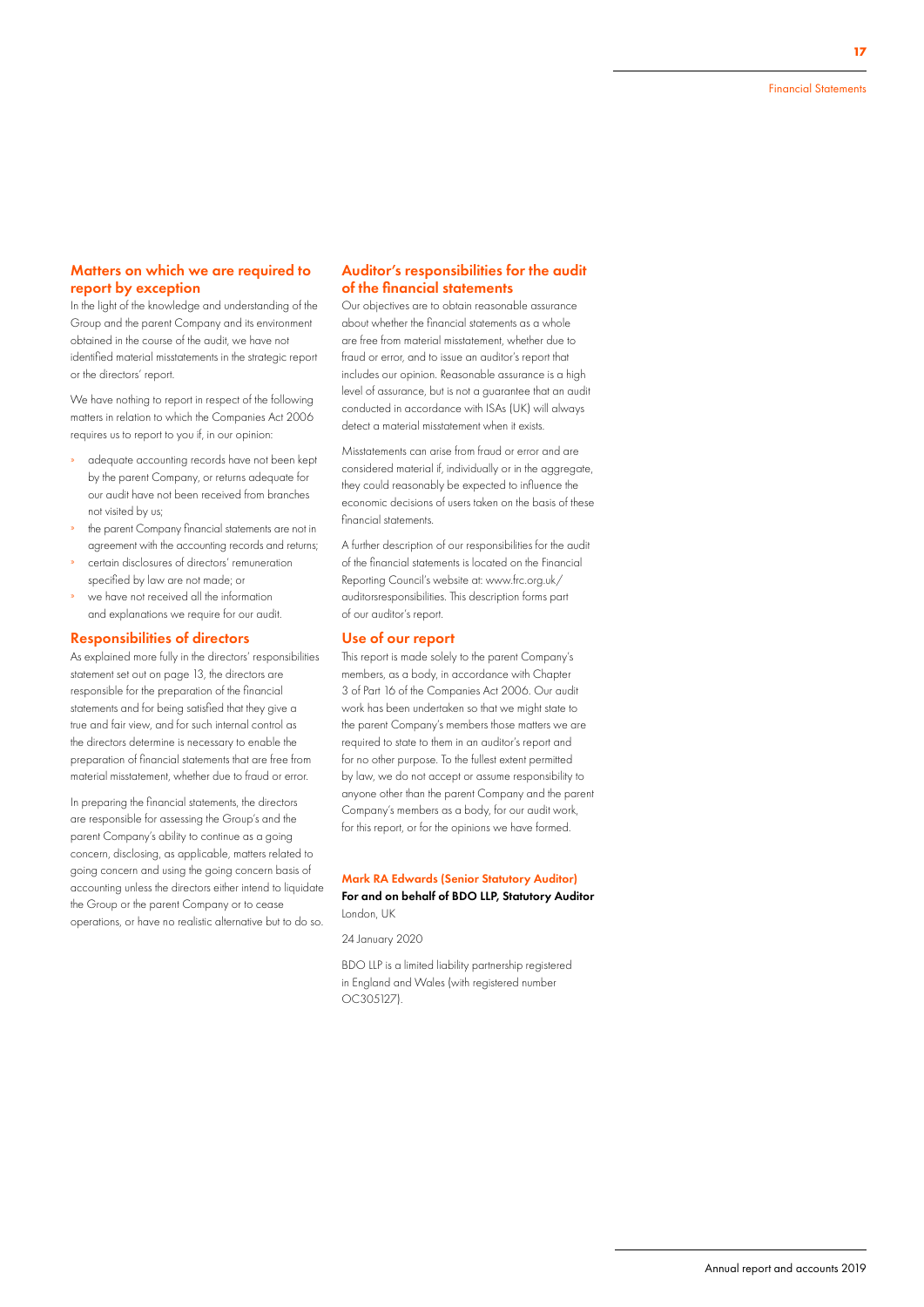# <span id="page-19-0"></span>**Consolidated statement of comprehensive income**

for the year ended 30 September 2019

|                                                                                          |                          | 2019           | 2018          |
|------------------------------------------------------------------------------------------|--------------------------|----------------|---------------|
|                                                                                          | Note                     | £              | £             |
| System sales <sup>1</sup>                                                                |                          | 47,649,199     | 37,313,925    |
|                                                                                          |                          |                |               |
| Revenue                                                                                  | 4                        | 17,555,596     | 11,253,872    |
| Cost of sales                                                                            |                          | (9,117,015)    | (5, 231, 963) |
| Gross profit                                                                             |                          | 8,438,581      | 6,021,909     |
| Administrative expenses                                                                  |                          | (11, 855, 171) | (5, 337, 832) |
| Operating (loss)/profit                                                                  |                          | (3,416,590)    | 684,077       |
| Analysed as:                                                                             |                          |                |               |
| Adjusted EBITDA <sup>2</sup>                                                             |                          | 4,204,157      | 2,958,733     |
| Depreciation, impairment and amortisation                                                |                          | (5,794,421)    | (1,502,313)   |
| Hotel pre-opening and development costs                                                  | 5                        | (182, 355)     | (246,971)     |
| Share based payments                                                                     |                          | 108,599        | (276, 565)    |
| Other Adjusting Items                                                                    | 5                        | (1,752,570)    | (248, 807)    |
|                                                                                          |                          | (3,416,590)    | 684,077       |
| Finance income                                                                           | 8                        | 261,712        | 304,893       |
| Finance expense                                                                          | 9                        | (419, 227)     | (116,808)     |
| (Loss)/profit before taxation                                                            |                          | (3,574,105)    | 872,162       |
| Taxation                                                                                 | 10                       | (206, 075)     | (225, 658)    |
| (Loss)/profit for the year                                                               |                          | (3,780,180)    | 646,504       |
| Exchange (loss)/gain arising on retranslation of foreign operations                      |                          | (130, 037)     | 63,323        |
| Total comprehensive income attributable to equity holders of the Company                 |                          | (3,910,217)    | 709,827       |
| Earnings per share for profit attributable to the ordinary equity holders of the Company |                          |                |               |
| Basic (pence)                                                                            | $\overline{\phantom{a}}$ | (2.7)          | 0.5           |
| Diluted (pence)                                                                          | $\overline{11}$          | (2.7)          | 0.5           |

1 System sales is the full amount that the customer pays for the use of all the hotels under the easyHotel brand (owned of £15,499,319 (2018: £9,075,454) and franchised of £32,077,090 (2018: £28,100,955) of which £1,983,487 was within statutory revenue (2018: £2,040,902)), together with initial sign on fees of £72,790 (2018: £137,516) paid by new franchisees.

2 Adjusted EBITDA represents earnings before interest, taxation, depreciation and amortisation adjusted for pre-opening costs related to the development of hotels, organisational restructuring costs, share based payments and other adjusting items (see [note 5](#page-33-0) for details of all items except share based payments, which can found in [note 28\)](#page-43-0). Adjusted EBITDA is shown on the face of the consolidated statement of comprehensive income as it reflects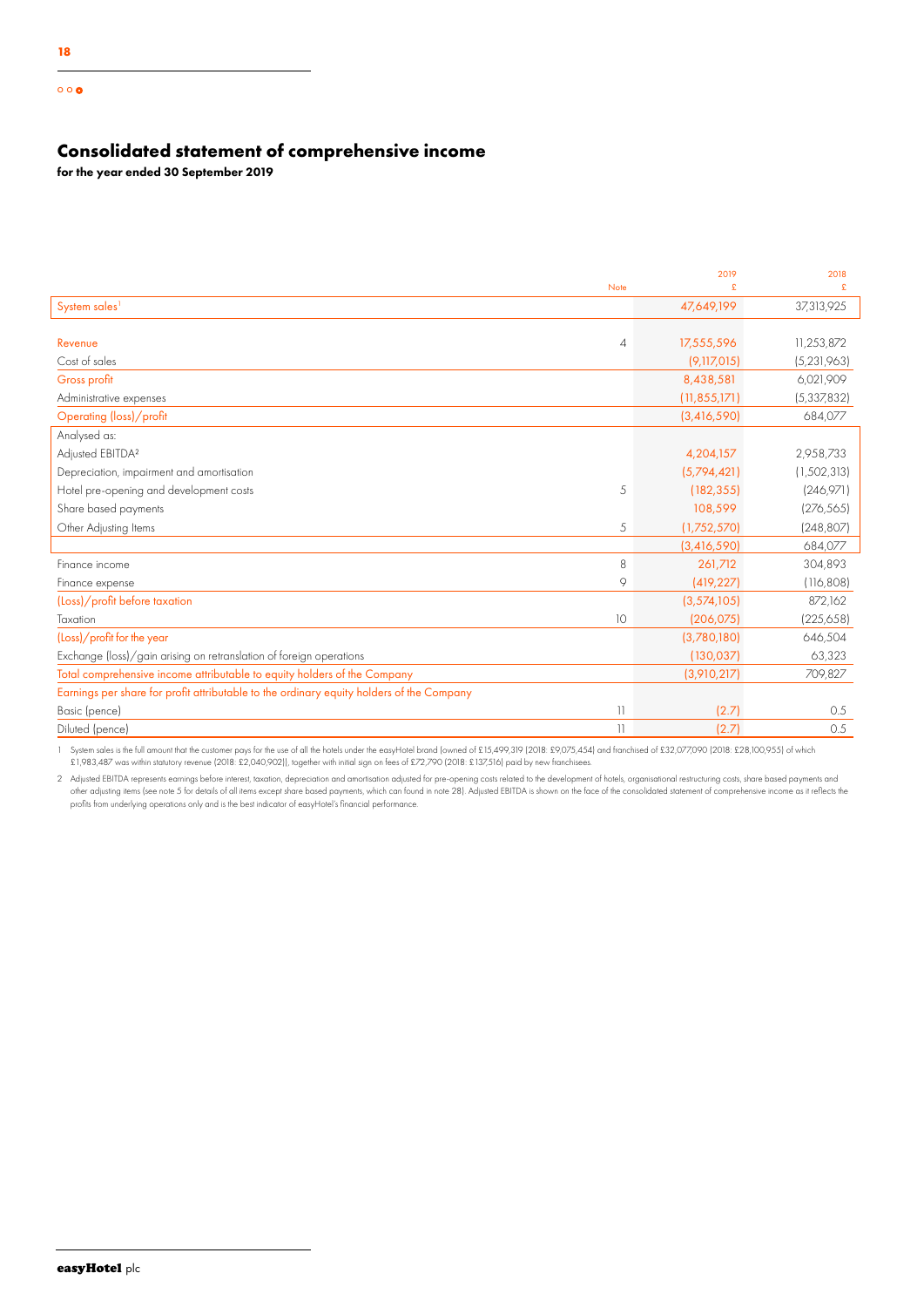# <span id="page-20-0"></span>**Consolidated statement of financial position**

as at 30 September 2019 Company number 09035738

|                                              |      | 2019               | 2019        | 2018        | 2018                 |
|----------------------------------------------|------|--------------------|-------------|-------------|----------------------|
|                                              | Note | $\hat{\mathbf{r}}$ | £           | £           | $\pmb{\mathfrak{L}}$ |
| <b>Assets</b>                                |      |                    |             |             |                      |
| Non-current assets                           |      |                    |             |             |                      |
| Property, plant and equipment                | 13   | 102,446,177        |             | 96,259,366  |                      |
| Investment properties                        | 14   | 12,553,442         |             |             |                      |
| Intangible assets                            | 15   | 1,109,928          |             | 1,151,131   |                      |
| Long-term deposits                           | 16   | 637,610            |             | 643,080     |                      |
| Total non-current assets                     |      |                    | 116,747,157 |             | 98,053,577           |
| <b>Current assets</b>                        |      |                    |             |             |                      |
| Trade and other receivables                  | 17   | 12,231,341         |             | 4,022,560   |                      |
| Cash and cash equivalents                    | 18   | 11,714,706         |             | 41,390,018  |                      |
| <b>Total current assets</b>                  |      |                    | 23,946,047  |             | 45,412,578           |
| <b>Total assets</b>                          |      |                    | 140,693,204 |             | 143,466,155          |
| <b>Liabilities</b>                           |      |                    |             |             |                      |
| Non-current liabilities                      |      |                    |             |             |                      |
| Trade and other payables                     | 19   | 743,913            |             | 756,826     |                      |
| Bank borrowings                              | 20   | 16,733,958         |             | 15,749,566  |                      |
| Deferred tax liability                       | 21   | 442,696            |             | 418,349     |                      |
| <b>Total non-current liabilities</b>         |      |                    | 17,920,567  |             | 16,924,741           |
| <b>Current liabilities</b>                   |      |                    |             |             |                      |
| Trade and other payables                     | 9    | 6,484,761          |             | 6,057,925   |                      |
| Bank borrowings                              | 20   | 838,808            |             | 710,413     |                      |
| Corporate taxation                           |      | 130,186            |             | 131,560     |                      |
| <b>Total current liabilities</b>             |      |                    | 7,453,755   |             | 6,899,898            |
| <b>Total liabilities</b>                     |      |                    | 25,374,322  |             | 23,824,639           |
| <b>Total net assets</b>                      |      |                    | 115,318,882 |             | 119,641,516          |
| Equity                                       |      |                    |             |             |                      |
| Equity attributable to owners of the Company |      |                    |             |             |                      |
| Share capital                                | 22   | 1,459,545          |             | 1,459,545   |                      |
| Share premium                                | 23   | 113,114,938        |             | 113,114,938 |                      |
| Merger reserve                               | 23   | 2,750,001          |             | 2,750,001   |                      |
| Employee Benefit Trust (EBT) reserve         | 23   | (1,038,115)        |             | (1,067,405) |                      |
| Currency translation reserve                 | 23   | (145, 672)         |             | (15,635)    |                      |
| Retained earnings                            | 23   | (821, 815)         |             | 3,400,072   |                      |
| <b>Total equity</b>                          |      |                    | 115,318,882 |             | 119,641,516          |

The financial statements on [pages 18](#page-19-0) to [45](#page-46-0) were approved and authorised for issue by the board of directors and were signed on its behalf on 24 January 2020 by:

# Gary Burton

Director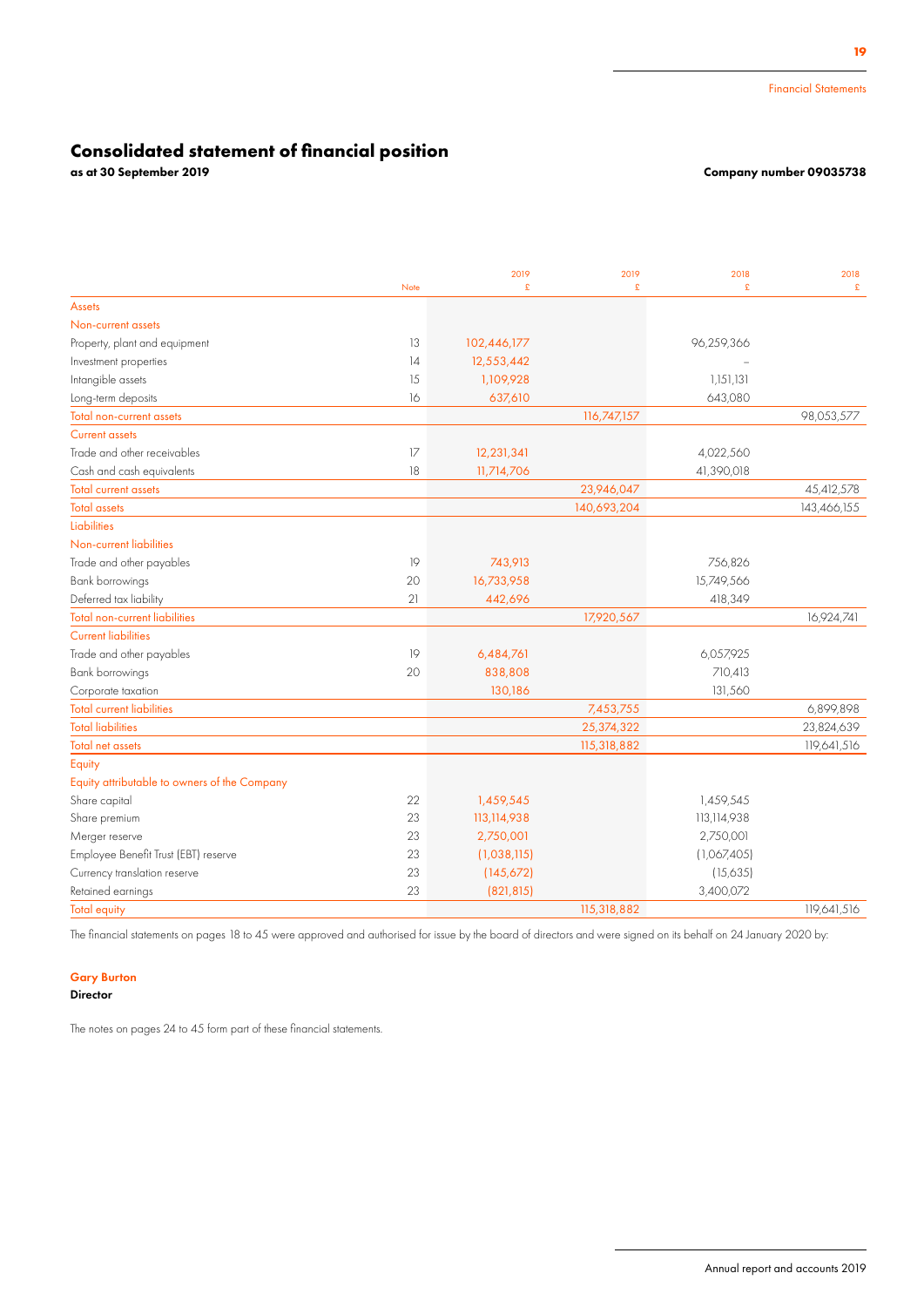# <span id="page-21-0"></span>**Consolidated statement of cash flows**

for the year ended 30 September 2019

|                                                              | 2019           | 2018           |
|--------------------------------------------------------------|----------------|----------------|
|                                                              | ¢              | £              |
| Cash flows from operating activities                         |                |                |
| (Loss)/profit before taxation for the year                   | (3,574,105)    | 872,162        |
| Adjustments for:                                             |                |                |
| Depreciation, impairment and amortisation                    | 5,794,421      | 1,502,313      |
| Share based payment (credit)/charge                          | (108, 599)     | 276,565        |
| Finance income                                               | (261,712)      | (304, 893)     |
| Finance expense                                              | 419,227        | 116,808        |
| Operating cash flows before movements in working capital     | 2,269,232      | 2,462,955      |
| (Increase)/decrease in trade and other receivables           | (745, 798)     | 183,560        |
| Increase in trade and other payables                         | 1,730,068      | 214,702        |
| Cash generated from operations                               | 3,253,502      | 2,861,217      |
| Corporation tax paid                                         | (173, 662)     | (71, 123)      |
| Net cash generated from operating activities                 | 3,079,840      | 2,790,094      |
| Cash flows from investing activities                         |                |                |
| Purchase of property, plant and equipment                    | (25,018,172)   | (46, 379, 646) |
| Purchase of intangible assets                                | (395, 438)     |                |
| Monies in escrow in advance of acquisition                   | (8, 201, 809)  |                |
| VAT on investing activities                                  | 381,660        | (1,017,152)    |
| Net cash used in investing activities                        | (33, 233, 759) | (47,396,798)   |
| Cash flows from financing activities                         |                |                |
| Proceeds from issue of ordinary share capital                |                | 50,000,000     |
| Exercise of share options                                    | 29,290         |                |
| Capitalised costs related to issue of ordinary share capital |                | (1, 206, 308)  |
| Interest received                                            | 279,466        | 346,627        |
| Interest paid                                                | (639, 567)     | (488,050)      |
| Dividends paid                                               | (333, 108)     | (320,006)      |
| Proceeds in bank loan                                        | 1,846,040      | 4,769,921      |
| Repayment of bank loan                                       | (710, 413)     | (360,000)      |
| Net cash generated from financing activities                 | 471,708        | 52,742,184     |
| Net (decrease)/increase in cash and cash equivalents         | (29,682,211)   | 8,135,480      |
| Cash and cash equivalents at the beginning of the year       | 41,390,018     | 33,255,253     |
| Exchange gains/(losses) on cash and cash equivalents         | 6,899          | (715)          |
| Cash and cash equivalents at the end of the year             | 11,714,706     | 41,390,018     |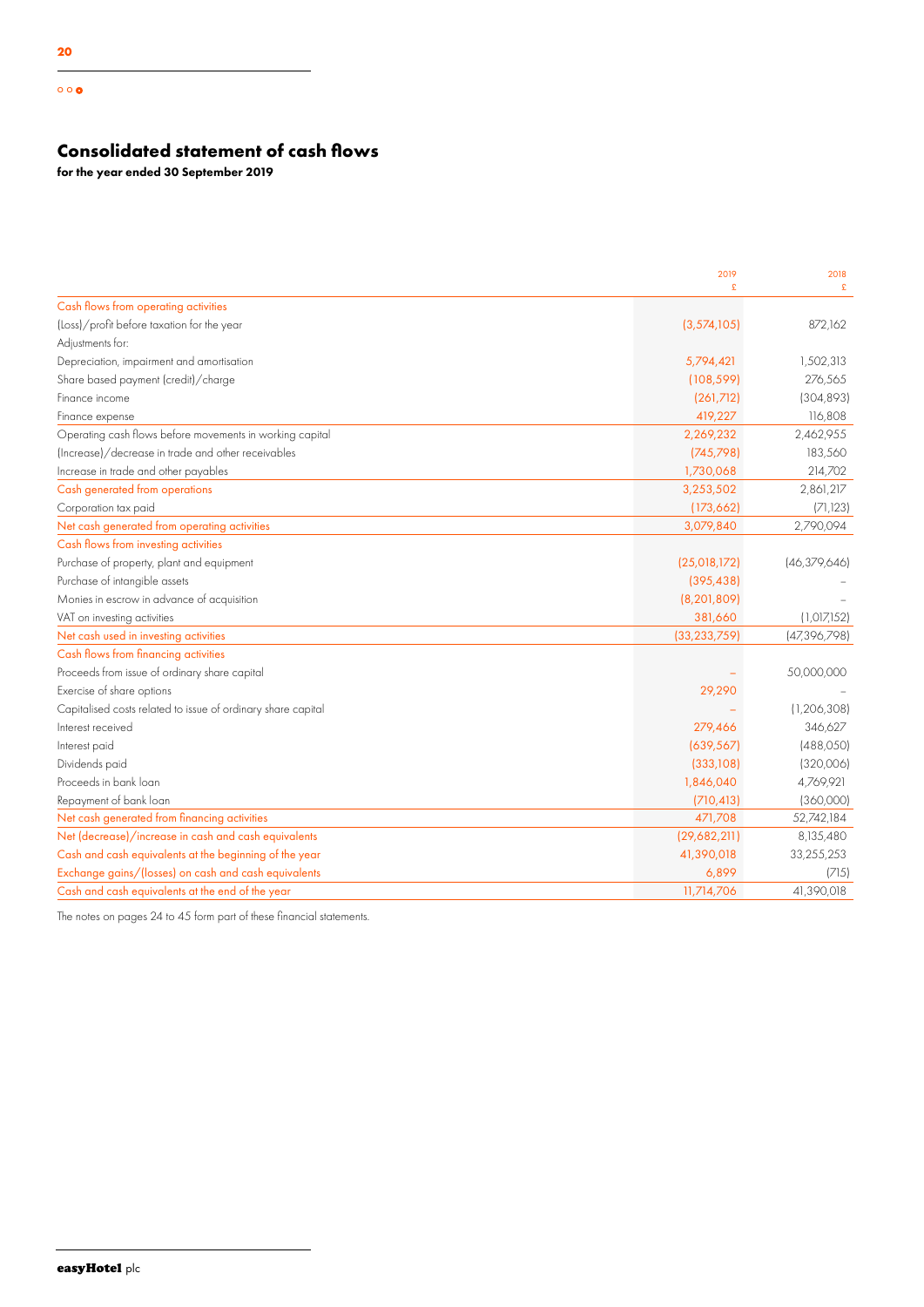# <span id="page-22-0"></span>**Consolidated statement of changes in equity**

for the year ended 30 September 2019

|                                         | Note | Share<br>capital<br>£ | Share<br>premium<br>£ | Merger<br>reserve<br>£ | EBT<br>reserve<br>£ | Currency<br>translation<br>reserve<br>£ | <b>Retained</b><br>earnings | Total<br>£  |
|-----------------------------------------|------|-----------------------|-----------------------|------------------------|---------------------|-----------------------------------------|-----------------------------|-------------|
| At 1 October 2017                       |      | 1,005,000             | 64,775,791            | 2,750,001              | (1,067,405)         | (78, 958)                               | 2,797,009                   | 70,181,438  |
| Profit for the year                     |      |                       |                       |                        |                     |                                         | 646,504                     | 646,504     |
| FX Translation movement                 |      |                       | $\qquad \qquad =$     | $\qquad \qquad =$      | -                   | 63,323                                  |                             | 63,323      |
| Total comprehensive income for the year |      |                       |                       |                        |                     | 63,323                                  | 646,504                     | 709,827     |
| Share based payment charge              | 28   |                       |                       |                        |                     | $\overline{\phantom{0}}$                | 276,565                     | 276,565     |
| Dividends paid                          | 12   |                       |                       |                        |                     | $\qquad \qquad =$                       | (320,006)                   | (320,006)   |
| Issue of shares                         |      | 454,545               | 48,339,147            |                        |                     |                                         |                             | 48,793,692  |
| At 30 September 2018                    |      | 1,459,545             | 113,114,938           | 2,750,001              | (1,067,405)         | 15,635)                                 | 3,400,072                   | 119,641,516 |
| Loss for the year                       |      |                       |                       |                        |                     | $\qquad \qquad =$                       | (3,780,180)                 | (3,780,180) |
| <b>FX Translation movement</b>          |      |                       | $\equiv$              |                        | -                   | (130, 037)                              |                             | (130,037)   |
| Total comprehensive income for the year |      |                       |                       |                        |                     | (130,037)                               | (3,780,180)                 | (3,910,217) |
| Share based payment credit              | 28   |                       |                       |                        |                     |                                         | (108, 599)                  | (108, 599)  |
| Exercise of share options               |      |                       |                       |                        | 29,290              |                                         |                             | 29,290      |
| Dividends paid                          | 12   |                       |                       |                        | -                   | $\qquad \qquad =$                       | (333, 108)                  | (333,108)   |
| At 30 September 2019                    |      | 1,459,545             | 113,114,938           | 2,750,001              | (1,038,115)         | (145,672)                               | (821, 815)                  | 115,318,882 |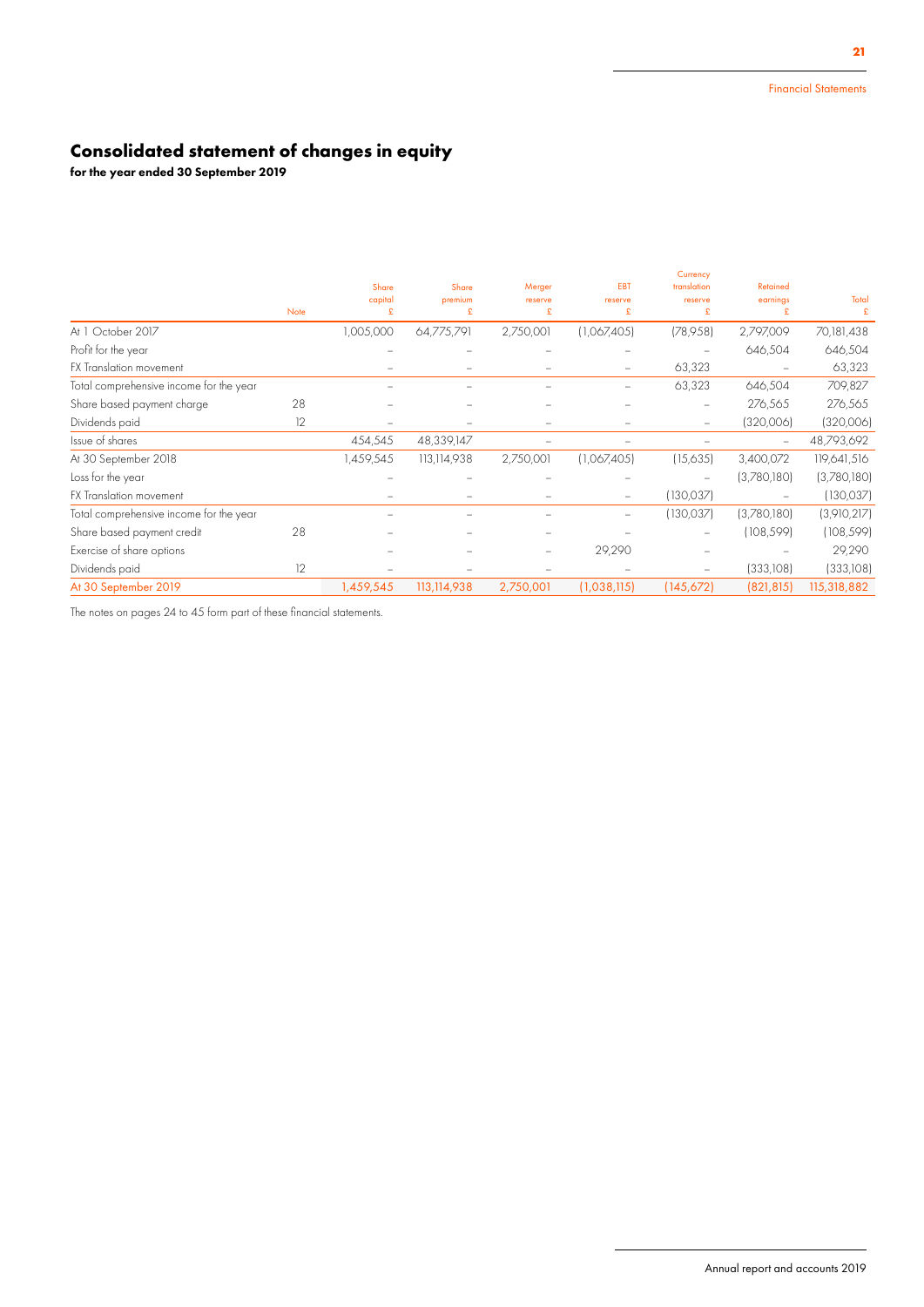# <span id="page-23-0"></span>**Company statement of financial position**

# as at 30 September 2019 Company number 09035738

|                                              |      | 2019        | 2019          | 2018        | 2018        |
|----------------------------------------------|------|-------------|---------------|-------------|-------------|
|                                              | Note | £           | £             | £           | $\mathbf f$ |
| <b>Assets</b>                                |      |             |               |             |             |
| Non-current assets                           |      |             |               |             |             |
| Investment                                   | 29   | 3,825,683   |               | 3,825,683   |             |
| Loan to related Companies                    | 29   | 115,071,319 |               | 116,236,147 |             |
| Loan to Employment Benefit Trust             | 29   | 1,300,000   |               | 1,300,000   |             |
| Deferred Tax                                 | 21   |             |               | 63,787      |             |
| Total non-current assets                     |      |             | 120,197,002   |             | 121,425,617 |
| <b>Total assets</b>                          |      |             | 120,197,002   |             | 121,425,617 |
| <b>Liabilities</b>                           |      |             |               |             |             |
| <b>Current Liabilities</b>                   |      |             |               |             |             |
| Trade and other payables                     | 9    | 21,800      |               | 223,525     |             |
| <b>Total current liabilities</b>             |      |             | 21,800        |             | 223,525     |
| <b>Total Liabilities</b>                     |      |             | 21,800        |             | 223,525     |
| <b>Total Net Assets</b>                      |      |             | 120,175,202   |             | 121,202,092 |
| Equity                                       |      |             |               |             |             |
| Equity attributable to owners of the Company |      |             |               |             |             |
| Share capital                                | 23   | 1,459,545   |               | 1,459,545   |             |
| Share premium                                | 23   | 113,114,938 |               | 113,114,938 |             |
| Other reserves                               | 23   | 3,575,683   |               | 3,575,683   |             |
| Retained earnings                            | 23   | 2,025,036   |               | 3,051,926   |             |
| <b>Total equity</b>                          |      |             | 120, 175, 202 |             | 121,202,092 |

The Company has taken up its exemption for filing an individual profit and loss account according to s408 of the Companies Act 2016.

No cash flow statement is presented as the Company does not have a bank account.

For the year ended 30 September 2019 the Company made a loss of £586,652 (2018: profit of £419,774).

The financial statements on [pages 18](#page-19-0) to [45 w](#page-46-0)ere approved and authorised for issue by the board of directors and were signed on its behalf on 24 January 2020 by:

# Gary Burton

#### Director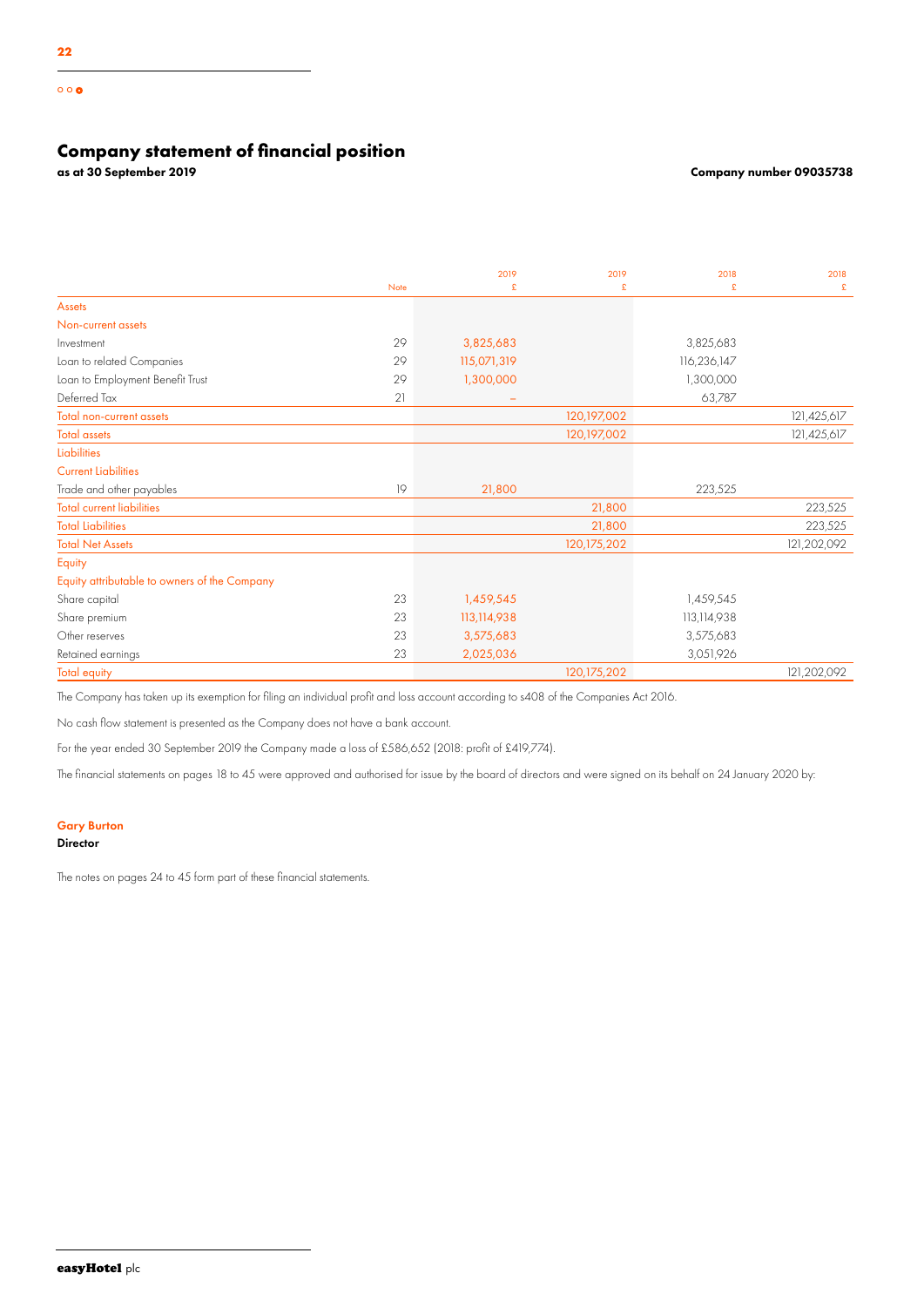# <span id="page-24-0"></span>**Company statement of changes in equity**

for the year ended 30 September 2019

|                                         |      | Share     | Other     | Share       | Retained   |             |
|-----------------------------------------|------|-----------|-----------|-------------|------------|-------------|
|                                         |      | capital   | reserve   | premium     | earnings   | Total       |
|                                         | Note | £         | £         | £           |            | £           |
| At 1 October 2017                       |      | 1,005,000 | 3,575,683 | 64,775,791  | 2,675,593  | 72,032,067  |
| Dividends paid                          |      |           |           |             | (320,006)  | (320,006)   |
| Issue of shares                         |      | 454,545   |           | 48,339,147  |            | 48,793,692  |
| Share based payment charge              | 28   |           |           |             | 276,565    | 276,565     |
| Total comprehensive income for the year |      |           |           |             | 419,774    | 419,774     |
| At 30 September 2018                    |      | 1,459,545 | 3,575,683 | 113,114,938 | 3,051,926  | 121,202,092 |
| Dividends paid                          |      |           |           |             | (331,639)  | (331,639)   |
| Issue of shares                         |      |           |           |             |            |             |
| Share based payment credit              | 28   |           |           |             | (108, 599) | (108, 599)  |
| Total comprehensive income for the year |      |           |           |             | (586, 652) | (586, 652)  |
| At 30 September 2019                    |      | 1,459,545 | 3,575,683 | 113,114,938 | 2,025,036  | 120.175.202 |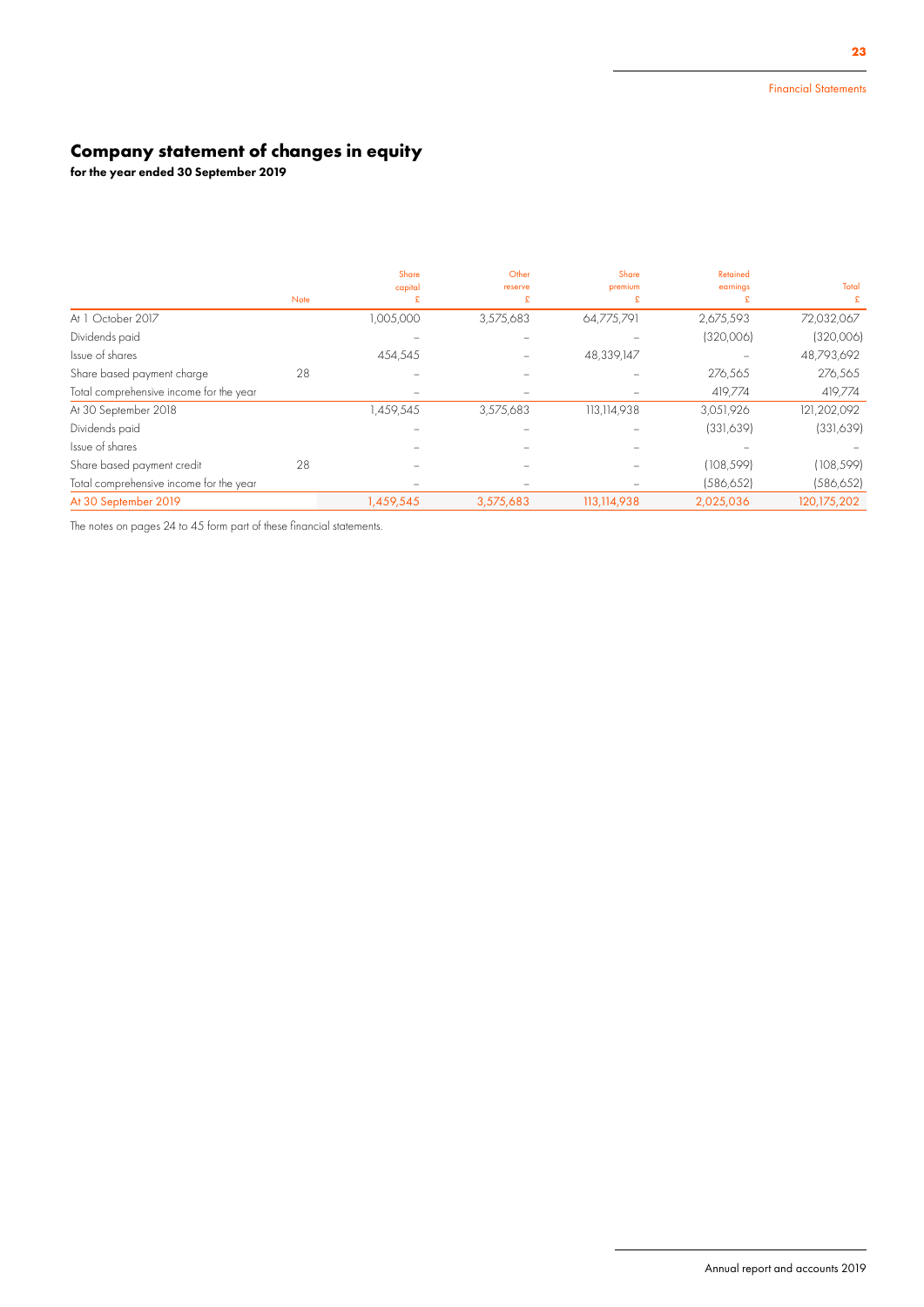# <span id="page-25-0"></span>**Notes forming part of the financial statements**

for the year ended 30 September 2019

#### 1 Statement of compliance

easyHotel plc (the "Company"), and its wholly owned subsidiaries (easyHotel UK Limited, easyHotel Spain S.L.U. and easyHotel Ireland Limited), is an international owner, developer, operator and franchisor of "easyHotel" branded hotels. The Company is a public limited company whose shares are listed on AIM under the ticker symbol EZH and is incorporated and domiciled in the United Kingdom. The address of the registered office is 52 Grosvenor Gardens, London SW1W 0AU.

The consolidated and parent Company accounts are prepared in accordance with International Financial Reporting Standards (IFRS) as adopted by the European Union, taking into account IFRS Interpretations Committee (IFRS IC) interpretations and those parts of the Companies Act 2006 applicable to companies reporting under IFRS.

## 2 Significant accounting policies

# Basis of preparation

The accounts are prepared based on the historical cost convention. The accounting policies set out below have been applied consistently to all years presented in these accounts, unless otherwise stated.

The Company has taken up its exemption for filing an individual profit and loss account according to section 408 of the Companies Act 2006. The Company's profit or loss for the financial year has been approved by the directors in accordance with section 414 (of the Companies Act 2006) (total comprehensive income for the year ended 30 September 2019 of £(586,652) and total comprehensive income of £419,774 for the year ended 30 September 2018).

The accounts have been prepared on a going concern basis. Details on going concern are provided in the Statement of Responsibilities on [page 13.](#page-14-0)

All amounts are presented in Pounds Sterling (GBP, £), except where otherwise indicated.

#### Basis of consolidation

The consolidated accounts incorporate those of easyHotel plc and its subsidiaries for the years ended 30 September 2018 and 2019. The financial statements of the subsidiaries are prepared for the same reporting period as the parent Company, using consistent accounting policies. On acquisition of its subsidiary, easyHotel UK Limited, merger accounting was the basis of consolidation.

Subsidiaries are all entities over which the Group has control. The Group controls an entity when the Group is exposed to, or has rights to, variable returns from its involvement with the entity and has the ability to affect those returns through its power over the entity. Subsidiaries are fully consolidated from the date on which control is transferred to the Group.

Intragroup balances and transactions and any unrealised gains and losses arising from intragroup transactions are eliminated in preparing the consolidated accounts.

#### Investment in subsidiaries

easyHotel plc has a number of direct and indirect investments, details of which are given in [note 29.](#page-44-0)

These investments eliminate for the purpose of the consolidation.

#### Employee Benefit Trust (EBT)

The EBT's assets (other than investments in the Company's shares), liabilities, income and expenses are included on a line-by-line basis in the consolidated financial statements, and its investment in the Company's shares is deducted from equity in the consolidated statement of financial position as if they were treasury shares.

The EBT is not consolidated in the Company's own financial statements but the Company recognises any transactions between itself and the EBT in accordance with the relevant accounting policy.

#### Foreign currency

The primary economic environment in which a subsidiary operates determines its functional currency. The consolidated accounts of easyHotel are presented in Pounds Sterling, which is the Company's functional currency and the Group's presentation currency.

Transactions arising in foreign currencies are recorded using the rate of exchange ruling at the date of the transaction. Monetary assets and liabilities denominated in foreign currencies are translated into Pounds Sterling using the rate of exchange ruling at the balance sheet date and the gains or losses on translation are included in the income statement. Non-monetary assets and liabilities denominated in foreign currencies are translated into Pounds Sterling at foreign exchange rates ruling at the dates the transactions were effected.

On consolidation the results of overseas operations are translated into Pounds Sterling at rates approximating to those ruling when the transactions took place. All assets and liabilities of overseas operations are translated at the rate ruling at the reporting date. Exchange differences arising on translating the opening net assets at opening rate and the results of overseas operations at actual rate are recognised in other comprehensive income and accumulated in the currency translation reserve.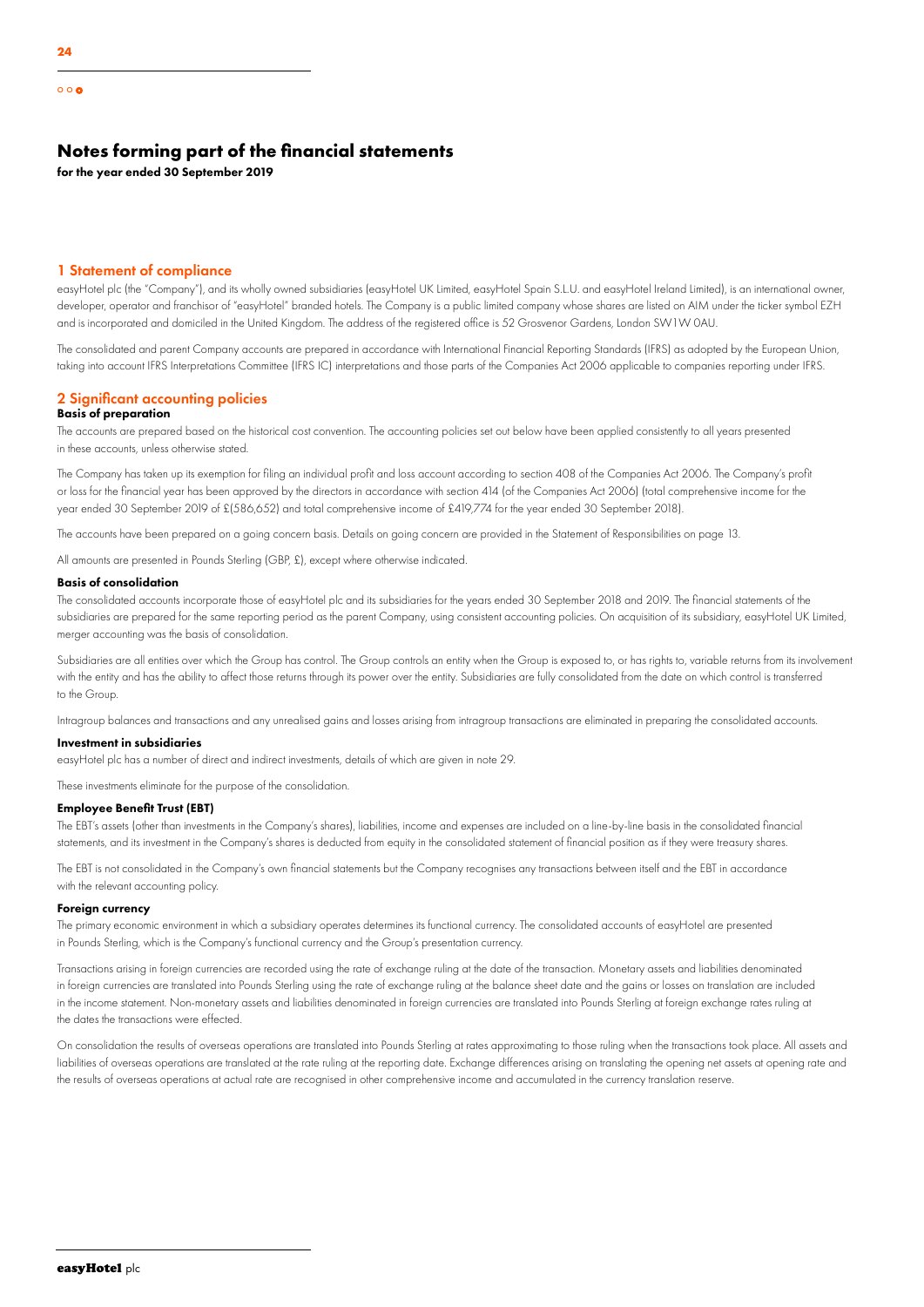# 2 Significant accounting policies continued

# System sales

System sales arise from the sale of goods and the provision of services where these activities give rise to economic benefits received and receivable by the Company and its franchisees. System sales is the full amount (excluding VAT and similar taxes) that the customer pays for the use of all the hotels under the easyHotel brand (both owned and franchised), together with initial sign on fees paid by new franchisees.

#### Revenue

Revenue arises from the provision of services where these activities give rise to economic benefits received and receivable by the Company on its own account and result in increases in equity. Revenue is the full amount that the customer pays for our owned and operated hotels, plus fees that we charge to our franchisees (excluding VAT and similar taxes).

Provided the amount, if applicable, can be measured reliably and it is probable that the Company will receive the consideration, revenue for services is recognised as follows:

*Owned* – primarily derived from hotel operations, including the rental of rooms and ad hoc utility services sales from owned hotels operated under the "easy" brand name. Revenue is recognised when rooms are occupied and ad hoc utility services are provided.

*Franchise fees* – received in connection with the licence of the Company's brand name, usually under long-term contracts with the hotel owner. The Company charges franchise royalty fees and processing fees as a percentage of room revenue and in some cases receives an upfront fee on the grant of a franchise. Revenue is earned and recognised when the customer has occupied the room at the franchisee's operated hotel accommodation. Upfront fees are generally recognised immediately as an initial sign-on income, with portions relating to legal, contractual, marketing or similar items recognised over the period from signing to opening. Where upfront fees specifically relate to exclusivity, these fees are recognised over the franchisee exclusivity period.

Consideration received in advance for which the revenue recognition criteria above have not been satisfied are deferred until such time as the revenue recognition criteria have been satisfied.

#### Adjusted EBITDA

Adjusted EBITDA represents earnings before interest, taxation, depreciation and amortisation adjusted for pre-opening costs related to the development of hotels, organisational restructuring costs, share based payments and other adjusting items.

#### Intangible assets

Intangible assets are initially recognised at cost and subsequently amortised so as to write off their carrying value, less their residual value, on a straight line basis over the expected useful lives of the assets as follows:

» Website and systems development costs – over 5 years

The assets' residual values and useful lives are reviewed, and adjusted if appropriate, at the end of each reporting period. Intangible assets are reviewed for indicators of impairment where their value is lower than their recoverable value. Any impairment in value is charged to the statement of comprehensive income.

#### Property, plant and equipment

Items of property, plant and equipment are initially recognised at cost and subsequently stated at cost less accumulated depreciation and, where appropriate, provision for impairment in value.

Land is not depreciated. Depreciation is provided on all other items of property, plant and equipment so as to write off their carrying value, less their residual value, over their expected useful economic lives. It is provided at the following rates:

- » Building core over 50 years
- » Building surface finishes over 20 years
- » Plant and machinery over 8–15 years
- » Furniture and equipment over 3–5 years

The assets' residual values and useful lives are reviewed, and adjusted if appropriate, at the end of each reporting period. Property, plant and equipment are reviewed for indicators of impairment where their value is greater than their recoverable value. Any impairment in value is charged to the statement of comprehensive income.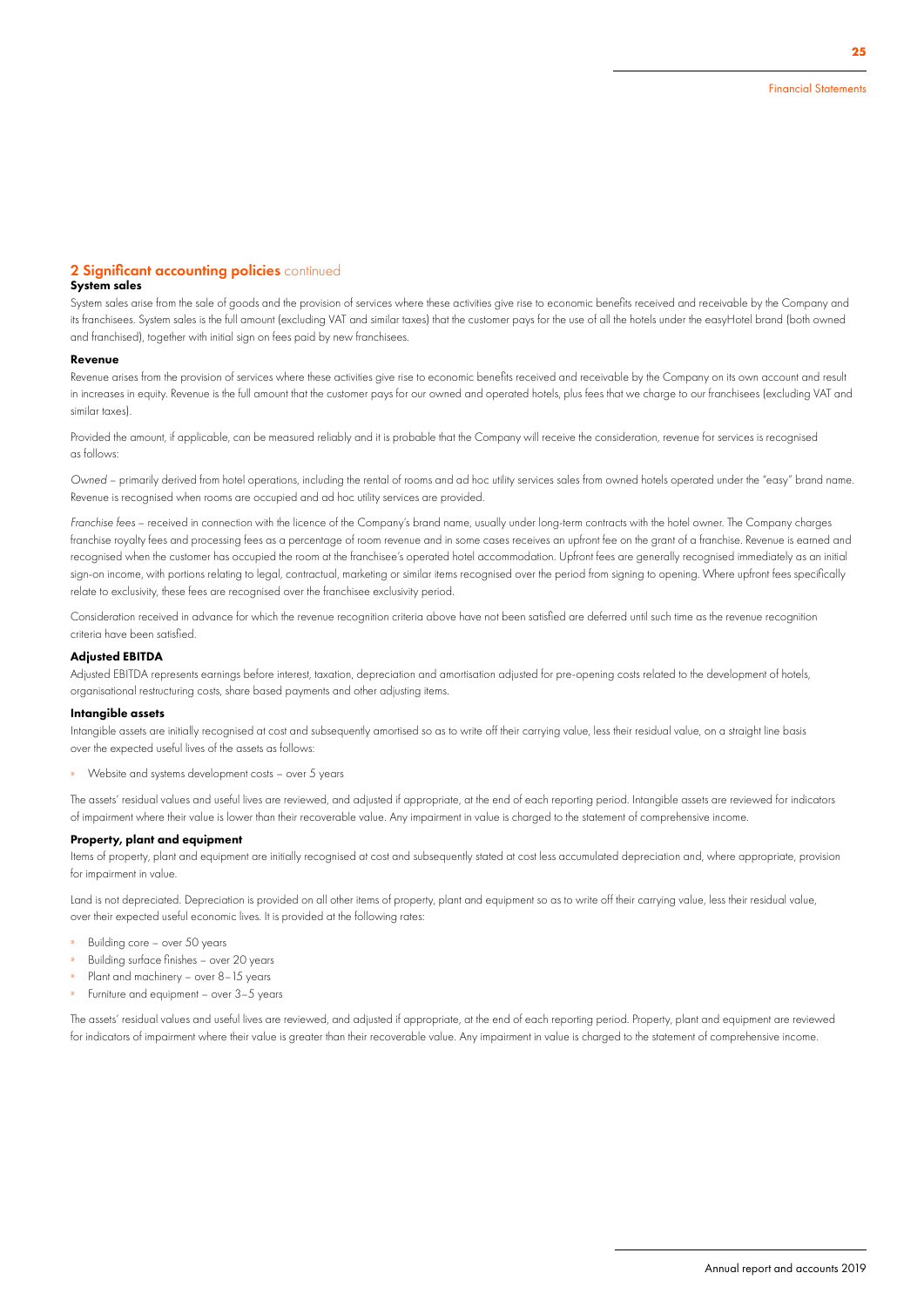# **Notes forming part of the financial statements** continued

for the year ended 30 September 2019

## 2 Significant accounting policies continued

#### Investment property

Investment property is land or a building that is held to earn rentals and is not used in the supply of goods and services, or for administration, is not owner occupied and has not been held for sale in the ordinary course of business. The entity has adopted the cost model as its accounting policy for all investment properties. Under the cost model, investment property is measured at cost less accumulated depreciation and any accumulated impairment losses.

#### Financial assets

The Company has not classified any of its financial assets at fair value through profit or loss as available for sale or as held to maturity.

The Company's accounting policy for loans and receivables is as follows:

The Company's loans and receivables comprise trade and other receivables and cash and cash equivalents in the Company statement of financial position. These assets are non-derivative financial assets with fixed or determinable payments that are not quoted in an active market. They arise principally through the provision of goods and services to customers (e.g. trade receivables) but also incorporate other types of contractual monetary asset. They are initially recognised at fair value plus transaction costs that are directly attributable to their acquisition or issue and are subsequently carried at amortised cost using the effective interest rate method, less provision for impairment.

Cash and cash equivalents include cash in hand, cash in transit, restricted cash, deposits held at call with banks and other short-term, highly liquid investments with original maturities of three months or less.

Impairment provisions for current and non-current trade receivables are recognised based on the simplified approach within IFRS 9 using a provision matrix in the determination of the lifetime expected credit losses. During this process the probability of the non-payment of the trade receivables is assessed. This probability is then multiplied by the amount of the expected loss arising from default to determine the lifetime expected credit loss for the trade receivables. For trade receivables, which are reported net, such provisions are recorded in a separate provision account with the loss being recognised within cost of sales in the consolidated statement of comprehensive income. On confirmation that the trade receivable will not be collectable, the gross carrying value of the asset is written off against the associated provision.

#### Financial liabilities

The Group classifies its financial liabilities depending on the purpose for which the liability was acquired. The Group has not classified any of its financial liabilities at fair value through profit or loss.

The Group's accounting policy for other financial liabilities is as follows:

Trade payables and other short-term monetary liabilities are initially recognised at fair value and subsequently carried at amortised cost using the effective interest method.

#### **Taxation**

The current tax is based upon the taxable profit for the period together with adjustments, where necessary, in respect of prior periods. The Group's asset or liability for current tax is calculated using tax rates that have been enacted or substantively enacted at the financial year end date.

Current tax and movements in deferred tax are recognised in the consolidated statement of comprehensive income, except to the extent that it relates to items recognised in other comprehensive income or directly in equity.

Deferred tax assets and liabilities are recognised where the carrying amount of an asset or liability in the consolidated statement of financial position differs from its tax base.

Recognition of deferred tax assets is restricted to those instances where it is probable that taxable profit will be available against which the difference can be utilised.

The amount of the asset or liability is determined using tax rates that have been enacted or substantively enacted by the reporting date and are expected to apply when the deferred tax liabilities/(assets) are settled/(recovered).

#### Share capital

Financial instruments issued by the Group are classified as equity only to the extent that they do not meet the definition of a financial liability.

The Group's ordinary shares are classified as equity instruments.

#### Dividends

Dividends are recognised when they become legally payable. In the case of interim dividends to equity shareholders, this is when they are paid by the directors. In the case of final dividends, this is when approved by the shareholders at the Annual General Meeting (AGM).

#### Seamental reporting

Operating segments are reported in a manner consistent with the internal reporting provided to the chief operating decision maker. The chief operating decision maker has been identified as the board of directors.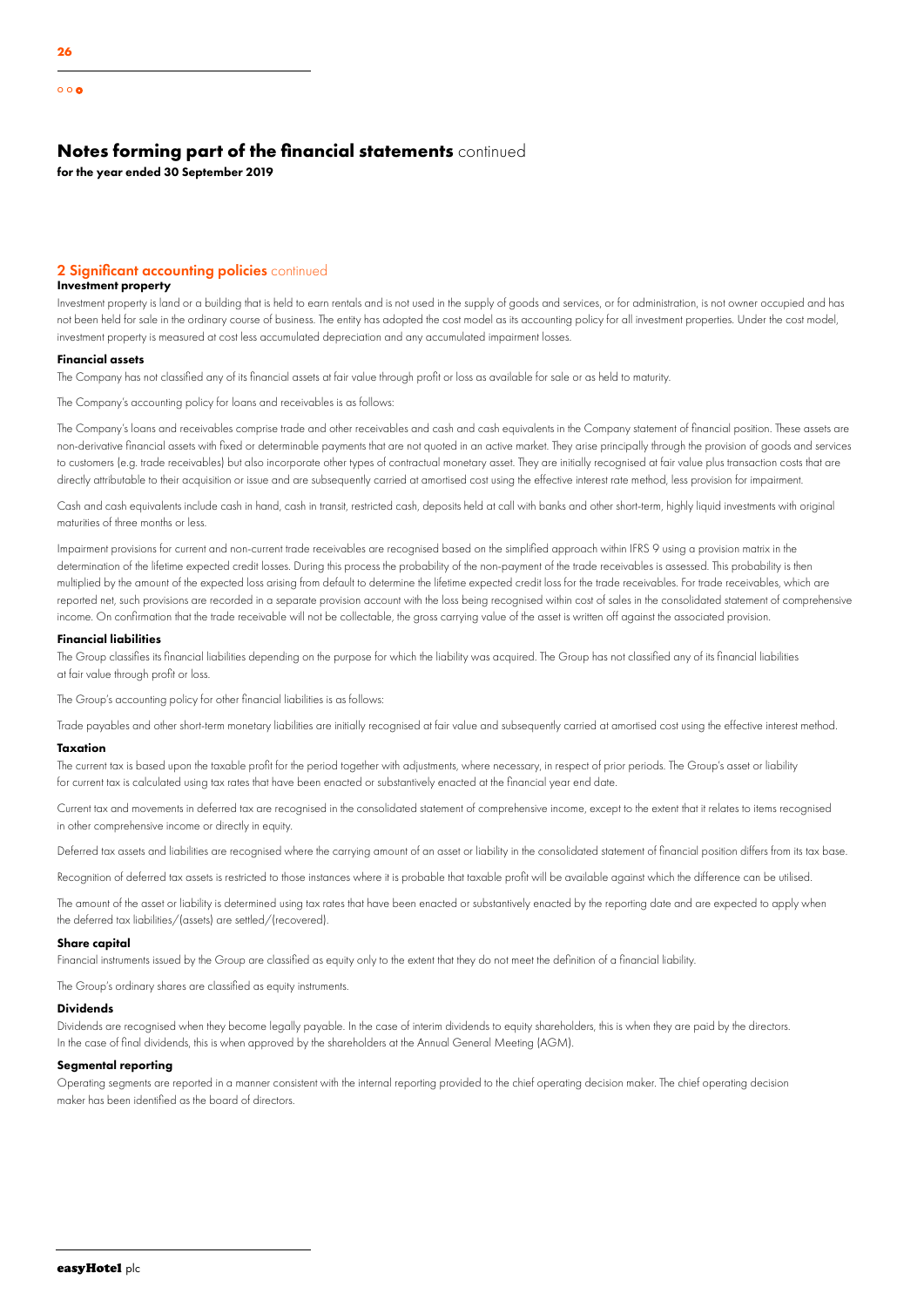# 2 Significant accounting policies continued

#### Borrowing costs

Borrowing costs directly attributable to the acquisition, construction or production of qualifying assets, which are assets that necessarily take a substantial period of time to get ready for their intended use or sale, are added to the cost of those assets, until such time as the assets are substantially ready for their intended use or sale.

Investment income earned on the temporary investment of specific borrowings, if any, pending their expenditure on qualifying assets, is deducted from the borrowing costs eligible for capitalisation.

All other borrowing costs are recognised in profit or loss in the period in which they are incurred.

#### Provisions

Provisions are recognised for liabilities of uncertain timing or amounts that have arisen as a result of past transactions and are discounted at a pre-tax rate reflecting current market assessments of the time value of money and the risks specific to the liability.

#### New and amended standards adopted during the year

The following new and amended standards are effective for the year ending 30 September 2019 and have been adopted in these financial statements.

#### IFRS 15 – Revenue from Contracts with Customers

The Group has adopted IFRS 15 using the cumulative effect transition method, with the transition date of 1 October 2018. Accordingly, no restatements are made to the information presented for the year ended 30 September 2019.

IFRS 15 provides that companies must adopt a five-step revenue recognition process, based on the principle that revenue should be recognised when control over the services or goods passes to the customer.

The Group has analysed all of its material revenue streams, and concluded that the existing approaches are compliant with IFRS 15, meaning that the timing and amount of revenue recognition will not change following the adoption of the new standard. Consequently, no separate presentation of its impact on the financial statements is given.

#### IFRS 9 – Financial instruments

The Group adopted IFRS 9 on 1 October 2018, the date of initial application. IFRS 9 has not had a material impact on the Group.

#### Standards, amendments and interpretations to published standards not yet effective

There are a number of standards and interpretations which have been issued by the International Accounting Standards board that are effective in future accounting periods that the Group has decided not to adopt early. The most significant of these is IFRS16:

#### IFRS 16 – Leases (mandatorily effective for periods beginning on or after 1 January 2019)

Adoption of IFRS 16 will result in the Group recognising right of use assets and lease liabilities for all contracts that are, or contain, a lease. For leases currently classified as operating leases, under current accounting requirements the Group does not recognise assets or liabilities, and instead spreads the lease payments on a straight-line basis over the lease term, disclosing in its annual financial statements the total commitment.

The board has decided it will apply the modified retrospective approach for IFRS 16, and will recognise leases on the balance sheet as at 1 October 2019. In addition, it has decided to measure right of-use-assets by reference to the measurement of the lease liability on that date. This will ensure there is no immediate impact of net assets on that date. At 30 September 2019, operating lease commitments amounted to £12,935,351, which is not expected to be materially different to the anticipated position at 30 September 2020.

Instead of recognising an operating expense for its operating lease payments, the Group will instead recognise interest on its lease liabilities and amortisation on its right-ofuse assets. This will increase reported EBITDA by the amount of its current operating lease cost, which for the year ended 30 September 2019 was approximately £654,500.

The Group does not expect any other standards issued by the IASB, but not yet effective, to have a material impact on the Group. The following is a list of other new and amended standards which, at the time of writing, had been issued by the IASB but which are effective in future periods:

- » Annual Improvements to IFRS Standards 2014-2016 cycle dealing with matters in IFRS 1 First-time Adoption and IAS 28 Investments in Associates and Joint Ventures (effective 1 January 2018);
- » Amendments to IFRS 9 Prepayment Features with Negative Compensation (effective 1 January 2019);
- » IFRIC 23 Uncertainty over Income Tax Positions (effective 1 January 2019);
- » Amendments to IAS 28:Long-term Interests in Associates and Joint Ventures (effective 1 January 2019);
- » IFRS 17 Insurance Contracts (effective 1 January 2021);
- » Amendments to IAS 19: Plan amendment, curtailment or settlement; and
- » IFRS 10 Consolidated Financial Statements and IAS 28 (Amendments) Sale of Contribution of Assets between an investor and its Associate or Joint Venture.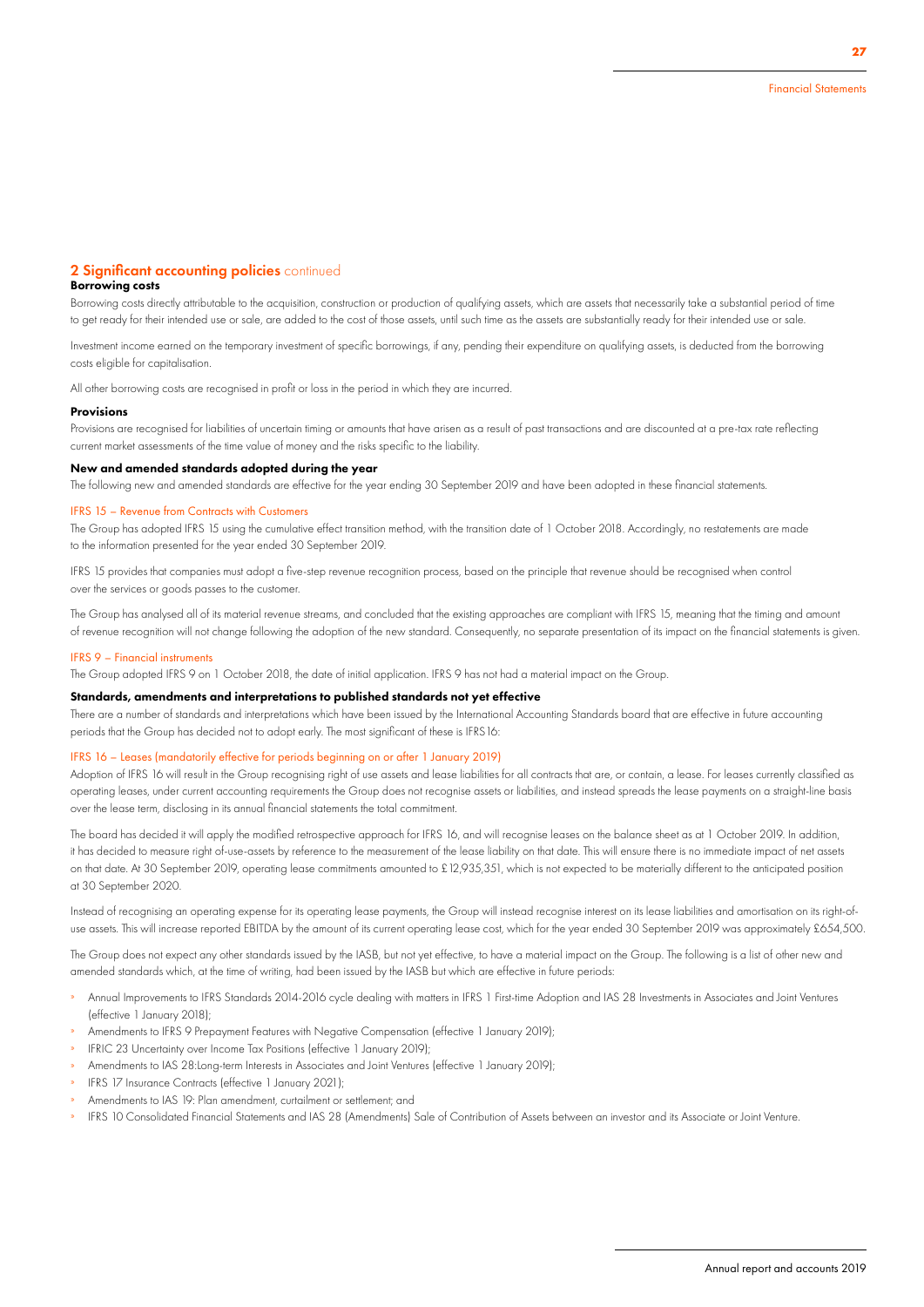# <span id="page-29-0"></span>**Notes forming part of the financial statements** continued

for the year ended 30 September 2019

#### 2 Significant accounting policies continued

# Critical accounting estimates and judgements

The Group makes certain estimates and assumptions regarding the future. Estimates and judgements are continually evaluated based on historical experience and other factors, including expectations of future events that are believed to be reasonable under the circumstances. In the future, actual experience may differ from these estimates and assumptions. The estimates and assumptions that have a significant risk of causing a material adjustment to the carrying amounts of assets and liabilities within the next financial year are discussed below.

#### (a) Impairment of assets

The Group is required to consider assets for impairment where such indicators exist using value in use calculations or fair value estimates. The use of these methods may require the estimation of future cash flows and the choice of a discount rate in order to calculate the value in use or fair value.

#### (b) Useful lives of property, plant and equipment

Property, plant and equipment are depreciated over their useful lives. Useful lives are based on the management's estimates for the period that the assets will generate revenue, which, along with their estimated residual values, are periodically reviewed for continued appropriateness. Changes to estimates can result in significant variations in the carrying value and amounts charged to the consolidated statement of comprehensive income in specific periods. More details including carrying values are included in [note 13](#page-37-0).

#### (c) Taxation

The Group is subject to income tax and significant judgement is required in determining the provision for income taxes. During the ordinary course of business, there are transactions and calculations for which the ultimate tax determination is uncertain. As a result, the Group recognises tax liabilities based on estimates of whether additional taxes and interest will be due. These tax liabilities are recognised when the Group believes that certain positions are likely to be challenged and may not be fully sustained upon review by tax authorities. The Group believes that its accruals for tax liabilities are adequate for all open audit years based on its assessment of many factors including past experience and interpretations of tax law. This assessment relies on estimates and assumptions and may involve a series of complex judgements about future events. To the extent that the final tax outcome of these matters is different than the amounts recorded, such differences will impact income tax expense in the period in which such determination is made.

#### 3 Financial instruments – risk management

The Group and the Company are exposed through their operations to the following financial risks:

- » credit risk;
- » interest rate risk;
- foreign exchange risk; and
- liquidity risk

In common with all other businesses, the Group and the Company are exposed to risks that arise from their use of financial instruments. This note describes the Group and the Company's objectives, policies and processes for managing those risks and the methods used to measure them. Further quantitative information in respect of these risks is presented throughout these financial statements.

There have been no substantial changes in the Group and the Company's exposure to financial instrument risks, their objectives, policies and processes for managing those risks, or the methods used to measure them from previous periods, unless otherwise stated in this note.

#### Principal financial instruments

The principal financial instruments used by the Group and the Company, from which financial instrument risk arises, are as follows:

- » trade and other receivables;
- cash and cash equivalents
- » trade and other payables; and
- loans and borrowings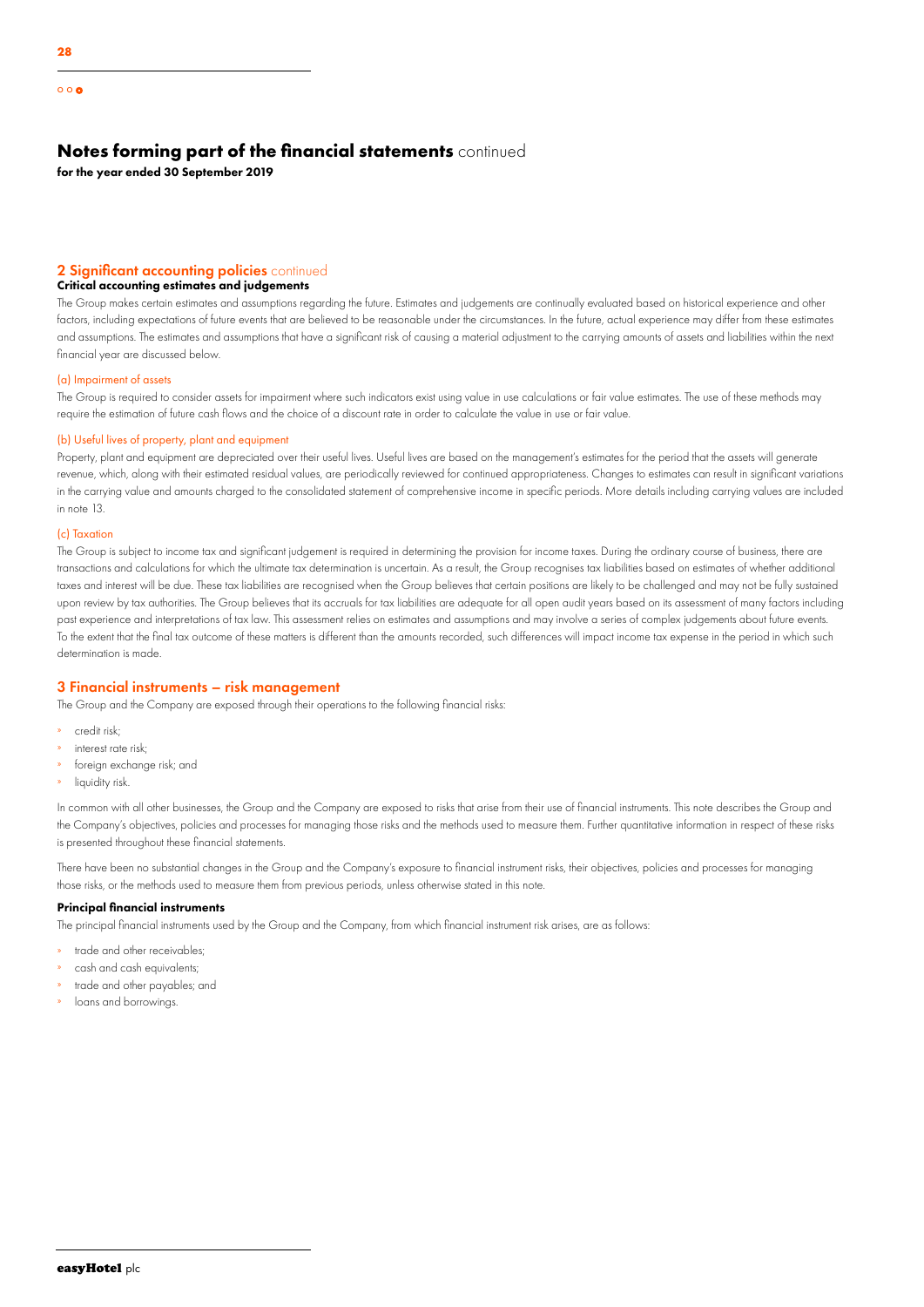#### 3 Financial instruments - risk management continued

# Principal financial instruments continued

A summary of the financial instruments held by category is provided below:

|                                                            | Group<br>2019 | Group<br>2018 | Company<br>2019 | Company<br>2018 |
|------------------------------------------------------------|---------------|---------------|-----------------|-----------------|
|                                                            | £             | £             | £               |                 |
| <b>Financial assets</b>                                    |               |               |                 |                 |
| Cash and cash equivalents                                  | 11,714,706    | 41,390,018    |                 |                 |
| Trade receivables                                          | 594,030       | 216,076       |                 |                 |
| Other receivables                                          | 8,428,241     | 567,477       |                 |                 |
| Accrued income                                             | 126,105       | 34,542        |                 |                 |
| Related party loan                                         |               |               | 115,889,647     | 117,536,147     |
| Long-term deposits                                         | 639,876       | 643,080       |                 |                 |
| Rental guarantees                                          | 44,408        | 49,833        |                 |                 |
| Total financial assets classified as loans and receivables | 21,547,366    | 42,901,026    | 115,889,647     | 117,536,147     |
| <b>Financial liabilities</b>                               |               |               |                 |                 |
| Trade and other payables                                   | 5,883,788     | 5,514,574     | 21,800          | 325,384         |
| Bank borrowings                                            | 17,572,766    | 16,459,979    |                 |                 |
| Total financial liabilities classified as amortised cost   | 23,456,554    | 21,974,553    | 21,800          | 325,384         |

#### Financial instruments measured at fair value

No financial instruments are measured at fair value; accordingly, no hierarchy information is presented.

#### General objectives, policies and processes

The board has overall responsibility for the determination of the Group and the Company's financial instrument risk management objectives and policies and, whilst retaining ultimate responsibility for them, it has delegated the authority for designing and operating processes that ensure the effective implementation of the objectives and policies to the Group's finance function. The board receives reports from the Group's finance function through which it reviews the effectiveness of the processes put in place and the appropriateness of the objectives and policies it sets.

The overall objective of the board is to set policies that seek to reduce risk as far as possible without unduly affecting the Group's competitiveness and flexibility. Further details regarding these policies are set out below.

#### Credit risk

Credit risk is the risk of financial loss to the Group and the Company if a customer or a counterparty to a financial instrument fails to meet its contractual obligations. On the basis that customers primarily prepay for hotel occupancy, and after carefully reviewing the financial performance and forecasts of counterparties to financial instruments as well as holding security over their trading accounts, the Group and the Company's exposure to credit risk from trade and other receivables is considered insignificant.

The Group applies the IFRS 9 simplified approach to measuring expected credit losses which used a lifetime expected loss allowance for all trade receivables. The Group estimates expected credit losses based on historical experience, but the transition from IAS 39 to IFRS 9 has had no material impact on the expected loss allowance or its movement in the year.

Credit risk also arises from cash and cash equivalents and deposits with banks and financial institutions. For banks and financial institutions, only independently rated parties with minimum rating "A" are accepted.

The Group and the Company do not enter into derivatives to manage credit risk.

The maximum amount of credit risk exposure is reflected in the carrying amount of financial assets held at the year end, excluding cash and cash equivalents, of £9,832,660 (2018: £1,511,008).

#### Market risk

Market risk arises from the Group and the Company's use of interest bearing, tradable and foreign currency financial instruments. It is the risk that the fair value or future cash flows of a financial instrument will fluctuate because of changes in interest rates (interest rate risk) or foreign exchange rates (currency risk).

The Company has no fair value and cash flow interest rate risk to disclose.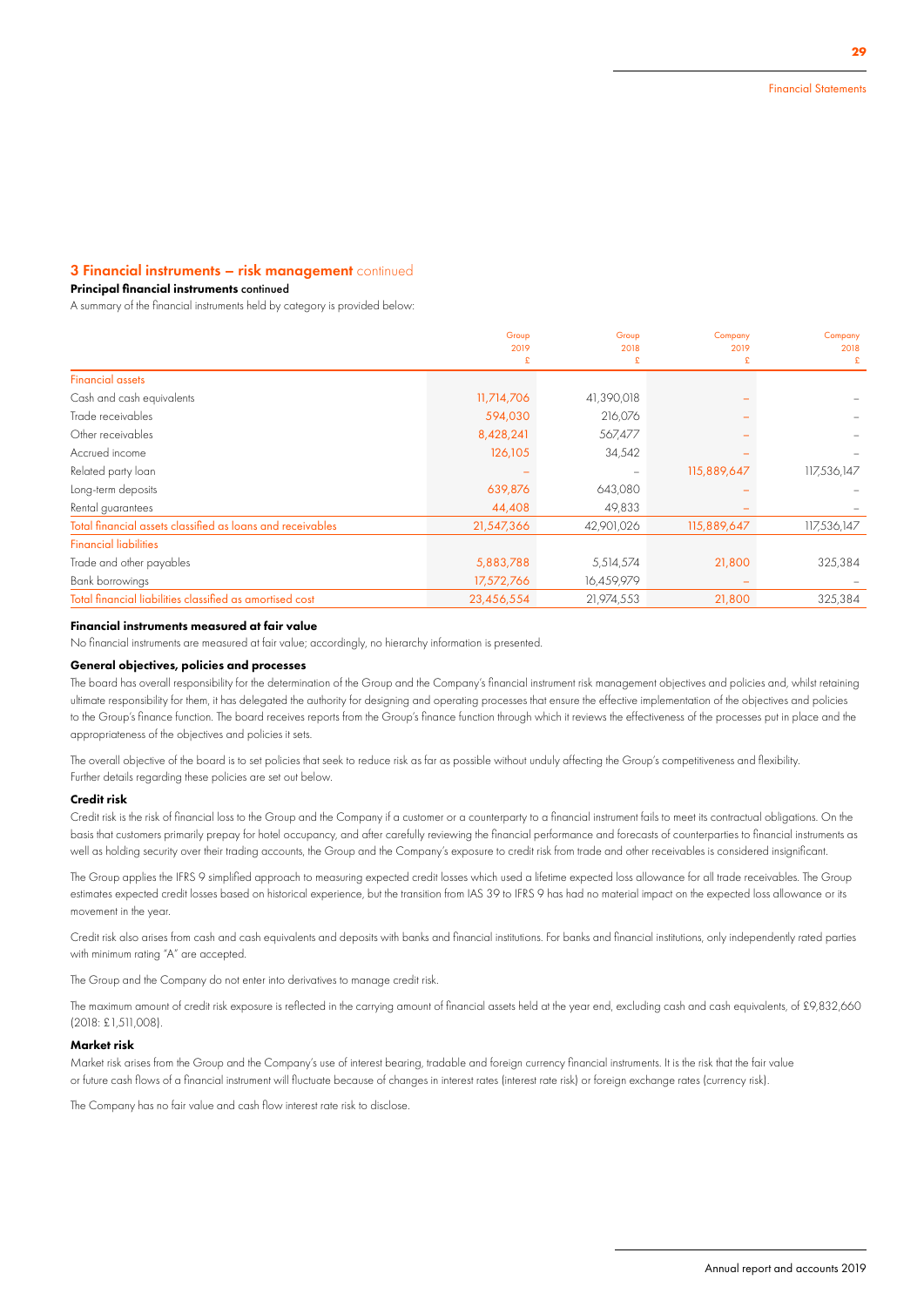# **Notes forming part of the financial statements** continued

for the year ended 30 September 2019

#### 3 Financial instruments - risk management continued Interest rate risk

The Group is partially funded through bank borrowings. During the last financial year, the Group extended its committed facility to £22,000,000 (an increase of £10,000,000 on the original facility). Following the last four quarterly repayments of £90,000 each, the outstanding balance at 30 September 2019 was £10,919,494. Any amount borrowed bears interest at 2.5% above LIBOR.

As at 30 September 2019, the balance drawn down was €7,848,945 on the Group's €8,250,000 euro-denominated mortgage facility to finance the construction of its new hotel in Barcelona. Any amount borrowed bears interest at 2.25% above one year EURIBOR.

A 50 basis point increase in the interest rates would, all other variables kept constant, have decreased the profit before tax by £92,976 for the period ended 30 September 2019, while a 50 basis point decrease would have increased profit before tax by the same amount.

#### Foreign exchange risk

Foreign exchange risk arises because the Group has franchisees located outside the UK whose functional currency is not the same as the functional currency of the Group, and the Group takes bookings on their behalf in foreign currencies. The Group maintains bank accounts in these currencies to provide a natural hedge.

Foreign exchange risk also arises when the Group enters into transactions denominated in a currency other than its functional currency. The volume of such transactions is not considered sufficient to warrant hedging the risk exposure.

The Group's policy is, where possible, to settle liabilities denominated in foreign currency (primarily the euro) with the cash generated from its own operations in that currency.

The Group's non-Sterling financial assets and financial liabilities were denominated in the following currencies:

|                                          | <b>EUR</b> | <b>USD</b> | CHF     | <b>AED</b> | Total      |
|------------------------------------------|------------|------------|---------|------------|------------|
|                                          | £          | £          | £       | £          | £          |
| 30 September 2019                        |            |            |         |            |            |
| <b>Financial assets</b>                  |            |            |         |            |            |
| Cash and cash equivalents                | 2,851,726  | 168,043    | 8,400   |            | 3,028,169  |
| Trade and other receivables <sup>1</sup> | 8,264,572  |            |         |            | 8,264,572  |
| <b>Total financial assets</b>            | 11,116,298 | 168,043    | 8,400   |            | 11,292,741 |
| <b>Financial liabilities</b>             |            |            |         |            |            |
| Bank borrowings                          | 6,959,519  |            |         |            | 6,959,519  |
| Trade and other payables                 | 228,572    |            |         |            | 228,572    |
| <b>Total financial liabilities</b>       | 7,188,091  |            |         |            | 7,188,091  |
| 30 September 2018                        |            |            |         |            |            |
| <b>Financial assets</b>                  |            |            |         |            |            |
| Cash and cash equivalents                | 713,538    | 125,427    | 16,340  |            | 855,305    |
| Trade and other receivables              | 126,383    |            | 20,477  | 29,278     | 176,138    |
| <b>Total financial assets</b>            | 839,921    | 125,427    | 36,817  | 29,278     | 1,031,443  |
| <b>Financial liabilities</b>             |            |            |         |            |            |
| Bank borrowings                          | 7,273,906  |            |         |            | 7,273,906  |
| Trade and other payables                 | 453,798    |            | 108,482 | -          | 562,280    |
| <b>Total financial liabilities</b>       | 7,727,704  |            | 108,482 |            | 7,836,187  |

1 The majority of this balance is a short term deposit held by a French notary ahead of the post year and acquisition of a hotel in Nice, France.

The effect of a 10% strengthening of the Pound Sterling at the reporting date on the foreign denominated financial instruments carried at that date would, all variables held constant, have resulted in a decrease in total comprehensive income for the period and decrease of net assets of £1,251,610 (2018: £12,182). A 10% weakening in the exchange rate would, on the same basis, have increased total comprehensive income and net assets by £1,251,610 (2018: £12,182).

#### Liquidity risk

Liquidity risk arises from the Group and the Company's management of working capital and the finance charges and principal repayments on its debt instruments. It is the risk that the Group and the Company will encounter difficulty in meeting their financial obligations as they fall due.

The Group and the Company's policy is to ensure that they will always have sufficient cash to allow them to meet their liabilities when they become due. To achieve this aim, the Group and the Company finance their operations through a mix of equity and borrowings. The Group and the Company's objective is to provide funding for future growth and achieve a balance between continuity and flexibility through their bank facilities and intergroup loans. The Group has a £22,000,000 sterling bank facility in place, of which £10,919,494 has been drawn and a €8,250,000 euro mortgage facility, of which €7,848,945 remains to be paid.

The board receives cash flow projections on a regular basis as well as information regarding cash balances. At the end of the financial year, these projections indicated that the Group and the Company expected to have sufficient liquid resources to meet their obligations under all reasonably expected circumstances.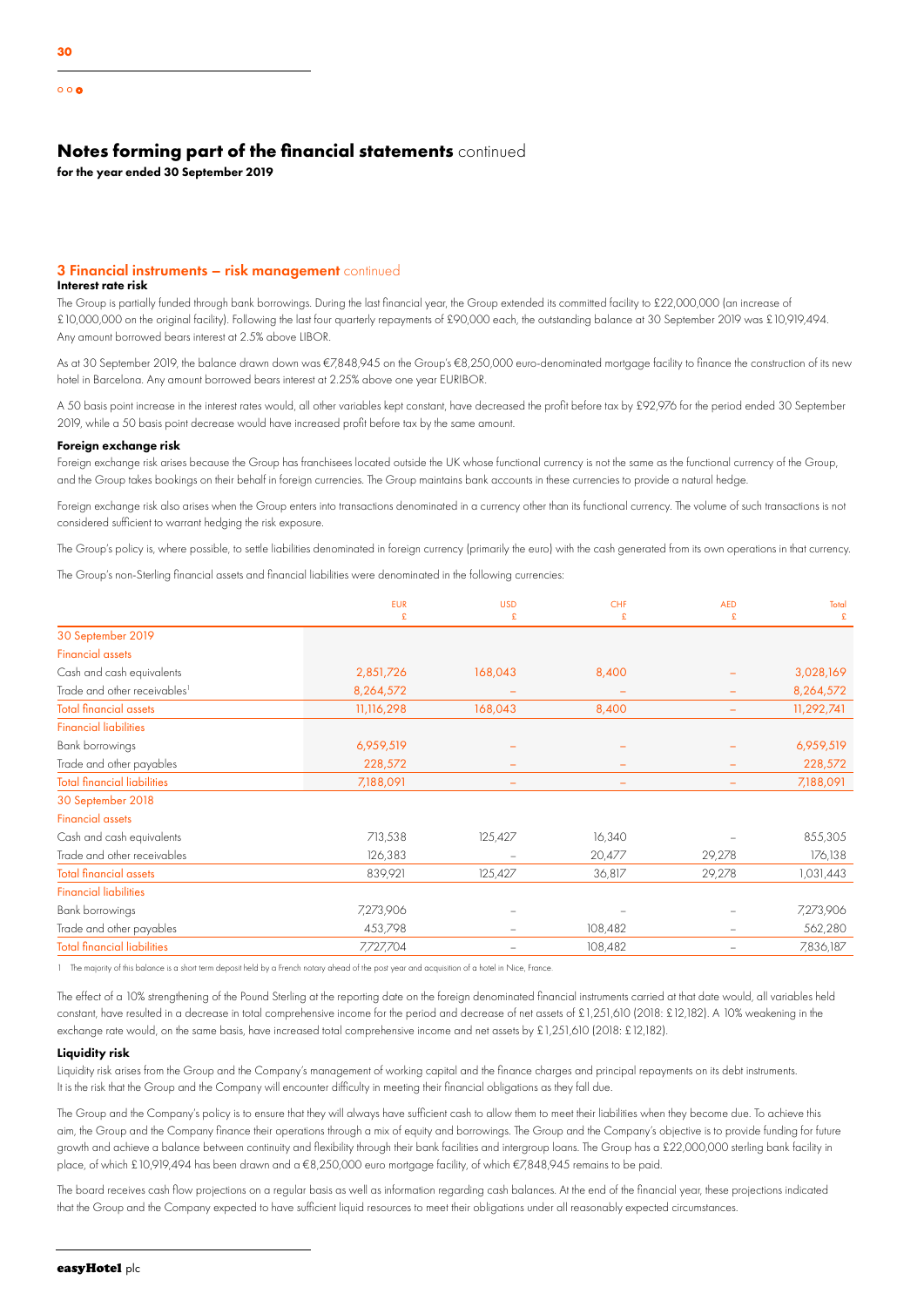# <span id="page-32-0"></span>3 Financial instruments - risk management continued

# Liquidity risk continued

The following table sets out the contractual maturities (representing undiscounted contractual cash flows) of financial liabilities:

|                          | Up to<br>3 months            | <b>Between</b><br>3 and 12 months      | <b>Between</b><br>1 and 2 years      | <b>Between</b><br>2 and 5 years      | Over<br>5 years      |
|--------------------------|------------------------------|----------------------------------------|--------------------------------------|--------------------------------------|----------------------|
| Group                    | £                            | £                                      | £                                    | £                                    | £                    |
| At 30 September 2019     |                              |                                        |                                      |                                      |                      |
| Trade and other payables | 1,218,263                    | 652,966                                |                                      |                                      | 595,895              |
| Bank borrowings          | 346,057                      | 1,025,207                              | 1,366,632                            | 18, 121, 243                         |                      |
| Total                    | 1,564,320                    | 1,678,173                              | 1,366,632                            | 18, 121, 243                         | 595,895              |
| At 30 September 2018     |                              |                                        |                                      |                                      |                      |
| Trade and other payables | 1,214,585                    | 1,364,875                              |                                      |                                      | 652,480              |
| Bank borrowings          | 183,150                      | 1,250,275                              | 1,615,005                            | 31,095,916                           |                      |
| Total                    | 1,397,735                    | 2,615,150                              | 1,615,005                            | 31,095,916                           | 652,480              |
| Company                  | Up to<br>3 months<br>£       | <b>Between</b><br>3 and 12 months<br>£ | <b>Between</b><br>1 and 2 years<br>£ | <b>Between</b><br>2 and 5 years<br>£ | Over<br>5 years<br>£ |
| At 30 September 2019     |                              |                                        |                                      |                                      |                      |
| Trade and other payables | $\qquad \qquad \blacksquare$ | ۰                                      | ۰                                    |                                      |                      |
| Total                    | $\qquad \qquad -$            | $\overline{\phantom{0}}$               | $\overline{\phantom{0}}$             | $\overline{\phantom{0}}$             |                      |
| At 30 September 2018     |                              |                                        |                                      |                                      |                      |
| Trade and other payables | $\qquad \qquad =$            | $\overline{\phantom{a}}$               | $\qquad \qquad =$                    | $\equiv$                             |                      |
| <b>Total</b>             |                              |                                        |                                      |                                      |                      |

More details in regard to the line items are included in the respective notes:

» Trade and other payables – [note 19](#page-40-0).

#### Capital disclosures

The Group and the Company monitor capital which comprises all components of equity (i.e. share capital, share premium, retained earnings and other reserves).

The Group and the Company's objectives when maintaining capital are:

- » to safeguard the entity's ability to continue as a going concern, so that it can continue to provide returns for shareholders and benefits for other stakeholders; and
- » to provide an adequate return to shareholders by pricing products and services commensurately with the level of risk.

The Group and the Company set the amount of capital they require in proportion to risk. The Group and the Company manage their capital structure and make adjustments to it in light of the changes in economic conditions and the risk characteristics of the underlying assets. In order to maintain or adjust the capital structure, the Group and the Company may adjust the amount of dividends paid to shareholders, return capital to shareholders, issue new shares or sell assets to reduce debt.

# 4 Revenue

|                          | 2019<br>£  | 2018<br>£  |
|--------------------------|------------|------------|
| Revenue arises from:     |            |            |
| Owned hotel revenue      | 15,399,656 | 9,075,454  |
| Franchised hotel revenue | 1,965,213  | 1,810,918  |
| Rental income            | 99,663     |            |
| Other income             | 91,064     | 367,500    |
| <b>Total revenue</b>     | 17,555,596 | 11,253,872 |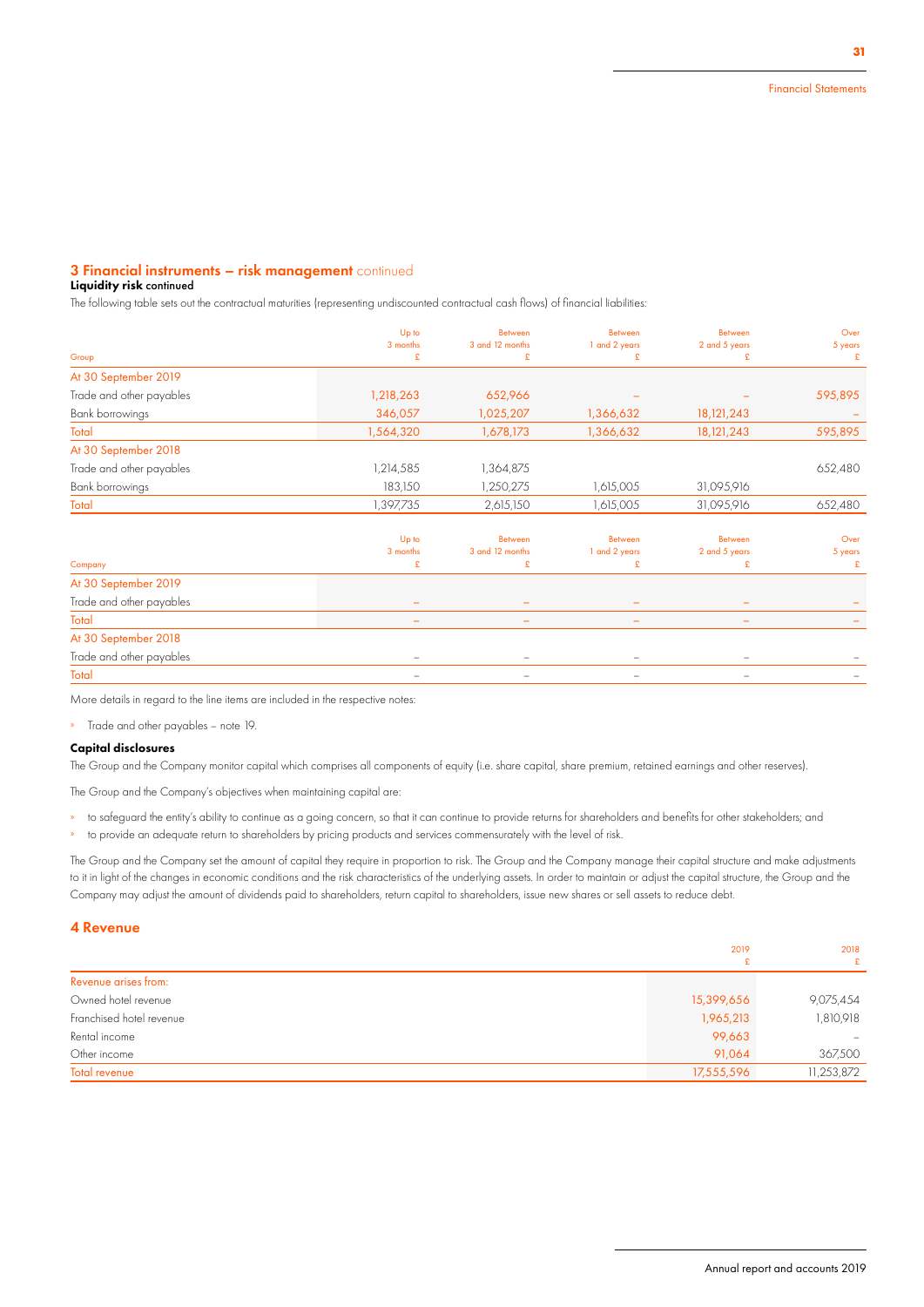# <span id="page-33-0"></span>**Notes forming part of the financial statements** continued

for the year ended 30 September 2019

# 5 Operating profit and adjusted EBITDA1

|                                                                              | 2019          | 2018       |
|------------------------------------------------------------------------------|---------------|------------|
|                                                                              | £             | £          |
| The following have been included in arriving at operating profit before tax: |               |            |
| Auditors' remuneration includes:                                             |               |            |
| Company audit fees                                                           | 20,000        | 20,000     |
| Subsidiary audit fees                                                        | 70,000        | 42,500     |
| Fees for audit related assurance services                                    | 37,000        | 20,000     |
|                                                                              | 127,500       | 82,500     |
| Depreciation and impairment of PPE                                           | 5,300,738     | 1,233,611  |
| Amortisation and impairment of intangible assets                             | 493,684       | 268,702    |
| Payments under operating leases                                              | 665,003       | 359,766    |
|                                                                              | 2019<br>£     | 2018<br>£  |
| Other adjusting items from reportable segments include:                      |               |            |
| Other adjusting items include:                                               |               |            |
| Recruitment fees                                                             | (199,908)     | (124, 540) |
| Legal and other costs                                                        | (62, 375)     | (124, 213) |
| Abortive fees                                                                | (56,698)      | (54)       |
| Citrus UK Bidco Limited bidding offer costs                                  | (1, 433, 589) |            |
| <b>Total adjusting items</b>                                                 | (1,752,570)   | (248, 807) |
| Hotel pre-opening and development <sup>2</sup> :                             |               |            |
| Pre-opening operational costs                                                | (182, 355)    | (246,971)  |
| Total hotel pre-opening and development costs                                | (182, 355)    | (246, 971) |

1 Adjusted EBITDA is shown on the face of the consolidated statement of comprehensive income as it reflects the profits from underlying operations only and is the best indicator of easyHotel's financial performance.<br>2 Hote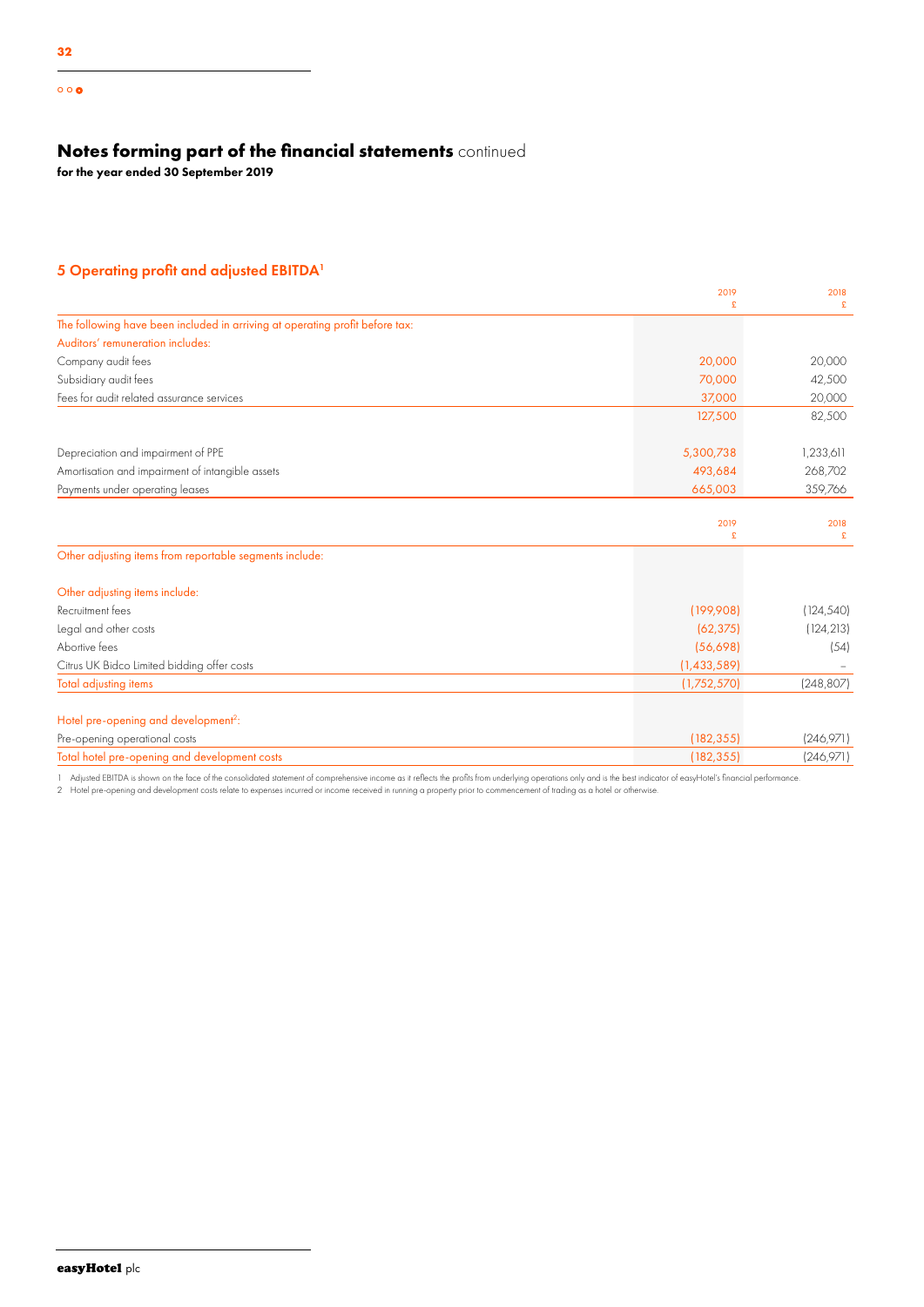# 6 Staff and key management

The aggregate amounts payable to people employed by the Group (including directors) during the year were as follows:

|                       | Group     | Group     |
|-----------------------|-----------|-----------|
|                       | 2019      | 2018      |
|                       |           |           |
| Wages and salaries    | 4,048,113 | 3,090,869 |
| Social security costs | 480.152   | 293,922   |
|                       | 4,528,265 | 3,384,791 |

The average number of employees during the year in hotel operations was 84 (2018: 54).

The average number of employees during the year in head office was 31 (2018: 21).

#### The aggregate amounts payable to people employed by the Company (including directors) during the year were as follows:

|                       | Company | Company<br>2018 |
|-----------------------|---------|-----------------|
|                       | 2019    |                 |
|                       |         | $\mathbf{E}$    |
| Wages and salaries    | 528,189 | 1,352,936       |
| Social security costs | 68.202  | 179,434         |
|                       | 596.391 | 1,532,370       |

The average number of employees during the year was 6 (2018: 8).

#### Key management personnel compensation

Key management personnel are those persons having authority and responsibility for planning, directing and controlling the activities of the Group. Amounts disclosed below include social security costs.

|                      | 2019           | 2018           |
|----------------------|----------------|----------------|
|                      |                |                |
| Aggregate emoluments | <b>016 491</b> | 159.364<br>vv: |

In addition there were total employer's National Insurance expenses of £166,775 (2018: £101,706).

Total Share Based Payments made to key management personnel were £(126,107) (2018: £177,276).

The remuneration of the highest paid director amounted to £266,964 (2018: £401,939). Details of director's remuneration can be seen in the Remuneration Report [page 14](#page-15-0).

#### 7 Segment information

The Group has four reportable segments:

- » **Owned properties** This segment is involved in hotel operations carried out in the Group's owned hotels and properties.
- » **Franchising** This segment involves the Group's franchised hotel operations, in connection with the licence of the Group's brand name.
- **Investment property** This segment contains the Group's investment property.
- **Central office** This segment contains the central activities not included in the segments above.

## Factors that management used to identify the Group's reportable segments

These segments are considered on the basis of different products and services. They are managed separately because each business requires different management strategies and poses different business risks.

#### Measurement of operating segment profit or loss, assets and liabilities

The accounting policies of the operating segments are the same as those described in the summary of significant accounting policies.

The Group evaluates performance on the basis of adjusted EBITDA.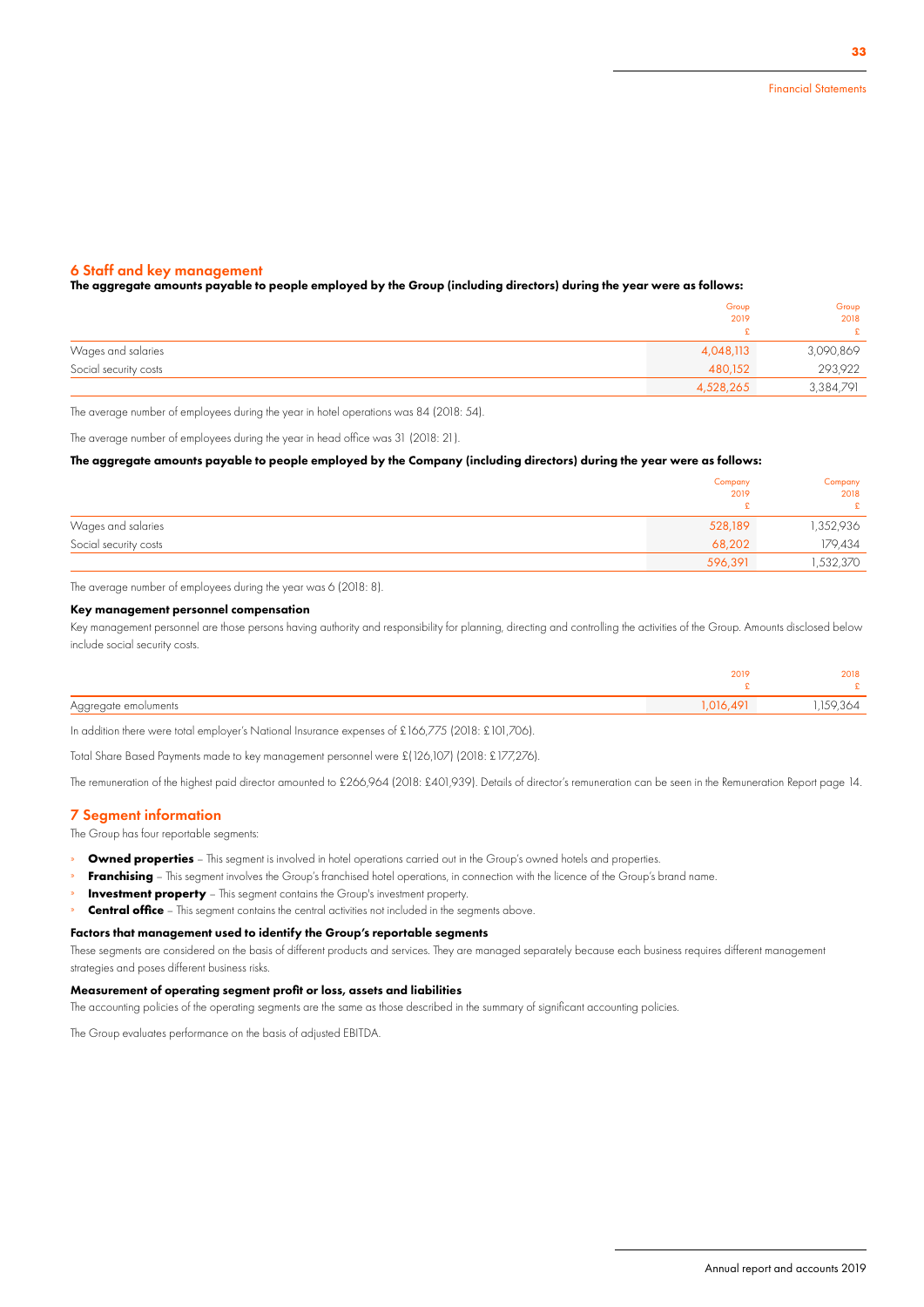# **Notes forming part of the financial statements** continued

for the year ended 30 September 2019

# **7 Segment information** continued

#### Measurement of operating segment profit or loss, assets and liabilities continued

Segment assets exclude tax assets. Segment liabilities exclude tax liabilities. Even though loans and borrowings arise from financing activities rather than operating activities, they are allocated to the segments based on relevant factors (e.g. funding requirements). Details are provided in the reconciliation from segment assets and liabilities to the Group position.

|                                       | Central office<br>£ | Owned properties<br>£ | Franchising<br>£ | Investment property<br>£ | Total<br>£  |
|---------------------------------------|---------------------|-----------------------|------------------|--------------------------|-------------|
| 30 September 2019                     |                     |                       |                  |                          |             |
| Profit & Loss                         |                     |                       |                  |                          |             |
| Total revenue from external customers |                     | 15,490,720            | 1,965,213        | 99,663                   | 17,555,596  |
| Adjusted EBITDA                       | (4,073,008)         | 6,699,237             | 1,478,664        | 99,264                   | 4,204,157   |
| (Loss)/profit before taxation         | (6, 142, 393)       | 1,071,382             | 1,397,685        | 99,221                   | (3,574,105) |
| Finance income                        | 261,712             |                       |                  |                          | 261,712     |
| Finance cost                          | (419, 227)          |                       |                  |                          | (419, 227)  |
| Depreciation and amortisation         | (489, 024)          | (5, 254, 646)         | (50, 708)        | (43)                     | (5,794,421) |
| <b>Balance Sheet</b>                  |                     |                       |                  |                          |             |
| Segment assets                        | 5,446,379           | 117,539,515           | 4,471,814        | 13,235,497               | 140,693,204 |
| Segment liabilities                   | 11,175,610          | 14,052,980            | 145,731          |                          | 25,374,322  |
| 30 September 2018                     |                     |                       |                  |                          |             |
| Profit & Loss                         |                     |                       |                  |                          |             |
| Total revenue from external customers |                     | 9,442,954             | 1,810,918        |                          | 11,253,872  |
| Adjusted EBITDA                       | (3,063,176)         | 4,622,604             | 1,399,305        |                          | 2,958,733   |
| (Loss)/profit before taxation         | (3,400,461)         | 2,873,319             | 1,399,305        |                          | 872,162     |
| Finance income                        | 304,893             |                       |                  |                          | 304,893     |
| Finance cost                          | (116,808)           |                       |                  |                          | (116,808)   |
| Depreciation and amortisation         |                     | (1,502,313)           | $\equiv$         | $\equiv$                 | (1,502,313) |
| <b>Balance Sheet</b>                  |                     |                       |                  |                          |             |
| Segment assets                        | 2,217,633           | 138,975,913           | 2,272,609        |                          | 143,466,155 |
| Segment liabilities                   | 660,838             | 21,455,702            | 1,708,099        | $\qquad \qquad =$        | 23,824,639  |
| <b>Geographical information</b>       |                     |                       |                  |                          |             |

|                                             | 2019<br>£   | 2018<br>£  |
|---------------------------------------------|-------------|------------|
| <b>Revenue by location</b>                  |             |            |
| United Kingdom                              | 12,657,931  | 9,575,363  |
| Europe                                      | 4,856,381   | 1,619,136  |
| Rest of the world                           | 41,284      | 59,372     |
| <b>Total Revenue</b>                        | 17,555,596  | 11,253,871 |
| <b>Total non-current assets by location</b> |             |            |
| United Kingdom                              | 91,002,733  | 82,618,030 |
| Europe                                      | 25,744,424  | 15,435,546 |
| Total non-current assets                    | 116,747,157 | 98,053,576 |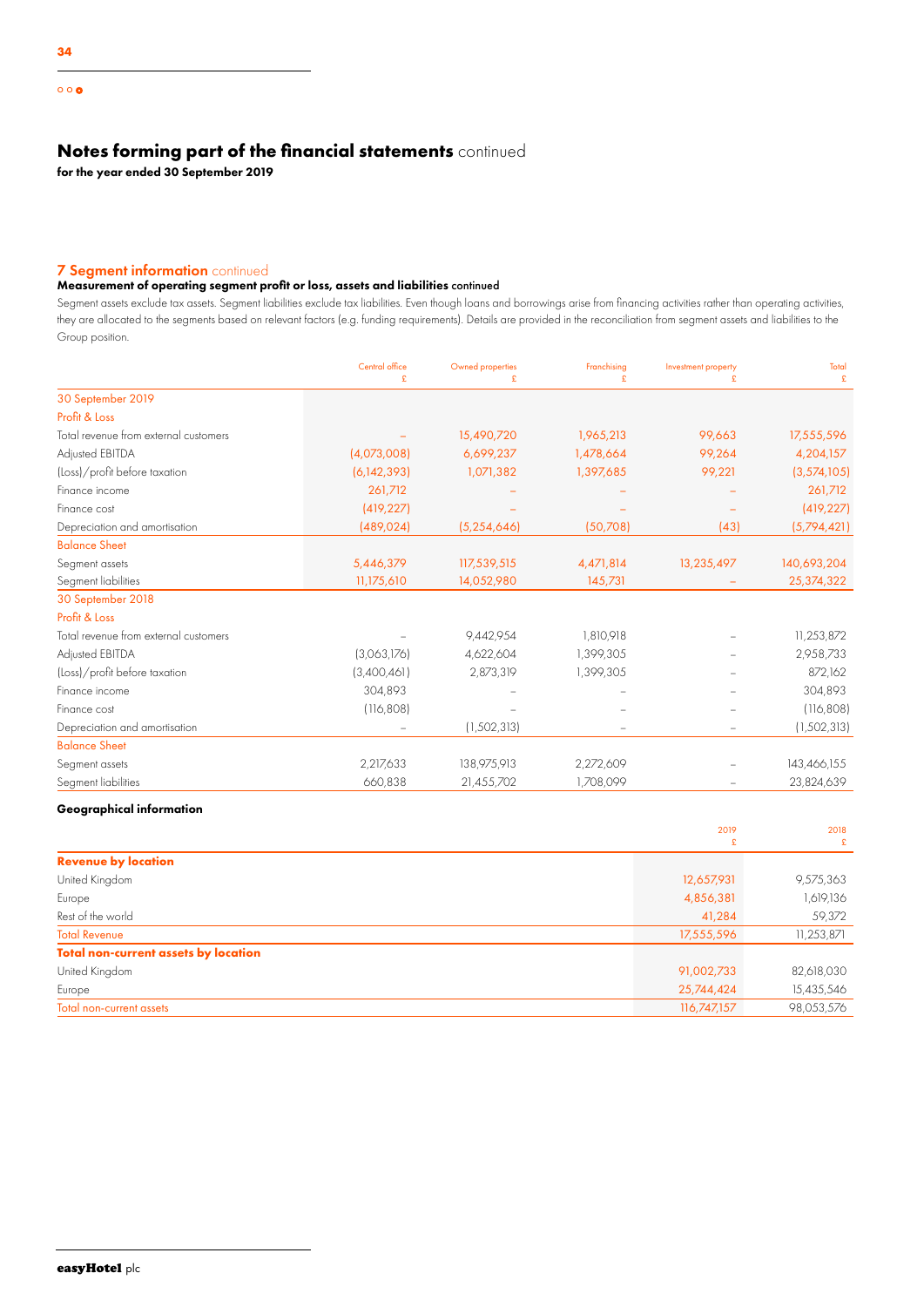Annual report and accounts 2019

# <span id="page-36-0"></span>8 Finance income

|                                                                | 2019    | 2018<br>$\mathbf{f}$ |
|----------------------------------------------------------------|---------|----------------------|
| Finance income                                                 |         |                      |
| Interest income on financial assets measured at amortised cost | 215,442 | 358,074              |
| Foreign exchange gain/(loss)                                   | 46.270  | (53, 181)            |
| Total finance income recognised in profit or loss              | 261.712 | 304,893              |

# 9 Finance expense

|                                                                      | 2019      | 2018<br>£ |
|----------------------------------------------------------------------|-----------|-----------|
| Finance expense                                                      |           |           |
| Interest expense on financial liabilities measured at amortised cost | 773,940   | 509,891   |
| Amount capitalised <sup>1</sup>                                      | (354,713) | (393,083) |
| Total finance expense recognised in profit or loss                   | 419.227   | 116,808   |

1 Interest expense attributable to construction works has been capitalised to property, plant and equipment. The interest rate that applies to this capitalised interest is 3.25%.

# 10 Income tax

|                                      | 2019       | 2018     |
|--------------------------------------|------------|----------|
|                                      | £          | £        |
| Current tax expense                  |            |          |
| Current tax on profits for the year  |            | 170,696  |
| Adjustment in respect of prior years | (210, 563) | (13,676) |
| Overseas tax                         | 395,671    | 1,101    |
| Total current tax                    | 185,108    | 158,121  |
| Deferred tax expense                 |            |          |
| Deferred tax charge for the year     | 144,251    | 106,831  |
| Adjustment in respect of prior years | (103, 508) | (28,102) |
| Rate change                          | (19,776)   | (11,192) |
| Total deferred tax                   | 20,967     | 67,537   |
| Total income tax expense             | 206,075    | 225,658  |

The reasons for the difference between the actual tax charge for the year and the standard rate of corporation tax in the United Kingdom applied to profits for the year are as follows:

|                                                                  | 2019<br>£   | 2018<br>£ |
|------------------------------------------------------------------|-------------|-----------|
| (Loss)/profit before tax                                         | (3,574,105) | 872,162   |
| Expected tax charge based on the standard rate of United Kingdom | (679,080)   | 165,711   |
| corporation tax of 19% (2017: 19.5%)                             |             |           |
| Expenses not deductible for tax purposes                         | 1,066,564   | 165,243   |
| Deferred tax on share options                                    | 63,786      | (48,074)  |
| Deferred tax not recognised                                      | (7,084)     | (9,291)   |
| Current tax adjustment in respect of prior years                 | (210, 563)  | (13,676)  |
| Deferred tax adjustment in respect of prior years                | (103, 508)  | (28,102)  |
| Overseas tax                                                     |             | 1,101     |
| Difference in overseas tax rates                                 | 95,646      | 3,938     |
| Effect of change in tax rate                                     | (19, 776)   | (11,192)  |
| Total income tax expense                                         | 206,075     | 225,658   |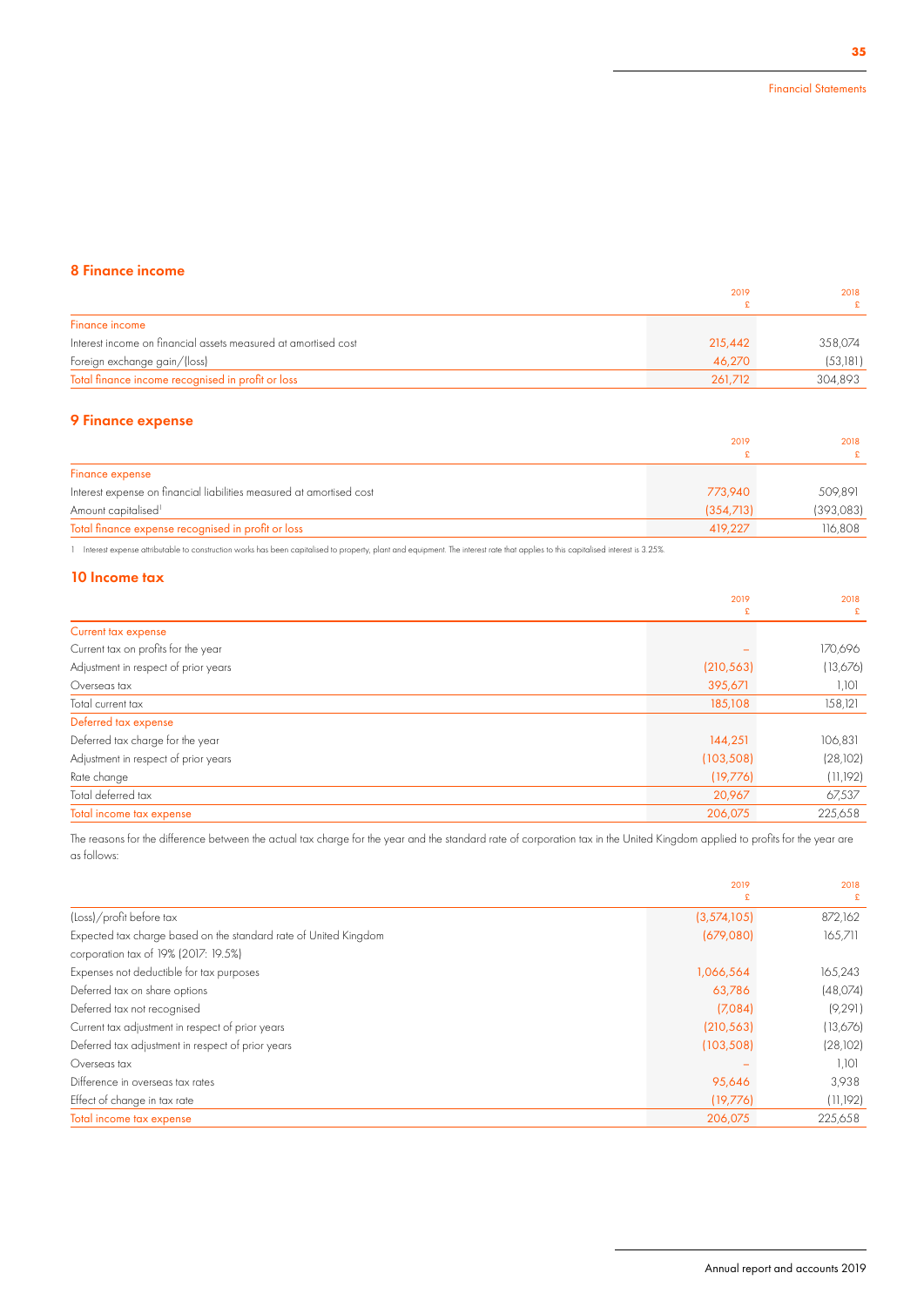# <span id="page-37-0"></span>**Notes forming part of the financial statements** continued

for the year ended 30 September 2019

# 11 Earnings per share

|                                                                                                          | 2019<br>Number | 2018<br>Number |
|----------------------------------------------------------------------------------------------------------|----------------|----------------|
| Weighted average number of ordinary shares in issue, excluding those held by the Employee Benefit Trust, |                |                |
| used as the denominator in calculating basic earnings per share                                          | 144,829,546    | 126,896,794    |
| Options granted under the Employee Share Save Plan                                                       | 335.766        | 142,913        |
| Weighted average number of ordinary share and potential ordinary shares used as the denominator          |                |                |
| in calculating diluted earnings per share                                                                | 145.165.312    | 127.039.707    |

# 12 Dividends

Interim cash dividend of 0.08p per ordinary share (£114,482) was paid by the Group during the period under review (2018: £101,380).

No final cash dividend has been proposed by the Group in respect of the period under review (2018: £218,626).

# 13 Property, plant and equipment

|                                  | Land and<br>building<br>core<br>£ | Leasehold<br>£ | <b>Building</b><br>surface<br>finishes<br>£ | Plant and<br>machinery<br>£ | Furniture and<br>equipment<br>£ | Total<br>£  |
|----------------------------------|-----------------------------------|----------------|---------------------------------------------|-----------------------------|---------------------------------|-------------|
| Cost                             |                                   |                |                                             |                             |                                 |             |
| At 1 October 2017                | 47,012,574                        |                | 3,808,779                                   | 788,888                     | 1,585,115                       | 53,195,356  |
| <b>Additions</b>                 | 44,903,634                        |                | 134,359                                     | 211,815                     | 1,024,693                       | 46,274,501  |
| Disposals                        |                                   |                |                                             |                             |                                 |             |
| Foreign exchange differences     | 76,073                            |                |                                             |                             |                                 | 76,073      |
| At 30 September 2018             | 91,992,281                        |                | 3,943,138                                   | 1,000,703                   | 2,609,808                       | 99,545,930  |
| <b>Additions</b>                 | 18,480,572                        | 204,731        |                                             | 33,472                      | 1,050,622                       | 19,769,397  |
| Disposals                        |                                   |                |                                             |                             |                                 |             |
| Transfers to investment property | (8,687,563)                       |                |                                             |                             |                                 | (8,687,563) |
| Foreign exchange differences     | (129, 284)                        |                |                                             | (31)                        | (911)                           | (130, 226)  |
| At 30 September 2019             | 101,656,006                       | 204,731        | 3,943,138                                   | 1,034,144                   | 3,659,519                       | 110,497,538 |
| <b>Accumulated depreciation</b>  |                                   |                |                                             |                             |                                 |             |
| At 1 October 2017                | 897,171                           |                | 661,246                                     | 144,436                     | 350,582                         | 2,053,435   |
| Charge for the year              | 610,827                           |                | 185,209                                     | 95,021                      | 342,782                         | 1,233,839   |
| Foreign exchange differences     |                                   |                |                                             |                             |                                 |             |
| Disposals                        | (711)                             |                |                                             |                             |                                 | (711)       |
| At 30 September 2018             | 1,507,287                         |                | 846,455                                     | 239,457                     | 693,364                         | 3,286,563   |
| Charge for the year              | 1,276,757                         | 21,584         | 191,544                                     | 103,668                     | 669,868                         | 2,263,421   |
| Impairment                       | 2,968,632                         |                |                                             |                             | 2,124                           | 2,970,756   |
| Disposals                        |                                   |                |                                             |                             |                                 |             |
| Transfers to investment property | (472,773)                         |                |                                             |                             |                                 | (472, 773)  |
| Foreign exchange differences     | 3,110                             |                |                                             | 4                           | 280                             | 3,394       |
| At 30 September 2019             | 5,283,013                         | 21,584         | 1,037,999                                   | 343,129                     | 1,365,636                       | 8,051,361   |
| Net book value                   |                                   |                |                                             |                             |                                 |             |
| At 1 October 2017                | 46,115,403                        |                | 3,147,532                                   | 644,452                     | 1,234,533                       | 51,141,921  |
| At 30 September 2018             | 90,484,994                        |                | 3,096,683                                   | 761,245                     | 1,916,445                       | 96,259,366  |
| At 30 September 2019             | 96,372,993                        | 183,147        | 2,905,139                                   | 691,014                     | 2,293,884                       | 102,446,177 |

The property, plant and equipment listed above are held as security against bank facilities referred to in [note 20](#page-40-0).

As at 30 September 2019 there are £8,290,336 (2018: £23,262,595) assets relating to assets under the course of construction included within the above table.

The cost of the assets will be depreciated once the asset is complete and available for use.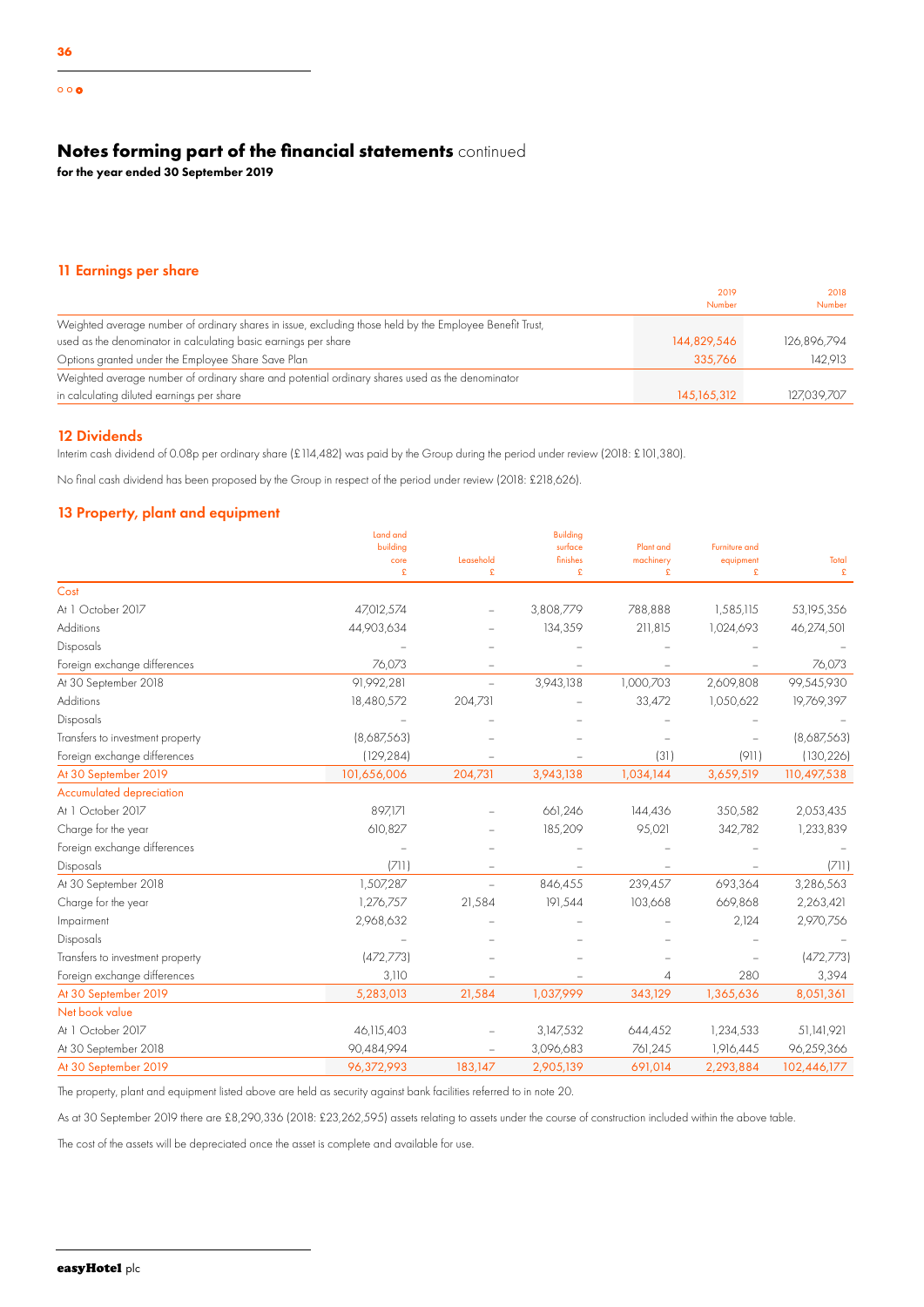# <span id="page-38-0"></span>14 Investment properties

|                          | <b>Building</b>   | Total      |
|--------------------------|-------------------|------------|
|                          |                   | £          |
| Cost                     |                   |            |
| At 30 September 2018     |                   |            |
| Transfer from PPE        | 8,687,563         | 8,687,563  |
| <b>Additions</b>         | 4,392,617         | 4,392,617  |
| Disposals                | $\qquad \qquad =$ |            |
| At 30 September 2019     | 13,080,180        | 13,080,180 |
| Accumulated depreciation |                   |            |
| At 30 September 2018     |                   |            |
| Transfer from PPE        | (472, 773)        | (472, 773) |
| Charge for the year      | (53,965)          | (53,965)   |
| <b>Disposals</b>         | $\qquad \qquad =$ |            |
| At 30 September 2019     | (526, 738)        | (526, 738) |
| Net book value           |                   |            |
| At 30 September 2018     |                   |            |
| At 30 September 2019     | 12,553,442        | 12,553,442 |

During the year one of the Group's hotels was partially redeveloped into commercial office space for rent. In line with IAS40 this asset has been classified as an investment property which is held at historic cost. The depreciation is continuing in line with the rates applied to the owned buildings in the wider estate.

Management believe that the fair value of this asset is in excess of £15m.

# 15 Intangible assets

|                                  | Website and           |           |
|----------------------------------|-----------------------|-----------|
|                                  | system<br>development |           |
|                                  | costs                 | Total     |
|                                  | £                     | £         |
| Cost                             |                       |           |
| At 1 October 2017                | 1,194,498             | 1,194,498 |
| <b>Additions</b>                 | 469,070               | 469,070   |
| Foreign exchange differences     | (63,790)              | (63,790)  |
| At 30 September 2018             | 1,599,778             | 1,599,778 |
| Additions                        | 452,561               | 452,561   |
| At 30 September 2019             | 2,052,339             | 2,052,339 |
| <b>Accumulated amortisation</b>  |                       |           |
| At 1 October 2017                | 180,173               | 180,173   |
| Amortisation charge for the year | 268,474               | 268,474   |
| At 30 September 2018             | 448,647               | 448,647   |
| Amortisation charge for the year | 350,777               | 350,777   |
| Impairment                       | 142,987               | 142,987   |
| At 30 September 2019             | 942,411               | 942,411   |
| Net book value                   |                       |           |
| At 1 October 2017                | 1,014,325             | 1,014,325 |
| At 30 September 2018             | 1,151,131             | 1,151,131 |
| At 30 September 2019             | 1,109,928             | 1,109,928 |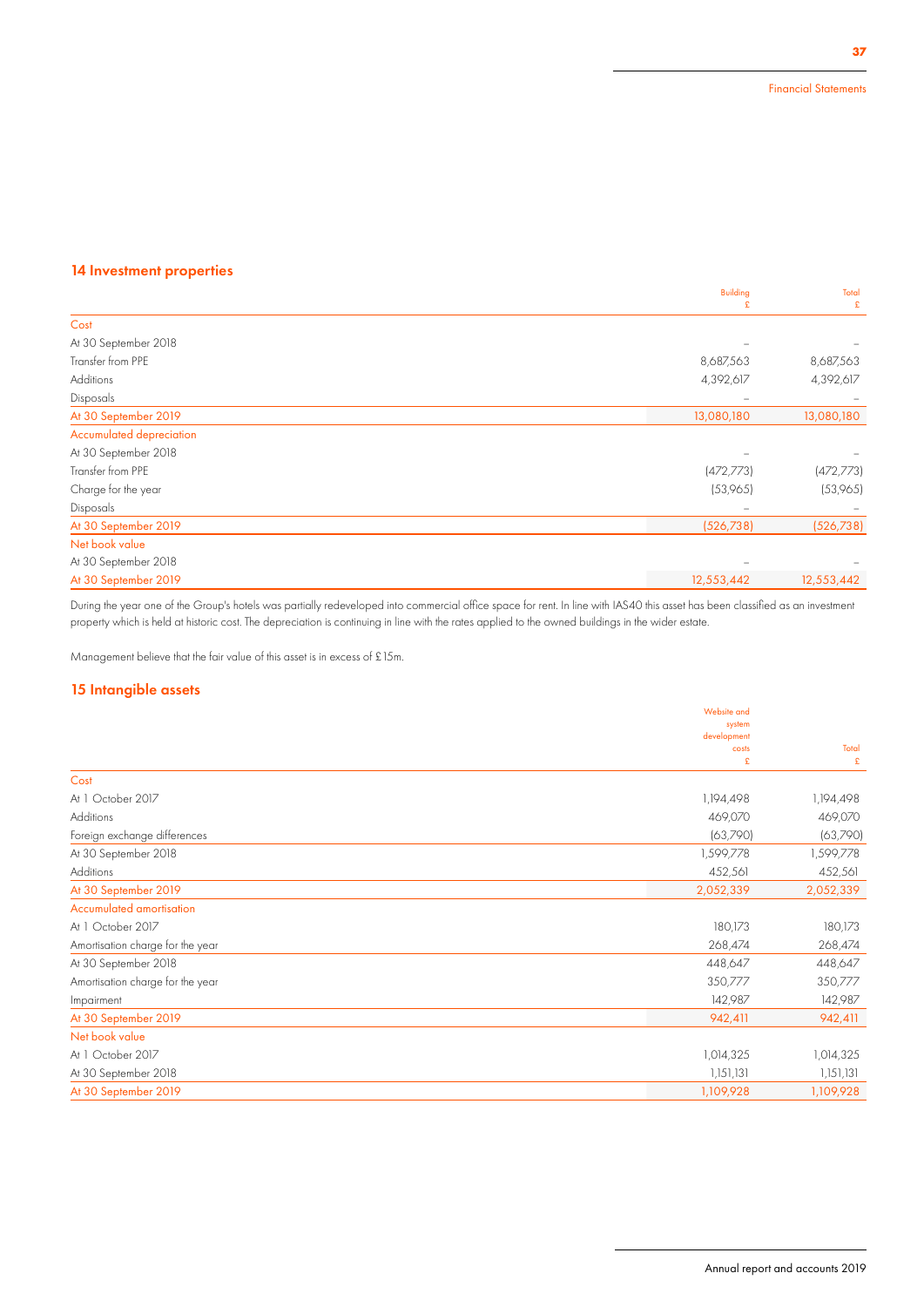# <span id="page-39-0"></span>**Notes forming part of the financial statements** continued

for the year ended 30 September 2019

# 16 Long-term deposits

|                   | 2019 | 2018    |
|-------------------|------|---------|
| Security deposits | A1C  | 643,080 |

There is currently a €500,000 (£441,771) security deposit relating to the euro-denominated mortgage facility, which will be fully re-imbursed upon the Barcelona hotel reaching pre-defined trading targets.

There is currently a €221,652 (£195,839) security deposit that has been given to the city council as a guarantee over construction works that will be occurring during the construction of the Barcelona hotel. These monies are expected to be reimbursed in due course.

# 17 Trade and other receivables

|                                                             | Group      | Group     | Company | Company |
|-------------------------------------------------------------|------------|-----------|---------|---------|
|                                                             | 2019       | 2018      | 2019    | 2018    |
|                                                             | £          | £         | £       | £       |
| Trade receivables                                           | 567,429    | 216,076   |         |         |
| Amounts due from franchisees                                |            |           |         |         |
| Accrued income                                              | 126,105    | 34,542    |         |         |
| Total financial assets other than cash and cash equivalents | 693,534    | 250,618   |         |         |
| classified as loans and receivables                         |            |           |         |         |
| Prepayments                                                 | 1,036,804  | 831,363   |         |         |
| VAT receivable                                              | 2,039,095  | 2,323,269 |         |         |
| Other receivables                                           | 8,461,908  | 617,310   |         |         |
| Total trade and other receivables                           | 12,231,341 | 4,022,560 |         |         |
| Classified as follows:                                      |            |           |         |         |
| Current portion                                             | 12,231,341 | 4,022,560 |         |         |

There is no material difference between the net book value and the fair values of trade and other receivables due to their short-term nature.

An analysis of the Group's trade and other receivables classified as financial assets by currency is provided in [note 3](#page-29-0).

Other classes of financial assets included within trade and other receivables do not contain impaired assets.

# 18 Cash and cash equivalents

For the purpose of the cash flow statement, cash and cash equivalents comprise the following balances with original maturity less than 90 days:

|                             | Group      | Group      | Company                  | Company                  |
|-----------------------------|------------|------------|--------------------------|--------------------------|
|                             | 2019       | 2018       | 2019                     | 2018                     |
| Cash at bank and in transit | 11,714,706 | 41,390,018 | $\overline{\phantom{a}}$ | $\overline{\phantom{0}}$ |

An analysis of the Group's cash by currency is provided in [note 3](#page-29-0).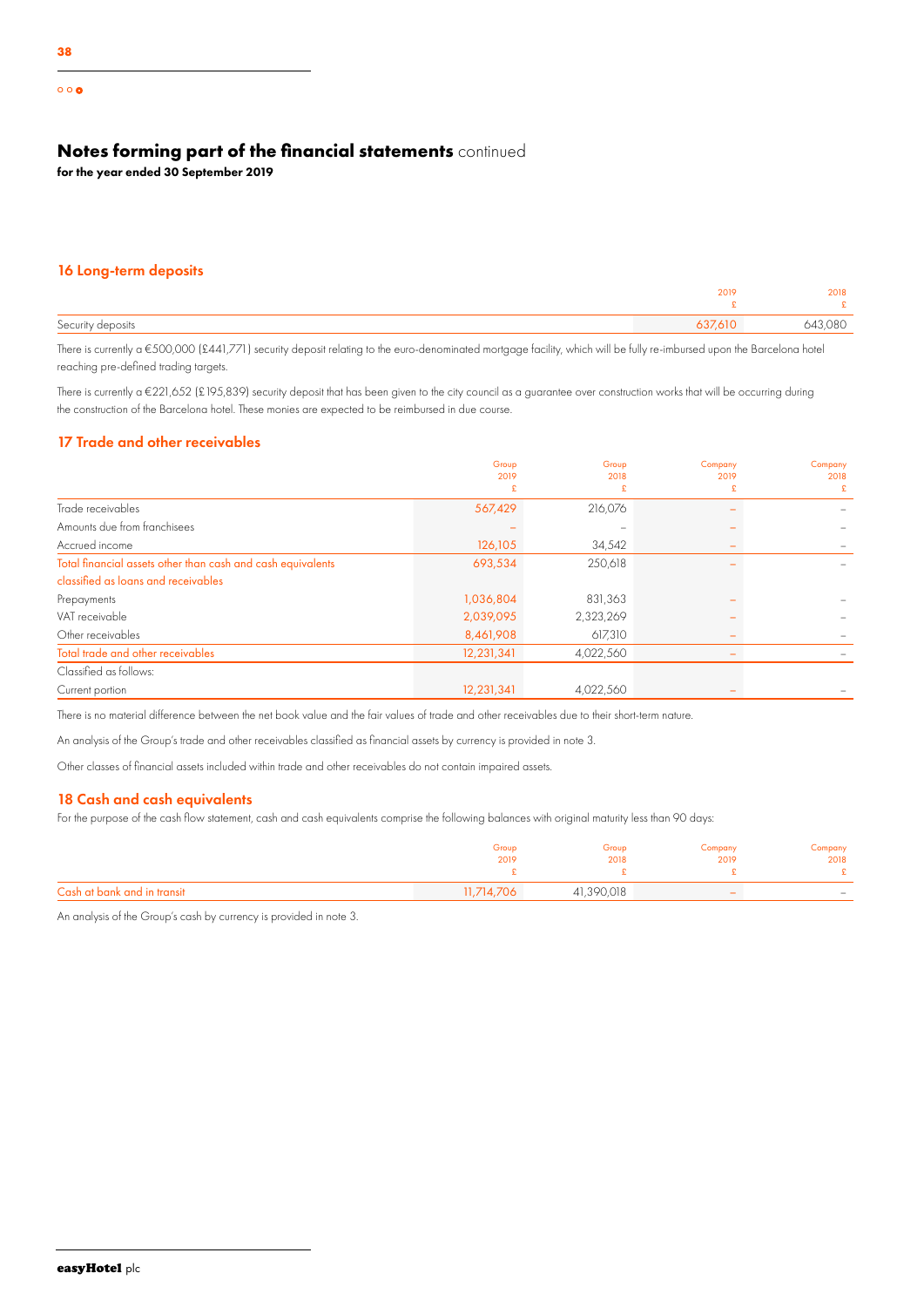# <span id="page-40-0"></span>19 Trade and other payables

|                                                                 | Group     | Group     | Company | Company |
|-----------------------------------------------------------------|-----------|-----------|---------|---------|
|                                                                 | 2019      | 2018      | 2019    | 2018    |
|                                                                 | £         | £         | £       | £       |
| Trade payables                                                  | 1,271,132 | 1,790,687 |         |         |
| Other payables                                                  | 25,252    | 341,609   |         |         |
| Amounts payable to franchisees in future                        | 956,676   | 1,099,645 |         |         |
| Accruals                                                        | 3,630,728 | 2,282,633 | 21,800  | 325,384 |
| Total financial liabilities classified as financial liabilities | 5,883,788 | 5,514,574 | 21,800  | 325,384 |
| measured at amortised cost                                      |           |           |         |         |
| Other taxation and social security                              | 214,064   | 151,959   |         |         |
| VAT payable                                                     |           |           |         |         |
| Bookings in advance                                             | 861,519   | 963,057   |         |         |
| Deferred income                                                 | 269,303   | 185,162   |         |         |
| Total trade and other payables                                  | 7,228,674 | 6,814,751 | 21,800  | 325,384 |
| Classified as follows:                                          |           |           |         |         |
| Non-current portion                                             | 743,913   | 756,826   |         |         |
| Current portion                                                 | 6,484,761 | 6,057,925 | 21,800  | 325,384 |

Of bookings in advance and deferred income, £892,966 will be recognised within revenue during FY2020, and the profile of the remaining £237,856 is that the individual balances will be released over at least five years, with some balances being released over 25 years.

The movement in deferred income is a release of £13,785 and recognition of £97,926.

There is no material difference between the net book value and the fair values of current trade and other payables due to their short-term nature.

Maturity analysis of the financial liabilities, classified as financial liabilities measured at amortised cost, is as follows (the amounts shown are undiscounted and represent the contractual cash flows):

|                                 | 2019<br>£ |
|---------------------------------|-----------|
| Up to three months              | 3,716,869 |
| Between three and twelve months | 1,423,006 |
| More than twelve months         | 743,913   |
| Total                           | 5,883,788 |

An analysis of the Group's trade and payables classified as financial liabilities by currency is provided in [note 3](#page-29-0).

## 20 Bank borrowings

The carrying value and fair value of borrowings are as follows:

|                       | Group<br>2019 | Group<br>2018 | Company<br>2019          | Company<br>2018              |
|-----------------------|---------------|---------------|--------------------------|------------------------------|
| Non-current bank loan | 16,733,958    | 15,749,566    | $\overline{\phantom{0}}$ | $-$                          |
| Current bank loan     | 838,808       | 710.413       | $\overline{\phantom{a}}$ | $\qquad \qquad \blacksquare$ |

In November 2016, the Group completed the refinancing of its existing £7,200,000 bank facility with a new five year facility due 2021 of £12,000,000 amortising at 3% per annum and bearing interest at LIBOR +2.50%.

There are unamortised issue costs of £154,621 associated with the Group's borrowings.

The facility is secured by a fixed charge over all of easyHotel UK Limited's property, plant and equipment [\(note 13\)](#page-37-0), as well as a floating charge over all other assets of easyHotel UK Limited, as per the bank's debenture terms.

During the previous year, the Group also arranged a €8,250,000 euro-denominated mortgage facility, bearing interest at 2.25% above one year EURIBOR.

There is currently €721,652 worth of security deposits ([note 16\)](#page-39-0) that has been provided relating to the euro-denominated mortgage facility, which will be fully reimbursed upon the Barcelona hotel reaching pre-defined trading targets.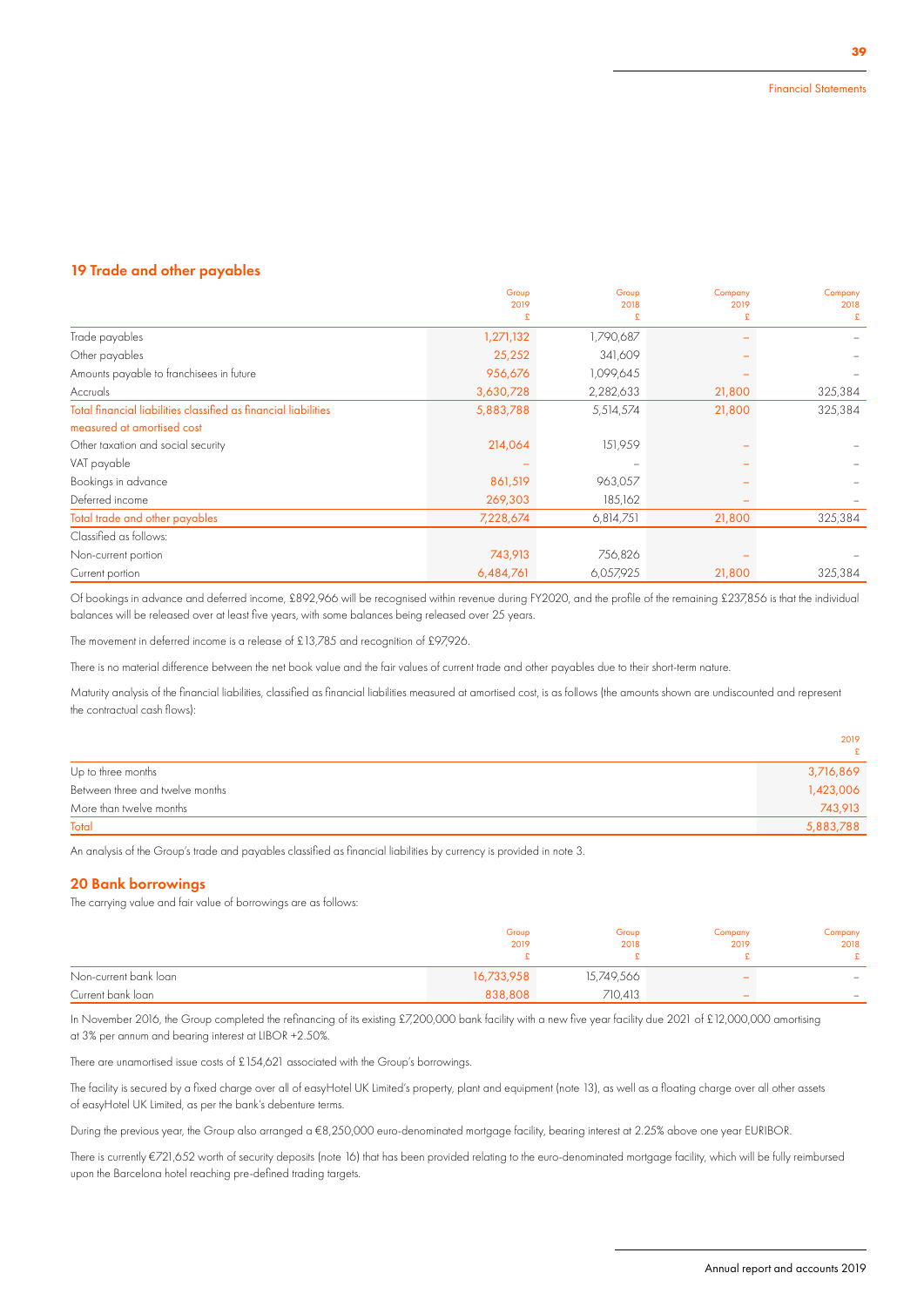# <span id="page-41-0"></span>**Notes forming part of the financial statements** continued

for the year ended 30 September 2019

# 21 Deferred tax

Deferred tax is calculated in full on temporary differences under the liability method using a tax rate of 19% (2018: 19%).

|                                         | 2019       | 2018      |
|-----------------------------------------|------------|-----------|
|                                         | £          | £         |
| Group                                   |            |           |
| At 30 September 2018                    | 418,349    | 351,488   |
| Adjustment in respect of the prior year | (103, 508) | (28, 102) |
| Recognised in comprehensive income      | 147,091    | 106,135   |
| Rate change                             | (19, 236)  | (11,172)  |
| At 30 September 2019                    | 442,696    | 418,349   |
| Company                                 |            |           |
| At 30 September 2018                    | (63,787)   | (20,773)  |
| Recognised in comprehensive income      | 63,787     | (48,074)  |
| Rate change                             |            | 5,060     |
| At 30 September 2019                    |            | (63,787)  |

Deferred tax assets have been recognised in respect of all tax losses and other temporary differences giving rise to deferred tax assets where the directors believe it is probable that these assets will be recovered.

The movements in deferred tax assets and liabilities during the period are shown below.

Details of the deferred tax liability/(asset) and amounts recognised in profit or loss are as follows:

| Group                                    | Accelerated<br>capital<br>allowances<br>£ | Share<br>options<br>£    | Other<br>temporary<br>and<br>deductible<br>differences<br>£ | (Credited)/debited<br>to consolidated<br>statement of<br>comprehensive<br>income |
|------------------------------------------|-------------------------------------------|--------------------------|-------------------------------------------------------------|----------------------------------------------------------------------------------|
| At 1 October 2017                        | 358,285                                   | (20,773)                 | 13,976                                                      | 351,488                                                                          |
| Impact of rate change on opening balance | (16, 259)                                 | 5,060                    | 26                                                          | (11,173)                                                                         |
| Prior year adjustment                    | (28,102)                                  | $\overline{\phantom{m}}$ |                                                             | (28,102)                                                                         |
| Comprehensive income debit               | 154,457                                   | (48,074)                 | (247)                                                       | 106,136                                                                          |
| At 30 September 2018                     | 468,381                                   | (63,787)                 | 13,755                                                      | 418,349                                                                          |
| Impact of rate change                    | (19, 236)                                 | $\overline{\phantom{0}}$ |                                                             | (19, 236)                                                                        |
| Prior year adjustment                    | (103, 508)                                |                          |                                                             | (103, 508)                                                                       |
| Comprehensive income debit               | 83,042                                    | 63,787                   | 262                                                         | 147,091                                                                          |
| At 30 September 2019                     | 428,679                                   |                          | 14,017                                                      | 442,696                                                                          |

|                             |             |          | Other       | (Credited)/debited |
|-----------------------------|-------------|----------|-------------|--------------------|
|                             |             |          | temporary   | to consolidated    |
|                             | Accelerated |          | and         | statement of       |
|                             | capital     | Share    | deductible  | comprehensive      |
|                             | allowances  | options  | differences | income             |
| Company                     | £           | £        | £           | £                  |
| At 1 October 2017           |             | (20,773) |             | (20,773)           |
| Impact of rate change       |             | 5,060    |             | 5,060              |
| Comprehensive income credit |             | (48,074) |             | (48,074)           |
| At 30 September 2018        |             | (63,787) |             | (63,787)           |
| Impact of rate change       |             |          |             |                    |
| Comprehensive income credit |             | 63,787   |             | 63,787             |
| At 30 September 2019        |             |          |             |                    |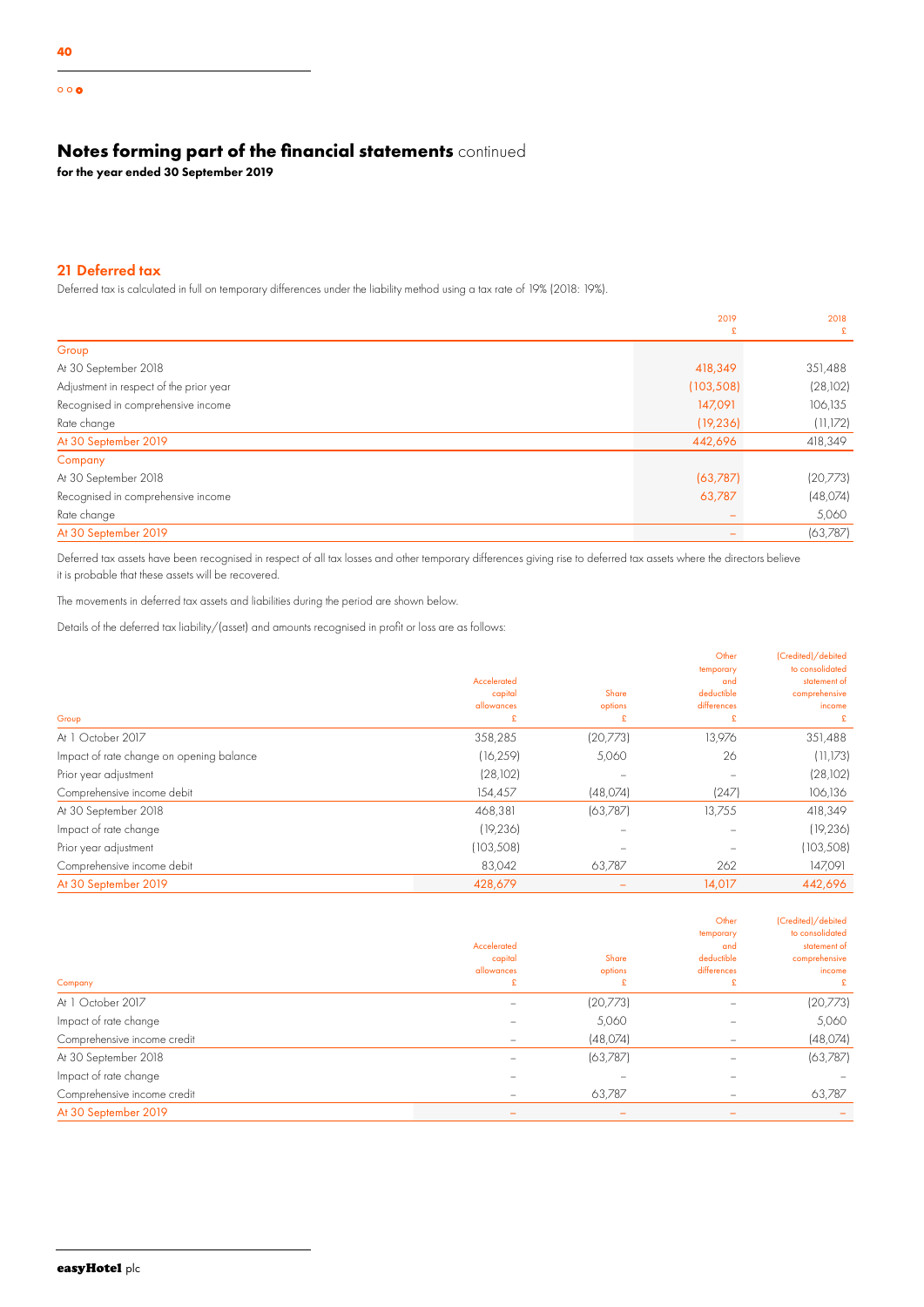# <span id="page-42-0"></span>22 Share capital

|                            | Authorised                         |                |           |                      |
|----------------------------|------------------------------------|----------------|-----------|----------------------|
|                            | 2019<br>Number                     | 2018<br>Number | 2019      | 2018<br>£            |
| Ordinary shares of 1p each | 145,954,545                        | 145,954,545    | 1,459,545 | 1,459,545            |
|                            | Allotted, called up and fully paid |                |           |                      |
|                            | 2019<br>£.                         | 2018<br>£.     | 2019<br>٩ | 2018<br>$\mathbf{f}$ |
| Ordinary shares of 1p each | 145,954,545                        | 145,954,545    | 1,459,545 | 1,459,545            |

Authorised

During the financial year, the Group issued no new ordinary shares (2018: 45,454,546 ). The number of ordinary shares in issue is 145,954,545.

As at 30 September 2019, 369,724 shares were held by the Employee Benefit Trust (2018: 1,125,000).

#### 23 Reserves

The following describes the nature and purpose of each reserve within equity:

| Reserve                                | <b>Description and purpose</b>                                                                                                |
|----------------------------------------|-------------------------------------------------------------------------------------------------------------------------------|
| Share premium                          | Amount subscribed for share capital in excess of nominal value, net of share issue costs.                                     |
| Merger reserve                         | Difference between nominal value of shares issued to effect the merger and capital reserves of the subsidiary.                |
| Other reserve                          | Difference between the net assets of the subsidiary acquired and the nominal value of shares issued during the merger.        |
| <b>EBT</b> reserve                     | Shows the value of easyHotel plc shares held by the Employee Benefit Trust at cost.                                           |
| Currency translation reserve           | Records the exchange differences arising from the translation of the financial statements of non-sterling functional currency |
|                                        | subsidiaries into the Group's reporting currency of sterling.                                                                 |
| Retained earnings/(accumulated losses) | All other net gains and losses and transactions with owners (e.g. dividends) not recognised elsewhere.                        |

#### 24 Subsidiaries

easyHotel UK Limited (a company incorporated in the United Kingdom) is a wholly owned subsidiary of easyHotel plc and is consolidated into the accounts of easyHotel plc. easyHotel Spain S.L.U. (a company incorporated in Spain) is a wholly owned subsidiary of easyHotel UK Limited and is consolidated into the accounts of easyHotel plc. easyHotel Ireland Limited (a company incorporated in the Republic of Ireland) is a wholly owned subsidiary of easyHotel UK Limited and is consolidated into the accounts of easyHotel plc.

easyHotel France SAS (a company incorporated in France) is a wholly owned subsidiary of easyHotel UK Limited and is consolidated into the accounts of easyHotel plc. easyHotel France Paris CDG SAS (a company incorporated in France) is a wholly owned subsidiary of easyHotel France SAS and is consolidated into the accounts of easyHotel plc.

# 25 Related party transaction

#### Trading transactions

During the year the Group entered into various transactions with related parties in the normal course of its business. Prices and terms of payment are approved by the Group's management. All significant related party transactions and balances are listed below:

|                                      | 2019    | 2018<br>$\mathbf{f}$ |
|--------------------------------------|---------|----------------------|
| Amounts recognised in profit or loss |         |                      |
| Royalties paid                       | 377.577 | 374,141              |
| Brand protection costs               | 41.505  | 20,000               |
| Outstanding balance at year end      |         |                      |

Services between related parties were made at market related prices.

Amounts recognised in profit or loss in 2019 were as a result of transactions with easyGroup Limited, a significant shareholder.

The Group has not made any provision for bad or doubtful debts in respect of related party debtors nor has any guarantee been given or received regarding related party transactions.

On 24 June 2014 easyHotel entered into a 50 year global brand licence agreement with easyGroup Limited.

In December 2013 easyGroup Limited granted easyHotel a lease on the Croydon property for a term of 999 years. The lease was granted to easyHotel upon payment of a premium of £1,626,000 by easyHotel to easyGroup Limited and provides for an initial nominal rent of £25 per annum.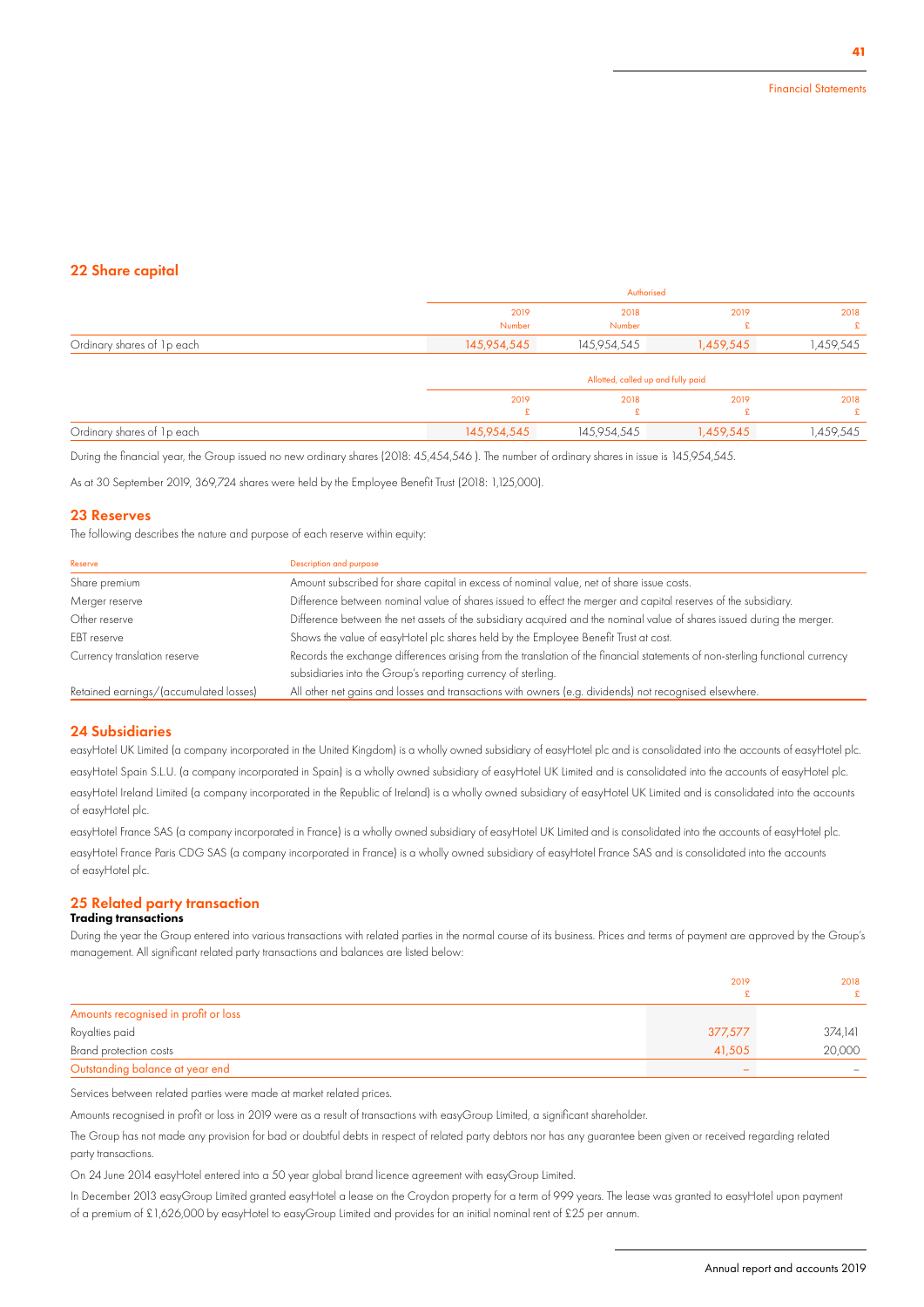# <span id="page-43-0"></span>**Notes forming part of the financial statements** continued

for the year ended 30 September 2019

#### 26 Contingencies and commitments

There are no contingencies or commitments of a material nature at the date of approval of these financial statements that the directors believe are necessary to draw attention to.

## 27 Events after the reporting date

On the 1st of October 2019 easyHotel France SAS, a 100% owned subsidiary of the Group, acquired an operating hotel in Nice, France. The purchase, for total consideration of €7.5m (plus associated fees) was made after year end, and the funds required were held as a deposit by a French notary at the balance sheet date and have been included in the 2019 year end figures under other receivables.

There are no other matters that occurred between the reporting date and the date of approval of these financial statements that the directors believe are necessary to draw attention to.

# 28 Share option scheme

## Performance Share Plan

The easyHotel Performance Share Plan is a long term incentive scheme for the executive directors and certain senior managers. Share options are granted, which vest after 32 months, subject to both the employee remaining employed by easyHotel and the achievement of a variety of performance conditions. The first awards were granted in January 2016; further awards were granted in January 2017 and January 2018.

#### ShareSave Plan

The third easyHotel Employee ShareSave Plan was launched during the previous financial year. The first options under the Plan were granted on 27 July 2017 and all UK employees of easyHotel plc and its subsidiaries who had been in continuous employment for 3 months as at that date were eligible to join. Employees enrolled in the plan entered into a savings contract for 3 years, during which they saved a fixed sum each month between £5 and £500. At the maturity date of 1 September 2020, 2021 and 2022, participants would be able to choose to use the sum saved to buy shares in easyHotel, at the exercise price fixed up front.

The movement in the number of share options outstanding under either scheme during the year was as follows:

|                                    | Performance<br>Share Plan<br>Number of options | Employee<br><b>Share Save Plan</b><br>Number of options |
|------------------------------------|------------------------------------------------|---------------------------------------------------------|
| Outstanding at 1 October 2017      | 1,336,642                                      | 120,747                                                 |
| Forfeited/lapsed during the period | (55,615)                                       | (62, 463)                                               |
| Granted during the period          | 409.542                                        | 121,616                                                 |
| Outstanding at 30 September 2018   | 1.690.569                                      | 179.900                                                 |
| Exercisable at 30 September 2018   | 646,705                                        | Nil                                                     |

|                                        | Performance<br><b>Share Plan</b><br>Number of options | Employee<br><b>Share Save Plan</b><br>Number of options |
|----------------------------------------|-------------------------------------------------------|---------------------------------------------------------|
| Outstanding at 1 October 2018          | 1,690,569                                             | 179,900                                                 |
| Forfeited/lapsed during the period     | (969, 840)                                            | (254,763)                                               |
| Granted during the period              |                                                       | 162,968                                                 |
| Vested and exercised during the period | (720, 729)                                            | (35, 348)                                               |
| Outstanding at 30 September 2019       |                                                       | 52,757                                                  |
| Exercisable at 30 September 2019       | Nil                                                   | Nil                                                     |

1 Subject to closed period restrictions

The Group recognised a total credit of £108,599 (2018: expense of £276,565) related to the share options in 2018; this was determined using the Black Scholes model, using the following assumptions:

|                                 | Performance<br><b>Share Plan</b><br>Options<br>granted | Performance<br><b>Share Plan</b><br>Options<br>granted | Employee<br><b>Share Save Plan</b><br><b>Options</b><br>granted | Employee<br><b>Share Save Plan</b><br><b>Options</b><br>granted | Employee<br><b>Share Save Plan</b><br>Options<br>granted |
|---------------------------------|--------------------------------------------------------|--------------------------------------------------------|-----------------------------------------------------------------|-----------------------------------------------------------------|----------------------------------------------------------|
|                                 | 2017                                                   | 2018                                                   | 2017                                                            | 2018                                                            | 2019                                                     |
| Share price at grant date       | 89.3 <sub>p</sub>                                      | 116.0 <sub>D</sub>                                     | 101.0 <sub>p</sub>                                              | 116.0 <sub>p</sub>                                              | 75.0 <sub>p</sub>                                        |
| Weighted average exercise price | -                                                      |                                                        | 88.4p                                                           | 92.8p                                                           | 55p                                                      |
| Risk-free rate                  | 3.00%                                                  | 3.00%                                                  | 3.00%                                                           | 3.00%                                                           | 3.00%                                                    |
| Dividend yield                  | 0.35%                                                  | 0.30%                                                  | 0.33%                                                           | 0.33%                                                           | 0.33%                                                    |
| Volatility                      | 38.31%                                                 | 28.38%                                                 | 23.42%                                                          | 23.42%                                                          | 23.42%                                                   |

No performance share plan options were granted during the 2019 financial year.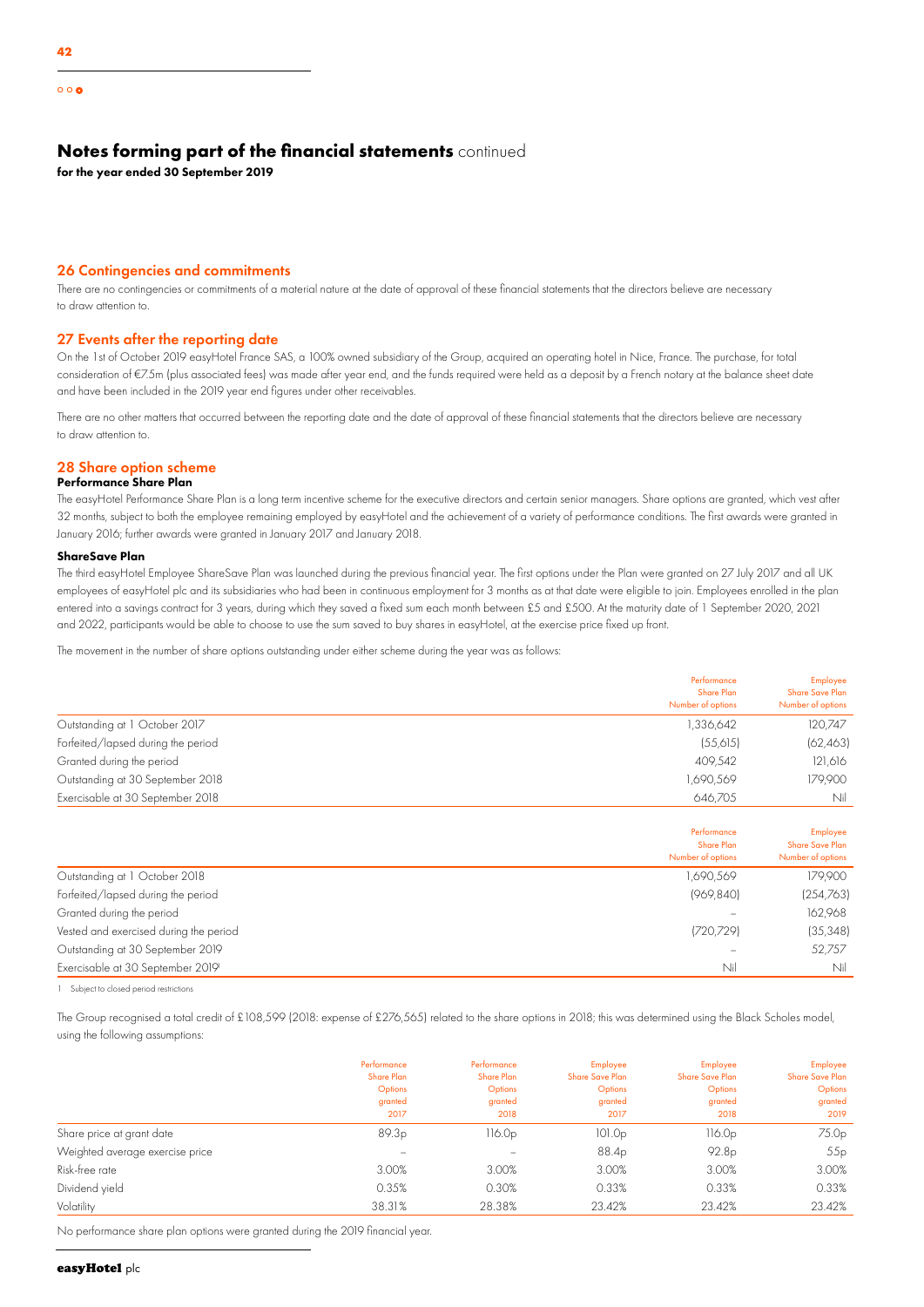# <span id="page-44-0"></span>29 Further notes to the Company balance sheet

#### Investment in subsidiary

On 14 May 2014 the Company acquired 100% of the share capital of easyHotel UK Limited. easyHotel plc had an investment in easyHotel UK Limited (a wholly owned subsidiary) as at 30 September 2019 for an amount of £3,825,683 (2018: £3,825,683).

easyHotel UK Limited is a company incorporated in England and Wales, with its registered address being 52 Grosvenor Gardens, London SW1W 0AU, United Kingdom.

In November 2015, easyHotel UK Limited incorporated easyHotel Spain S.L.U. easyHotel UK Limited had an investment in easyHotel Spain S.L.U. (a wholly owned subsidiary) as at 30 September 2019 for an amount of £7,583,664 (2018: £7,583,664).

easyHotel Spain S.L.U. is a company incorporated in Spain, with its registered address being Avenida de la Gran Via 22, 08902 Hospitalet de Llobregat, Spain.

In September 2018, easyHotel UK Limited incorporated easyHotel Ireland Limited. easyHotel UK Limited has an investment in easyHotel Ireland Limited. (a wholly owned subsidiary) as at 30 September 2019 for an amount of £8,762,546 (2018: £1).

easyHotel Ireland Limited is a company incorporated in Ireland, with its registered address being Benburb Street, Dublin Ireland.

In July 2019, easyHotel UK Limited incorporated easyHotel France SAS. easyHotel UK Limited has an investment in easyHotel France SAS (a wholly owned subsidiary) as at 30 September 2019 of £8,421 (2018: nil).

easyHotel France SAS is a company incorporated in France, with its registered address being 29 Rue du Pont 92200 Neuilly-sur-Seine.

In July 2019, easyHotel France SAS incorporated easyHotel France Paris CDG SAS. easyHotel France SAS has an investment in easyHotel France Paris CDG SAS (a wholly owned subsidiary) as at 30 September 2019 of £8,421 (2018: nil).

easyHotel France Paris CDG SAS is a company incorporated in France, with its registered address being 29 Rue du Pont 92200 Neuilly-sur-Seine.

All investments are held at cost less any reasonable provisions for impairment, of which there are currently none. The investments all eliminate for the purpose of consolidation.

#### Loan to related company

easyHotel plc had a loan due from easyHotel UK Limited (a wholly owned subsidiary) as at 30 September 2019 for an amount of £115,071,319 (2018: £116,236,147). The loan is unsecured and interest free and is repayable on demand. However, easyHotel plc does not expect to demand repayment of the loan within the next twelve months.

The loan eliminates for the purpose of the consolidation.

#### Loan to Employee Benefit Trust

The Company made a loan of £1,300,000 to the Employee Benefit Trust for the purchase of ordinary shares in easyHotel plc in accordance with provisions set out in the easyHotel plc 2015 Performance Share Plan.

Pursuant to a trust deed dated 25 June 2014 and made between the Company and Sanne Fiduciary Services Limited, the Company established the Employee Benefit Trust. The Employee Benefit Trust is a discretionary trust which is structured so as to constitute a trust for the benefit of employees and former employees of easyHotel, their spouses, former spouses, civil partners, former civil partners and dependants within the meaning of section 86 of the Inheritance Act 1984 and also to fall within the definition of an "employees' share scheme" in section 1166 of the Companies Act 2006.

It is intended that the Employee Benefit Trust will be funded by the Company to purchase ordinary shares from time to time in the market, which will be used to satisfy all options and other rights granted, for existing employees' share plans or any other employees' share plans established in the future, under the easyHotel plc 2015 Performance Share Plan.

In accordance with current institutional investor guidelines, the deed establishing the Employee Benefit Trust provides that the prior approval of shareholders must be obtained before more than 5% of the Company's share capital at any one time may be held within it.

The loan is unsecured and interest free and is repayable on demand. However, easyHotel plc does not expect to demand repayment of the loan within the next twelve months.

As at 30 September 2019, 369,724 shares were held by the Employee Benefit Trust (2018: 1,125,000).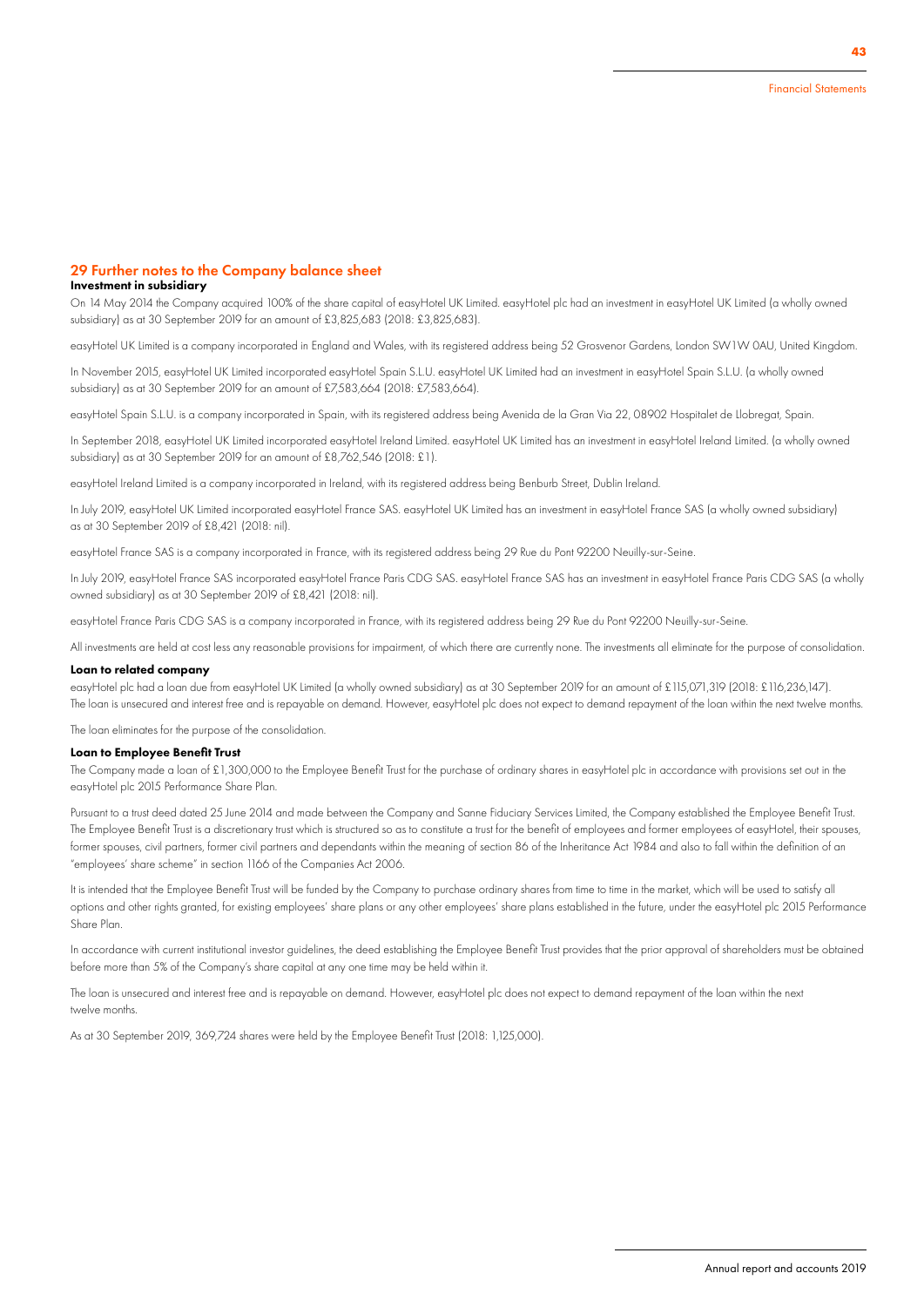# **Notes forming part of the financial statements** continued

for the year ended 30 September 2019

## 30 Operating Leases

#### Operating Leases – lessee

The Group maintains a mixed portfolio of owned and leased properties. The terms of property leases vary, although they all tend to be tenant repairing with rent reviews after 5 years and many have break clauses.

The total future value of minimum lease payments is due as follows:

|                                                   | 2019       | 2018         |
|---------------------------------------------------|------------|--------------|
|                                                   |            | $\mathbf{f}$ |
| Not later than one year                           | 654,500    | 698,668      |
| Later than one year and not later than five years | 2,618,000  | 2,794,672    |
| Later than five years                             | 10,621,158 | 9,540,271    |
|                                                   | 13,893,658 | 13,033,611   |

## Operating Leases – lessor

During the period, the Group redeveloped the upper floors of its Old Street hotel into office space, and signed a lease agreement with a third party.

The total future value of minimum lease payments due to us is as follows:

|                                                   | 2019      | 2018<br>$\mathbf{f}$     |
|---------------------------------------------------|-----------|--------------------------|
| Not later than one year                           |           |                          |
| Later than one year and not later than five years | 3,223,085 | $\overline{\phantom{0}}$ |
| Later than five years                             | 4,450,927 |                          |
|                                                   | 7,674,012 | -                        |

# 31 Notes supporting statement of cash flows

Cash and cash equivalents for the purposes of cash flow comprises:

|                                           | 2019       | 2018       |
|-------------------------------------------|------------|------------|
| Cash at bank available on demand (note 3) | 11,714,706 | 41,390,018 |
|                                           | 11,714,706 | 41,390,018 |

Significant non-cash transactions from investing activities are as follows:

|                                             | 2019 | 2018    |
|---------------------------------------------|------|---------|
| PP&E purchased but not yet paid at year end |      | 084,908 |

|                         | Non-current borrowings<br>£ | <b>Current borrowings</b><br>£ | Total<br>£ |
|-------------------------|-----------------------------|--------------------------------|------------|
| Net debt reconciliation |                             |                                |            |
| At 1 October 2017       | 11,666,089                  | 360,000                        | 12,026,089 |
| Cash flows              | 4,769,921                   | (360,000)                      | 4,409,921  |
| Foreign exchange        | 23,969                      |                                | 23,969     |
| Reclassifications       | (710, 413)                  | 710,413                        |            |
| At 30 September 2018    | 15,749,566                  | 710,413                        | 16,459,979 |
| Cash flows              | 1,846,040                   | (710, 413)                     | 1,135,627  |
| Foreign exchange        | (22, 840)                   | -                              | (22, 840)  |
| Reclassifications       | (838, 808)                  | 838,808                        |            |
| At 30 September 2019    | 16,733,958                  | 838,808                        | 17,572,766 |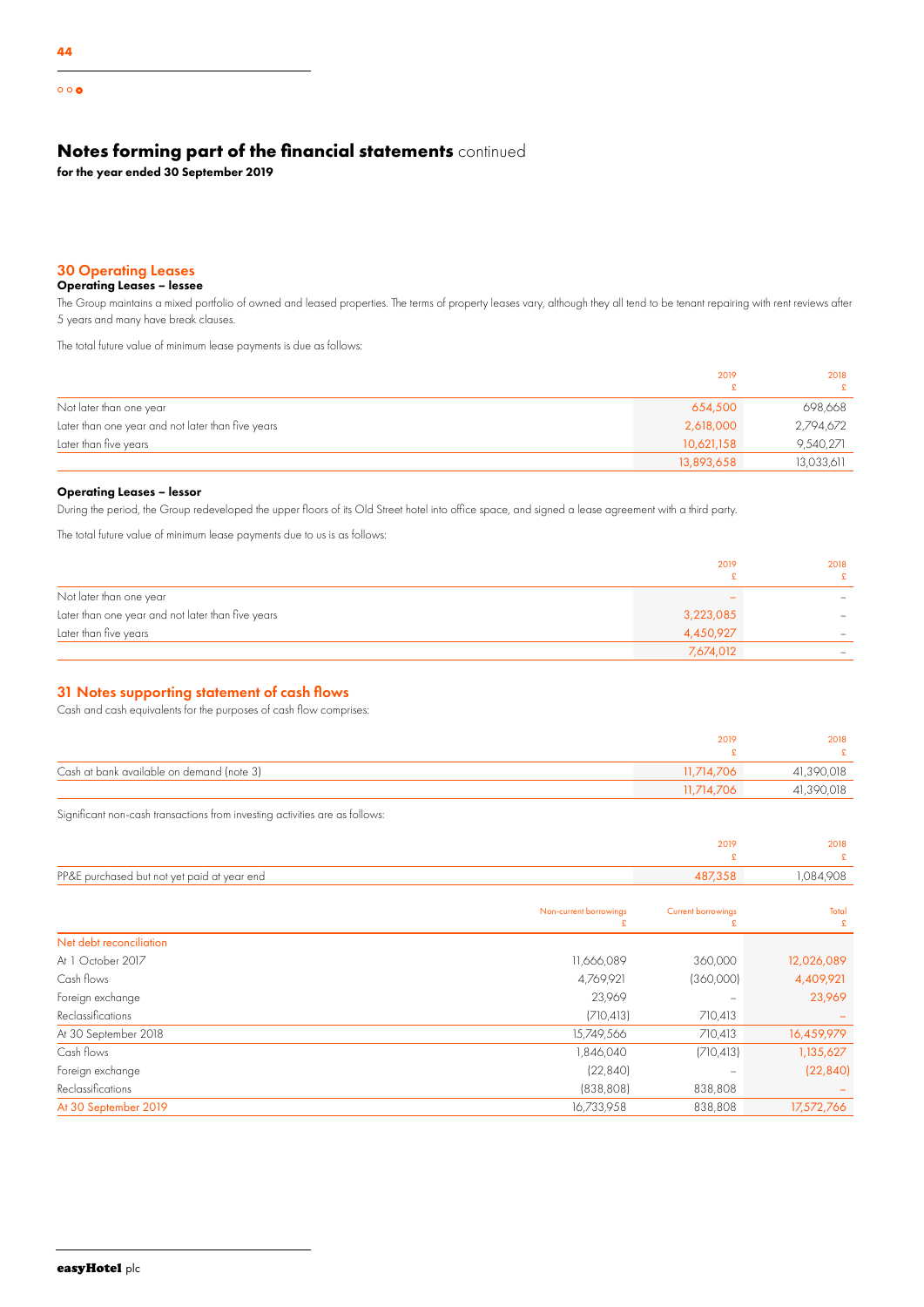## <span id="page-46-0"></span>32 Capital commitments

At the year end, the Group had capital commitments of £11.4m in respect of the construction of two hotels, and was also obliged to complete the acquisition of the new hotel in Nice using funds already placed in escrow for this purpose as at the balance sheet date.

# 33 Ultimate controlling party

Following the successful offer for shares by Citrus UK Bidco Limited, that company is considered to be the Group's ultimate controlling party. Citrus UK Bidco Limited is incorporated in England and Wales, with company number 12137070. Information about Citrus UK Bidco can be obtained from Companies House.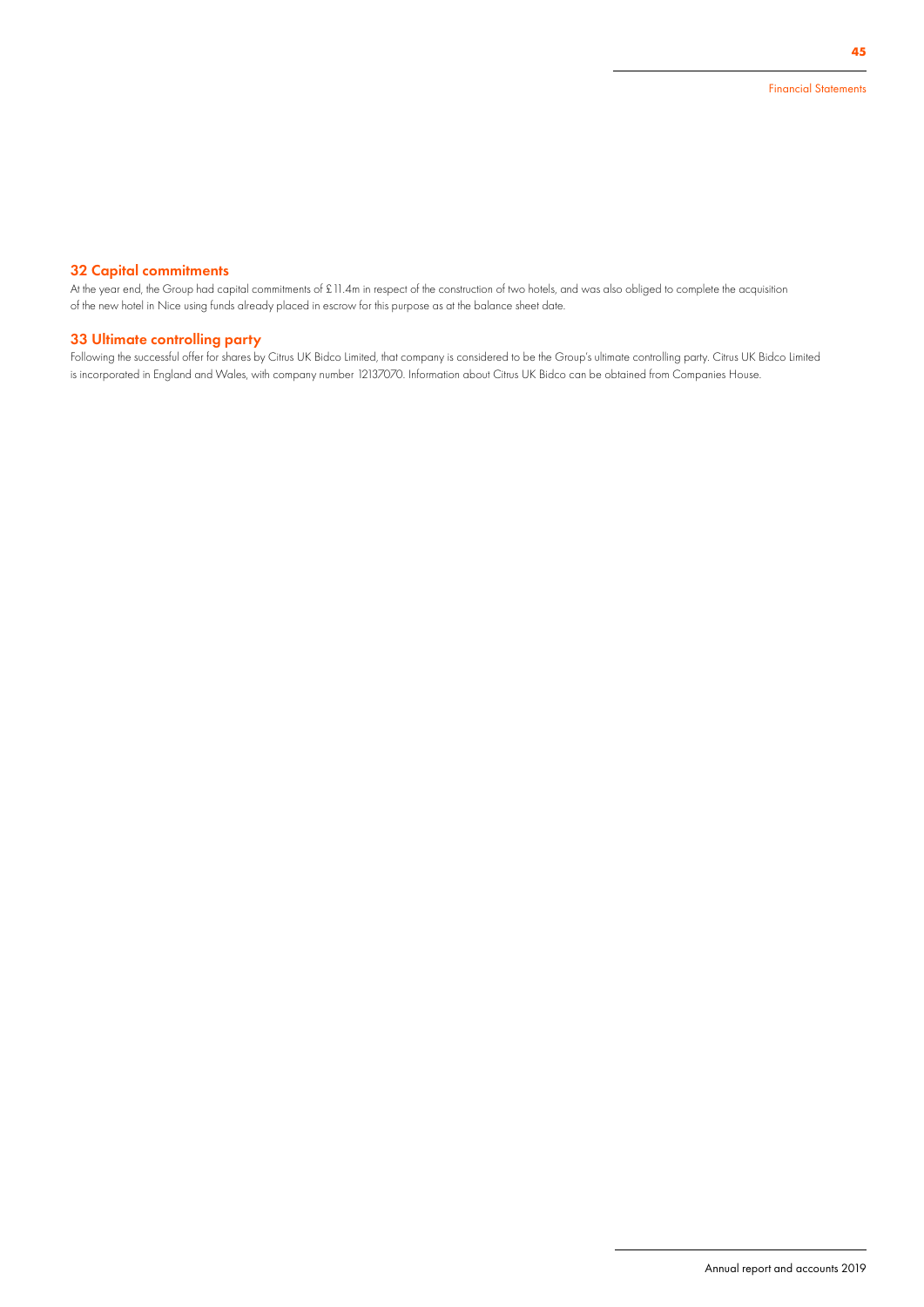# <span id="page-47-0"></span>**Directors, Secretary and advisers**

Harm Meijer (Non-Executive Chairman)

Scott Christie (Interim Chief Executive Officer)

Gary Burton (Chief Financial Officer)

Michael Neuman (Representative of corporate director, Cadim Fonds Inc)

Charles Persello (Non-executive director)

Bernadette Young **Secretary** 

# Registered office

52 Grosvenor Gardens London SW1W 0AU United Kingdom

# Company website

[easyHotel.com](http://easyHotel.com) [ir.easyHotel.com](http://ir.easyHotel.com) Nominated adviser and broker

Investec Bank plc 30 Gresham Street London EC2V 7QP United Kingdom

#### Principal legal advisers to the Company Stephenson Harwood LLP

1 Finsbury Circus London EC2M 7SH United Kingdom

#### Auditors BDO LLP

55 Baker Street London W1U 7EU United Kingdom

Registrar Link Asset Services 34 Beckenham Road

Beckenham Kent BR3 4TU United Kingdom

Financial PR Houston PR +44 (0) 203 701 7660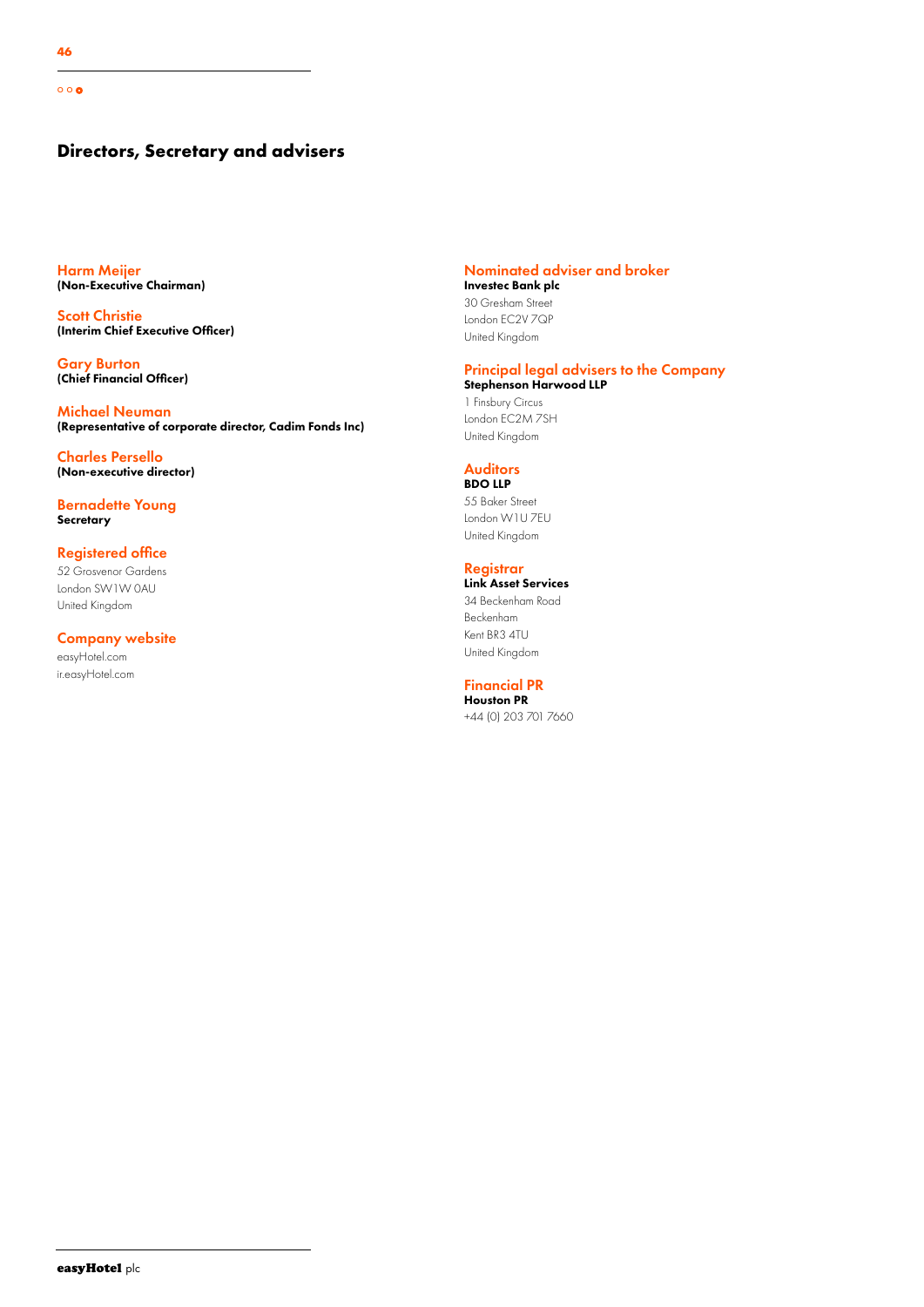Design and Production www.carrkamasa.co.uk



Printed on FSC® certified paper.

100% of the inks used are vegetable oil based, 95% of press chemicals are recycled for further use and, on average 99% of any waste associated with this production will be recycled.



This document is printed on Galerie Satin, a paper sourced from well managed, responsible, FSC® certified forests and other controlled sources. The pulp used in this product is bleached using an elemental chlorine free (ECF) process.